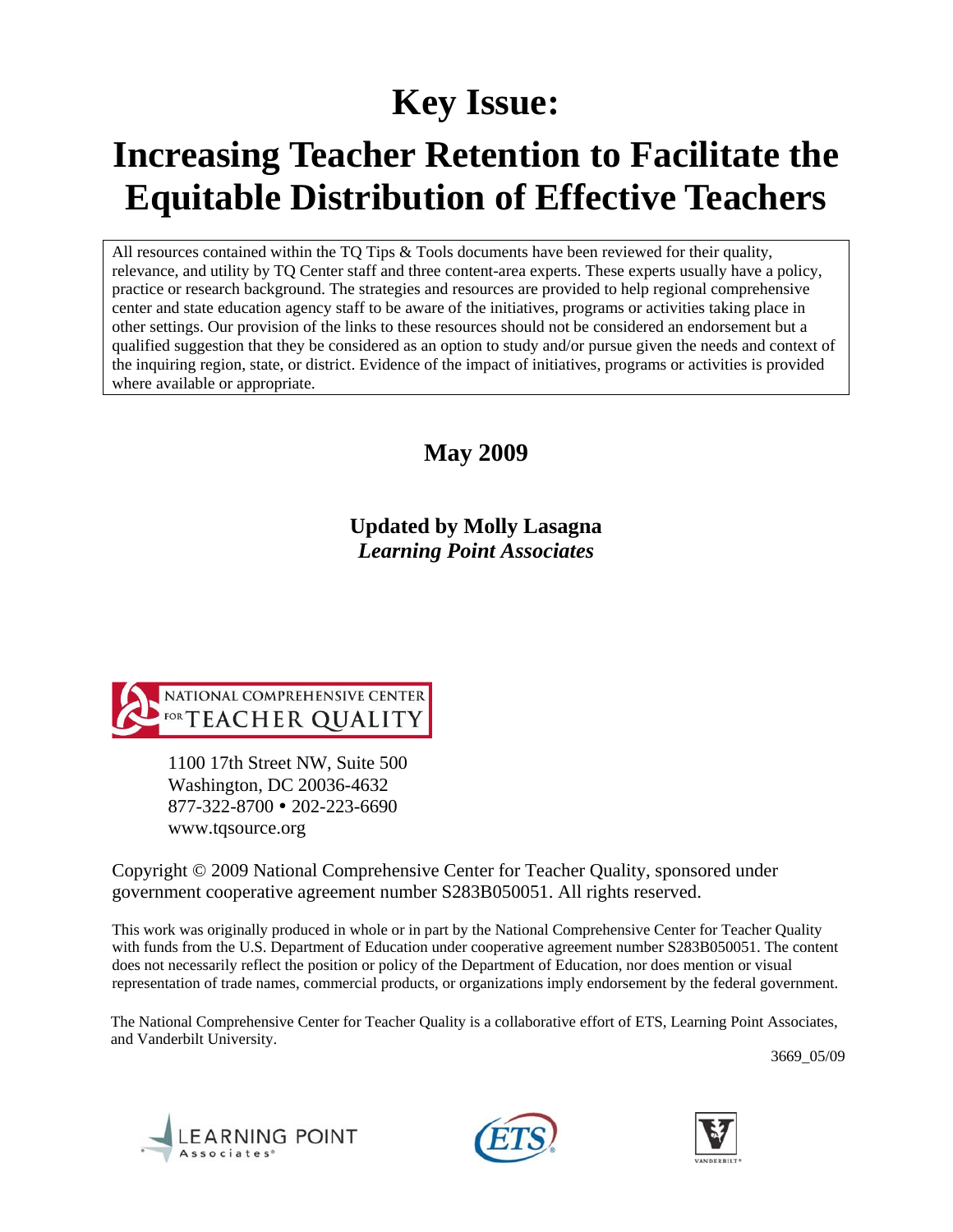|                                                                                                                                                                                                                                                                                                         | Page |
|---------------------------------------------------------------------------------------------------------------------------------------------------------------------------------------------------------------------------------------------------------------------------------------------------------|------|
|                                                                                                                                                                                                                                                                                                         |      |
|                                                                                                                                                                                                                                                                                                         |      |
|                                                                                                                                                                                                                                                                                                         |      |
|                                                                                                                                                                                                                                                                                                         |      |
|                                                                                                                                                                                                                                                                                                         |      |
|                                                                                                                                                                                                                                                                                                         |      |
| Substrategy 1.1: Create a Comprehensive Induction System in Which                                                                                                                                                                                                                                       |      |
| Substrategy 1.2: Open Induction Programs to All Beginning Teachers,<br>Regardless of Entry Point, Preparation Model, or Certification Route 11                                                                                                                                                          |      |
| Substrategy 1.3: Structure Mentoring and Assessment Sessions Using                                                                                                                                                                                                                                      |      |
| Substrategy 1.4: Hold Initial Orientation for New Teachers Before the<br>First Day of School or on the First Day of Professional Employment12                                                                                                                                                           |      |
| Substrategy 1.5: Create a Mentor Training Program and Guide for Mentors and<br>School Leaders That Includes Topics Such as The Distinct Learning Needs<br>of New Teachers, How to Design Local Supports for Novices, How to Mentor<br>New Teachers, How to Observe Teaching Practice, and How to Assess |      |
|                                                                                                                                                                                                                                                                                                         |      |
|                                                                                                                                                                                                                                                                                                         |      |
|                                                                                                                                                                                                                                                                                                         |      |
| Substrategy 2.2: Set Standards and Measures to Support Continuous                                                                                                                                                                                                                                       |      |
| Substrategy 2.3: Implement Consistent Schoolwide and Districtwide                                                                                                                                                                                                                                       |      |
|                                                                                                                                                                                                                                                                                                         |      |
| Substrategy 2.5: Create a School Culture That Fosters Collaboration 20                                                                                                                                                                                                                                  |      |
| Strategy 3: Create Diversified Pay Structures That Reward Quality Performance 22                                                                                                                                                                                                                        |      |
| Substrategy 3.1: Make Several Decisions Prior to Designing the Pay System 24                                                                                                                                                                                                                            |      |
| Substrategy 3.2: Base Differentiated Pay on Valid Measures of Effectiveness 26                                                                                                                                                                                                                          |      |
|                                                                                                                                                                                                                                                                                                         |      |

# **Contents**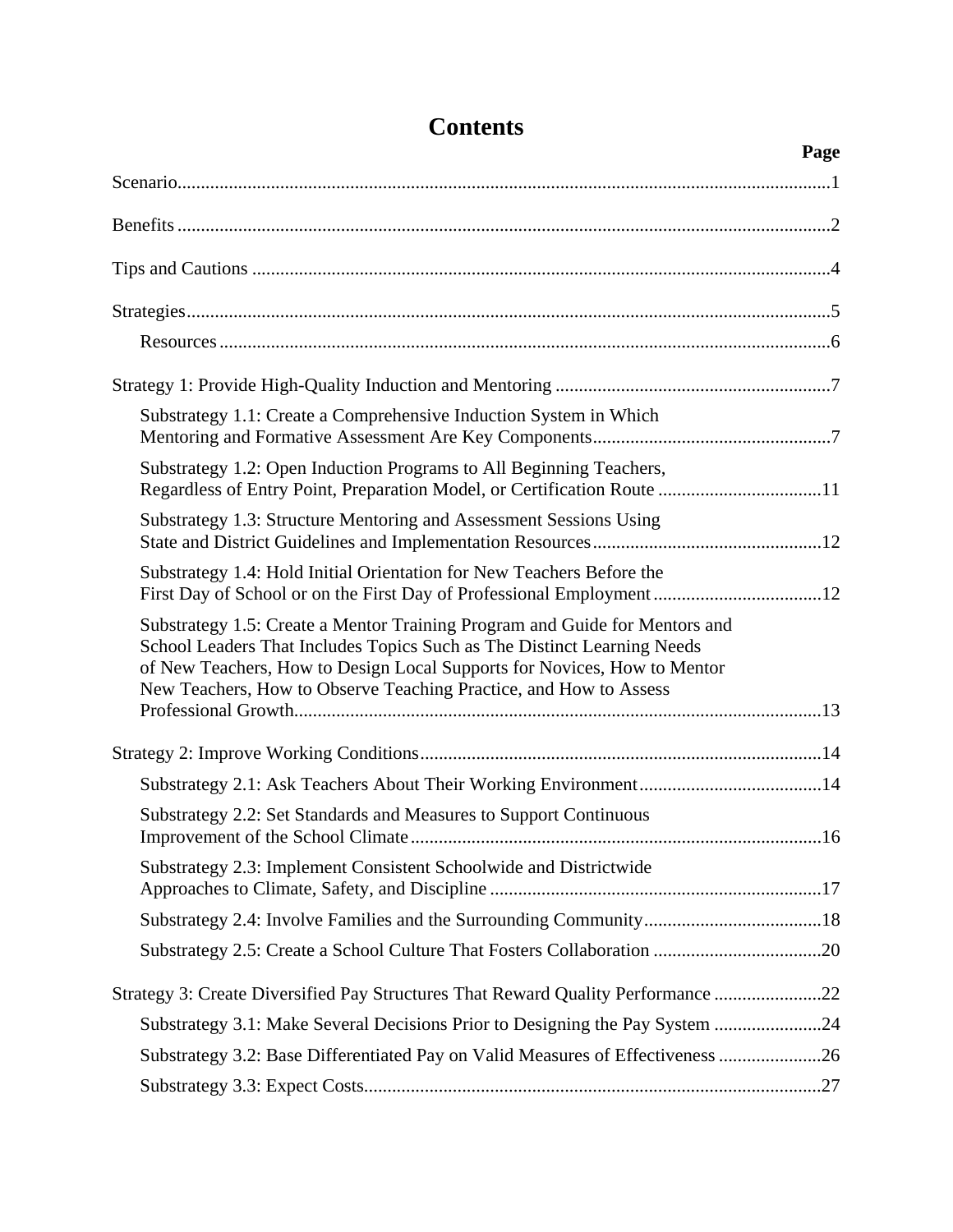| Substrategy 3.4: Publicize the Program and Communicate Extensively          |  |
|-----------------------------------------------------------------------------|--|
| With Teachers, Administrators, and the Public to Ensure That Important      |  |
|                                                                             |  |
| Strategy 4: Provide Advancement and Leadership Opportunities for Teachers30 |  |
| Substrategy 4.1: Create a Multitiered Licensure System Tied to Salary,      |  |
| Substrategy 4.2: Create Opportunities for Teachers to Create, Influence,    |  |
| Substrategy 4.3: Establish Teacher Leadership Positions, and Train          |  |
|                                                                             |  |
|                                                                             |  |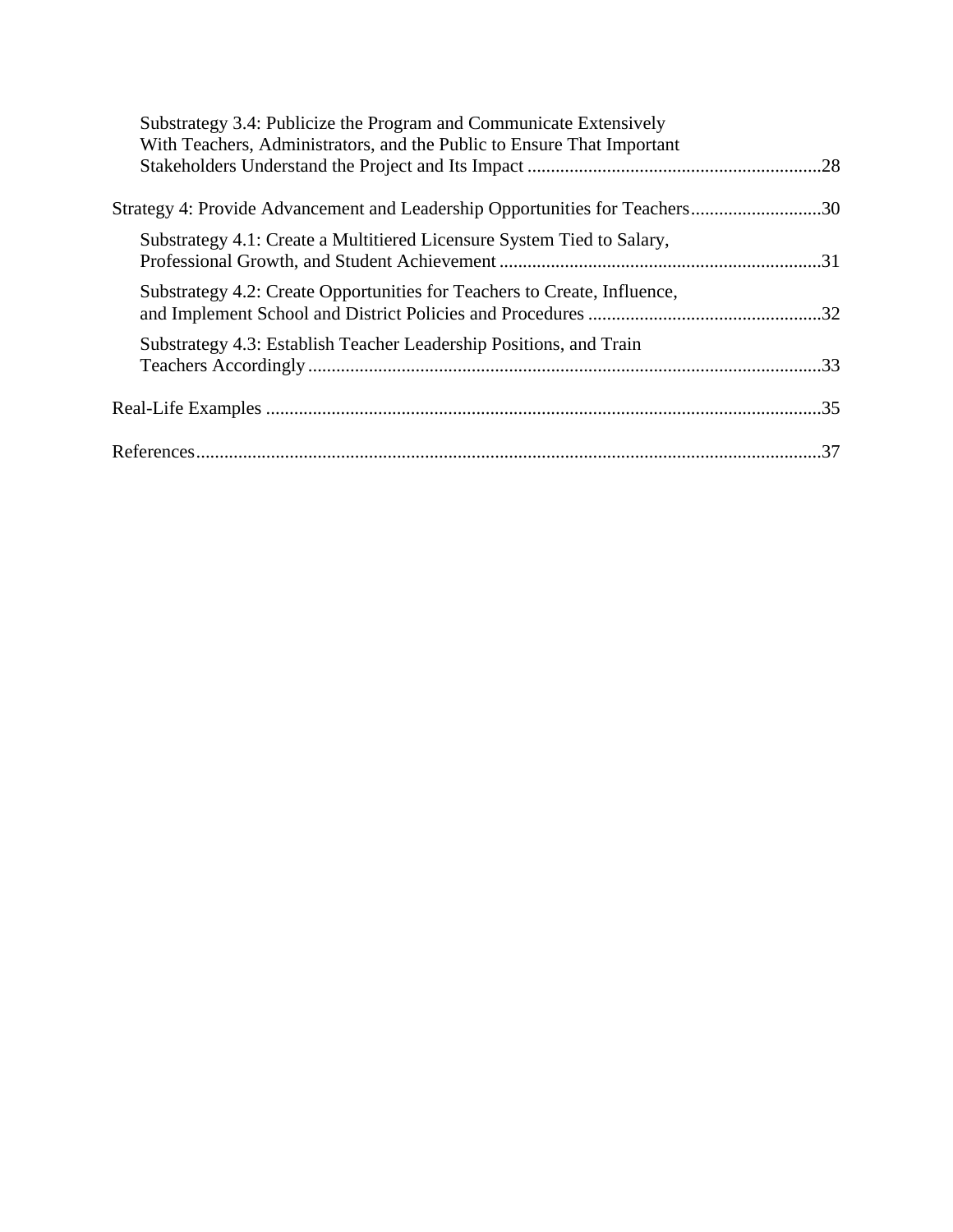# **Scenario**

Principal Suzanne Paige is frazzled. It's only the middle of September, but her teaching staff is incomplete. She lacks teachers—not to mention certified teachers—again. Just as last year, her school, which is low-performing and on academic watch, has scared away three more teachers within two months of the beginning of the school year. She feels bad for her new teachers, who seem to be dazed and sometimes frustrated, but she is too busy putting out fires: student discipline issues, poor attendance (of both students and faculty), a dearth of substitutes, budget cuts, having to beg teachers to take lunch duty—the list goes on and on.

Next year, Principal Paige decides, things will be different. She will approach school improvement and teacher retention holistically. She decides to jot down some ideas for the meeting she has next week with Assistant Superintendent Britt, who is in charge of human resources and hiring for the district. At the top of her page of notes, she writes the phrase *the total package*. She has realized that the students at her school need teachers who are well rounded and effective, and the only way to attract these educators to a school such as hers is with a set of recruitment and retention strategies that is also well rounded and effective. Below the page's theme, she makes the following list of the different facets of her new approach to teacher retention:

- Induction and mentoring
- Working conditions
- Performance pay and financial incentives
- Opportunities for teacher leadership

Principal Paige knows that in past school years, she has focused on each of these four pieces individually, without creating a systemic approach to reform. "It's not enough to plan innovatively about only one or two of these issues," she thinks to herself. "Teacher retention is going to be a combination of all four facets." A systemic approach had always seemed too overwhelming, but Principal Paige realizes that without the total package, she will be left with half-hearted reform.

At their meeting, she and Assistant Superintendent Britt discuss ways the district and state can support her efforts. Assistant Superintendent Britt says the state monitors are putting pressure on him to make sure that the poor and minority students in Principal Paige's school are not disproportionately taught by unqualified, inexperienced teachers.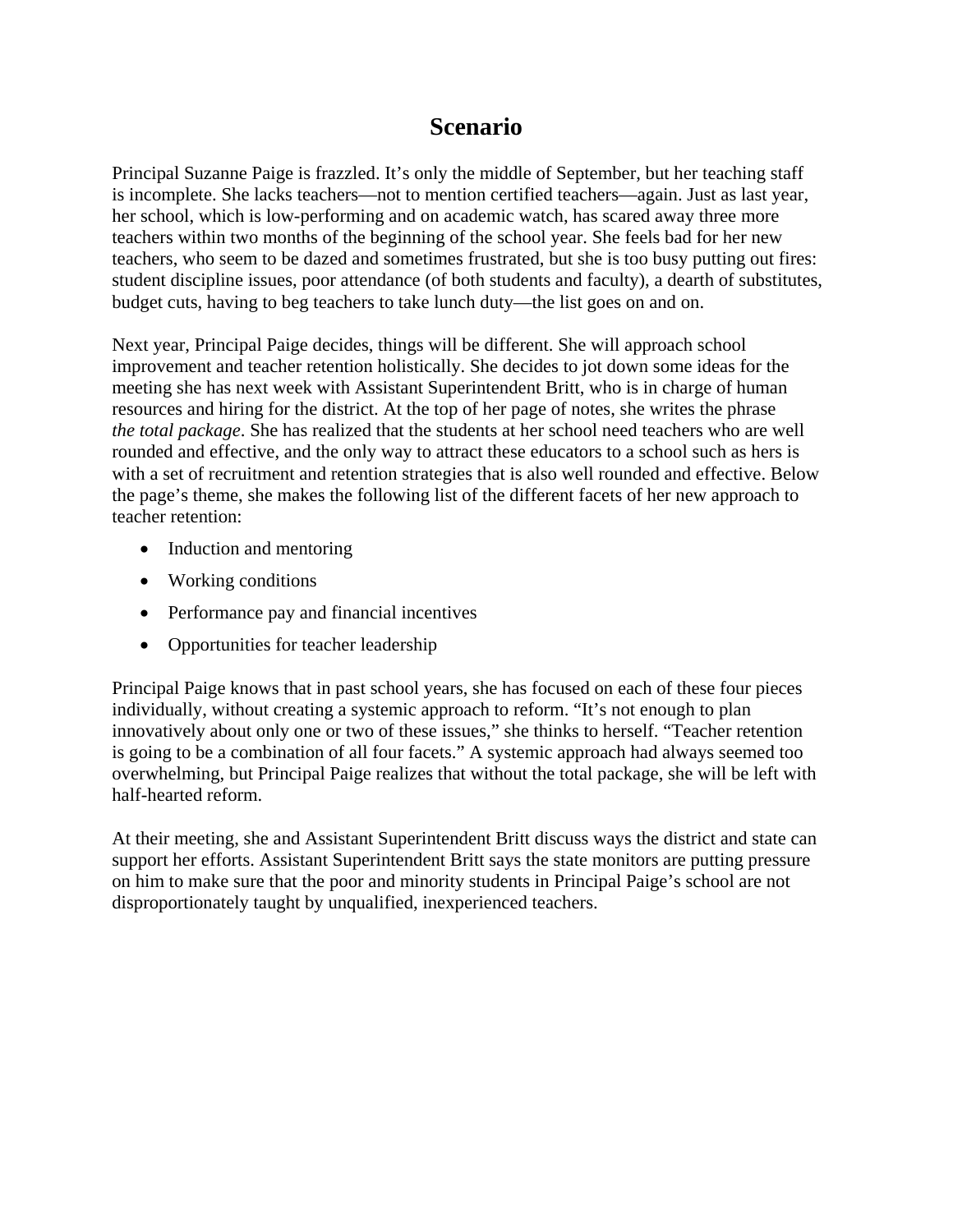# **Benefits**

## **What Is Teacher Retention?**

The term *teacher retention* refers to the ability to keep teachers on the job. In other words, it is the ability to reduce or eliminate teacher turnover. *Turnover* refers to the migration of teachers between schools or districts *and* the attrition of teachers from the profession (Ingersoll & Perda, 2009). From the perspective of a principal, both are problems of equal concern. From the perspective of a policymaker seeking to improve teacher quality systemwide, however, it is a more nuanced concern. One principal's turnover may be another principal's recruitment boon. If the latter principal is leading a hard-to-staff school, such migration may be welcomed as a move toward a more equitable distribution of teachers. Both migration and attrition are costly, with taxpayers losing approximately \$2.2 billion per year to teacher migration and \$2.7 billion per year to teacher attrition (Alliance for Excellent Education, 2005).

Although the retention of ineffective teachers should of course be discouraged, increasing the retention of effective teachers in the profession will serve all principals well (see benefits listed below). In high-needs districts, where teacher turnover tends to be highest, improving teacher retention is particularly important. Tracking the movement of teachers between schools, districts, and states as well as into and out of the profession is a good first step to help policymakers and school leaders develop effective strategies for improving teacher retention. This Key Issue offers strategies to improve the retention of qualified and effective teachers in hard-to-staff schools.

# **Benefits of Retaining Qualified and Effective Teachers**

Improving the retention of high-quality teachers in at-risk schools and districts will help those schools and districts by doing the following:

- **Create stability and growth among the teaching force.** Most beginning teachers especially in at-risk schools—leave the profession because of lack of support, a poor professional environment, and a feeling of isolation (Coggshall, 2006). This constant churn of educators leaves students with an increased feeling of instability and a decreased sense of empowerment and ability to succeed (Darling-Hammond & Sykes, 2003). Changing the professional culture of a school and giving teachers the information and respect needed to buy in to their administrations will bring growth: both in the number of high-quality teachers and, consequently, in the depth of quality teaching.
- **Address the equitable distribution of highly qualified teachers.** Despite states' efforts in the last several years to improve the equitable distribution of highly qualified and experienced teachers to all schools in the state, there remains an imbalance: More affluent schools with a lower proportion of minority students are still more likely to have a higher percentage of qualified and experienced teachers than other schools (Clotfelter, Ladd, Vigdor, & Diaz, 2003).

A teacher's decision to move away from a position at an at-risk school may be due to several factors, including the following:

• Lack of experience with inner-city students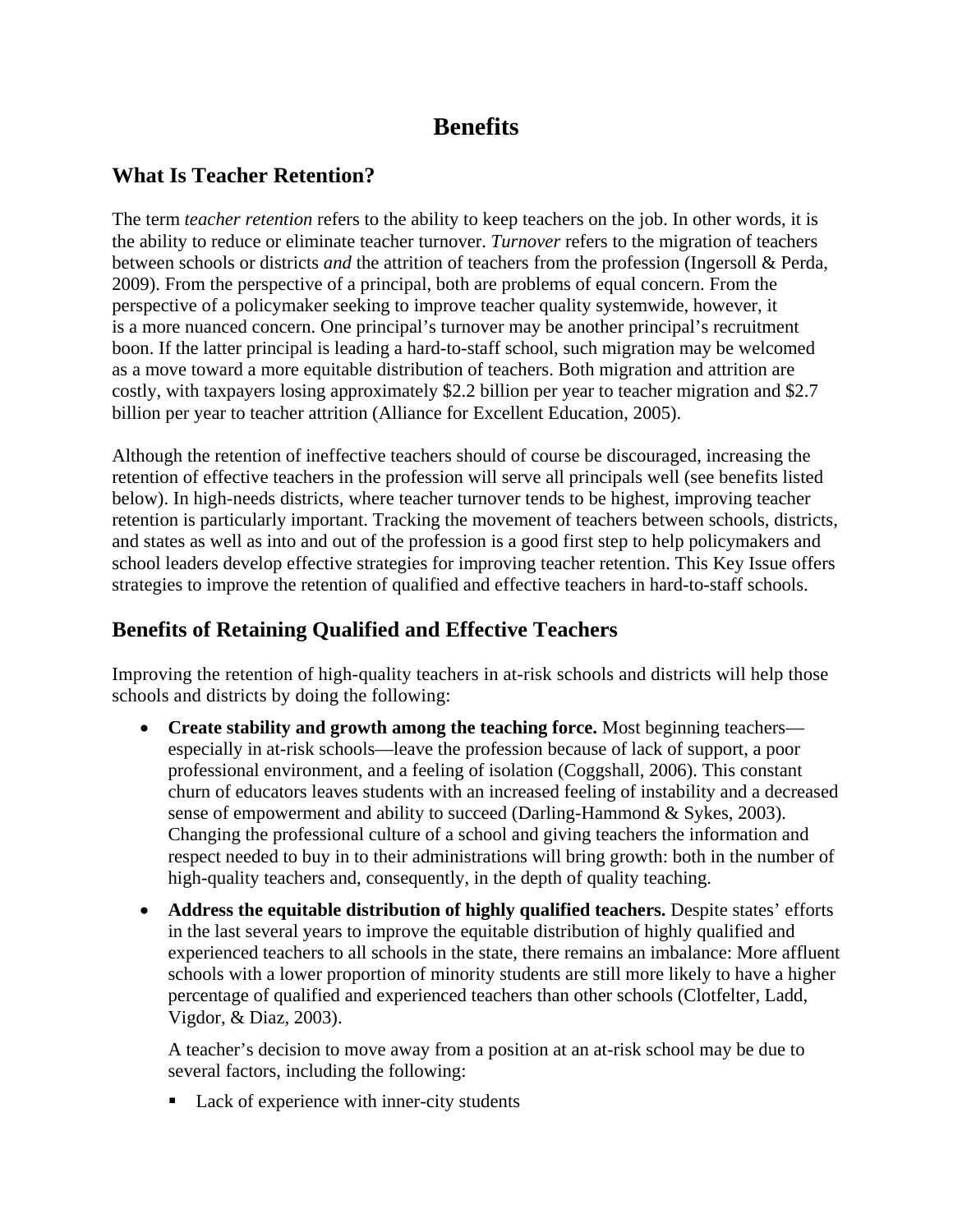- Fear of poor working conditions
- Belief that inner-city students cannot learn to high levels
- Avoidance of more challenges for equal pay

Several retention strategies can be implemented to allay some of the fears listed. Above all, a teacher must feel respected, empowered, and safe when he or she walks into school each day. By improving retention rates among educators, schools will have an easier time meeting the objectives of equitable distribution.

- **Raise student achievement.** What teachers know and can do is the most important influence on what students learn. Research tells us that teachers are the most influential school-level factor in raising student achievement (Rockoff, 2004). Teacher attitudes and behaviors can significantly influence minority and at-risk student achievement (French, Seidman, Allen, & Aber, 2000). Ultimately, retaining high-quality, highly effective teachers in at-risk schools will positively contribute to students' success.
- **Save money.** Recruiting, hiring, and in-processing an influx of teachers each year is costly. Breaux and Wong (2003) estimated that the cost to a district of finding one new teacher can be as much as \$50,000. In 2009, local school officials can determine the current amount by utilizing the Teacher Turnover Cost Calculator, offered by the National Commission on Teaching and America's Future [\(http://nctaf.org\)](http://nctaf.org/). Districts can save money by retaining the highly effective teachers currently working for them.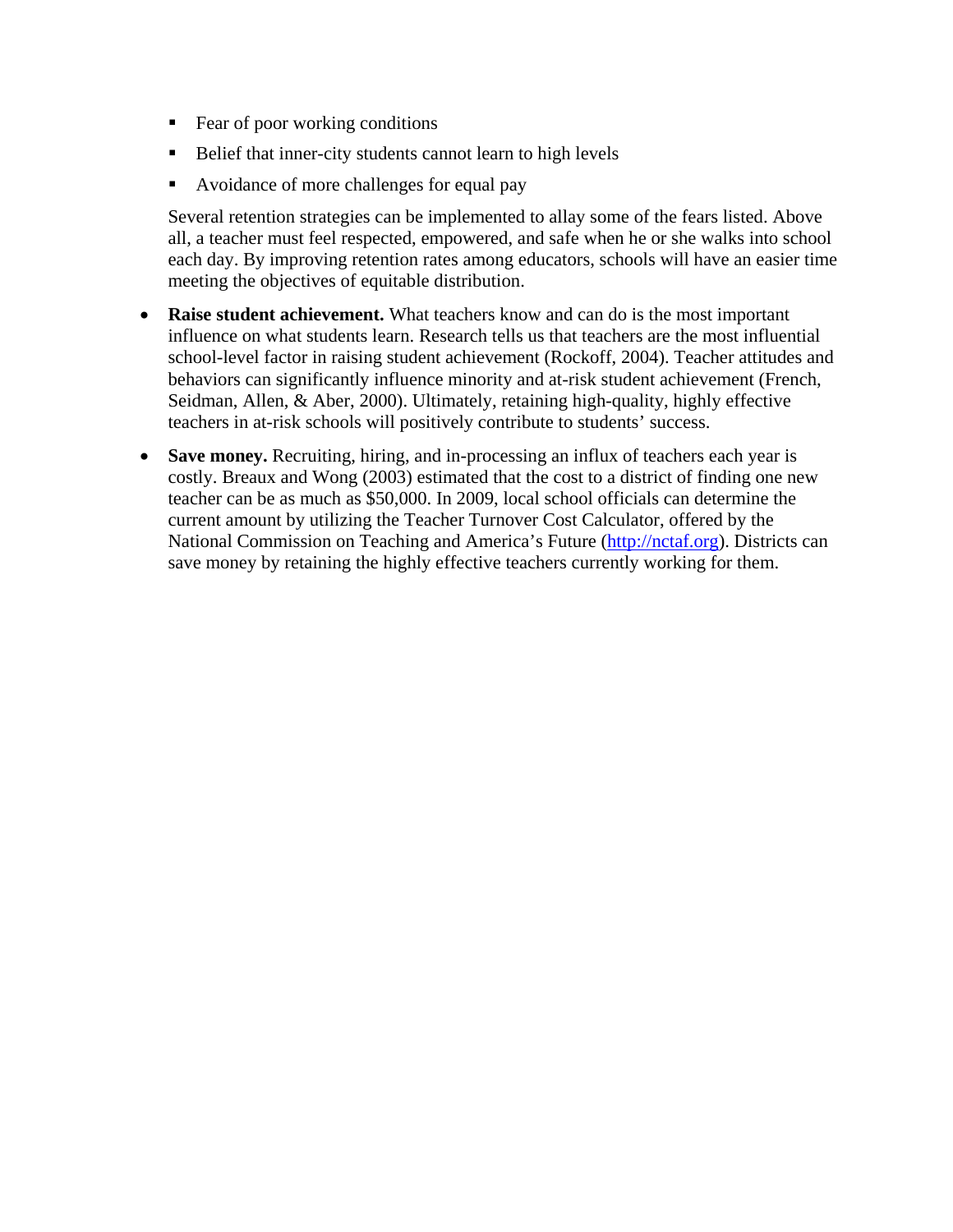# **Tips and Cautions**

When improving teacher retention in at-risk schools, be sure to the following:

- Prepare for a substantial commitment of resources, both fiscal and otherwise. Changing school culture takes time, energy, and money, and results may not be immediately apparent. If you're planning to implement an alternative compensation system, for example, the resources being allocated to that model have to come from somewhere. Don't stretch yourself too thin, but don't be shy about putting money behind that in which you believe.
- Commit to improving retention among the entire faculty. When launching a new set of retention strategies, communicate to your faculty that your main goal is to improve instruction so as to raise student achievement.
- Communicate with other schools in your district or other districts in your state about retention strategies that work or don't work. Be mindful of the lessons learned by others. Take note of best practices and innovative strategies going on in schools of similar size or demographic. Take a community approach to reform and reconceptualization.
- Get a genuine sense from your teachers of what they are looking for in a satisfying professional exploit. Teachers, just as any professionals, need to feel respected and empowered in order to really be effective. Conduct informal interviews and focus groups of your teachers to understand their professional needs. Take these opinions and this feedback into account when planning retention strategies.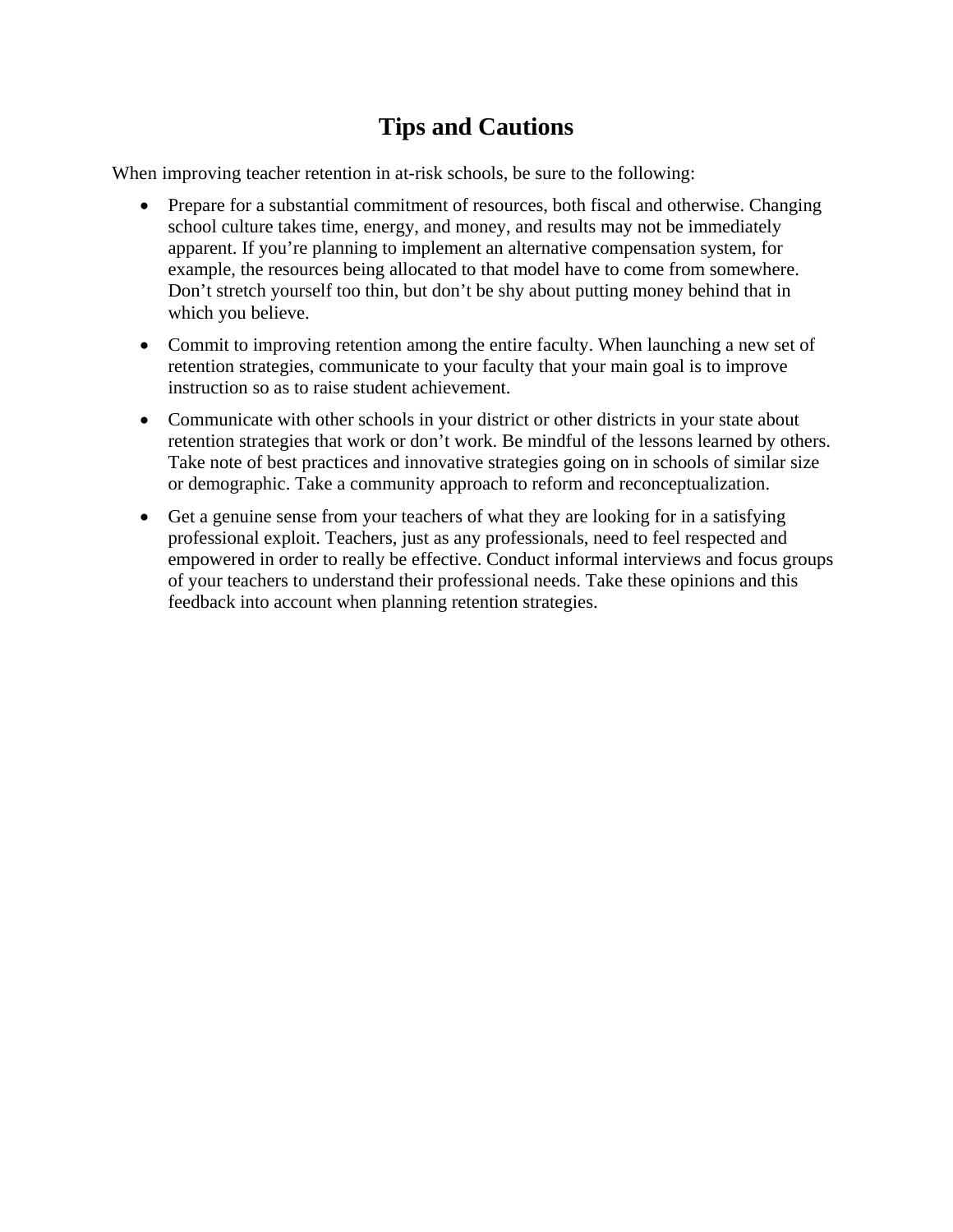# **Strategies**

1. Provide high-quality induction and mentoring.

1.1. Create a comprehensive induction system in which mentoring and formative assessment are key components.

1.2. Open induction programs to all beginning teachers, regardless of entry point, preparation model, or certification route.

1.3. Structure mentoring and assessment sessions using state and district guidelines and implementation resources.

1.4. Hold initial orientation for new teachers before the first day of school or on the first day of professional employment.

1.5. Create a mentor training program and guide for mentors and school leaders that includes topics such as the distinctive learning needs of novices, how to provide new teacher supports, how to mentor new teachers, how to observe teaching practice, and how to assess professional growth.

- 2. Improve working conditions.
	- 2.1. Ask teachers about their working environment.
	- 2.2. Set standards and measures to support continuous improvement of the school climate.

2.3. Implement consistent schoolwide and districtwide approaches to climate, safety, and discipline.

- 2.4. Involve families and the surrounding community.
- 2.5. Create a school culture that fosters collaboration.
- 3. Create diversified pay structures that reward quality performance.
	- 3.1. Make several decisions prior to designing the pay system.
	- 3.2. Base differentiated pay on valid measures of effectiveness.
	- 3.3. Expect costs.

3.4. Publicize the program and communicate extensively with teachers, administrators, and the public to ensure that important stakeholders understand the project and its impact.

4. Provide advancement and leadership opportunities for teachers.

4.1. Create a multitiered licensure system tied to salary, professional growth, and student achievement.

4.2. Create opportunities for teachers to create, influence, and implement school and district policies and procedures.

4.3. Establish teacher leadership positions, and train teachers accordingly.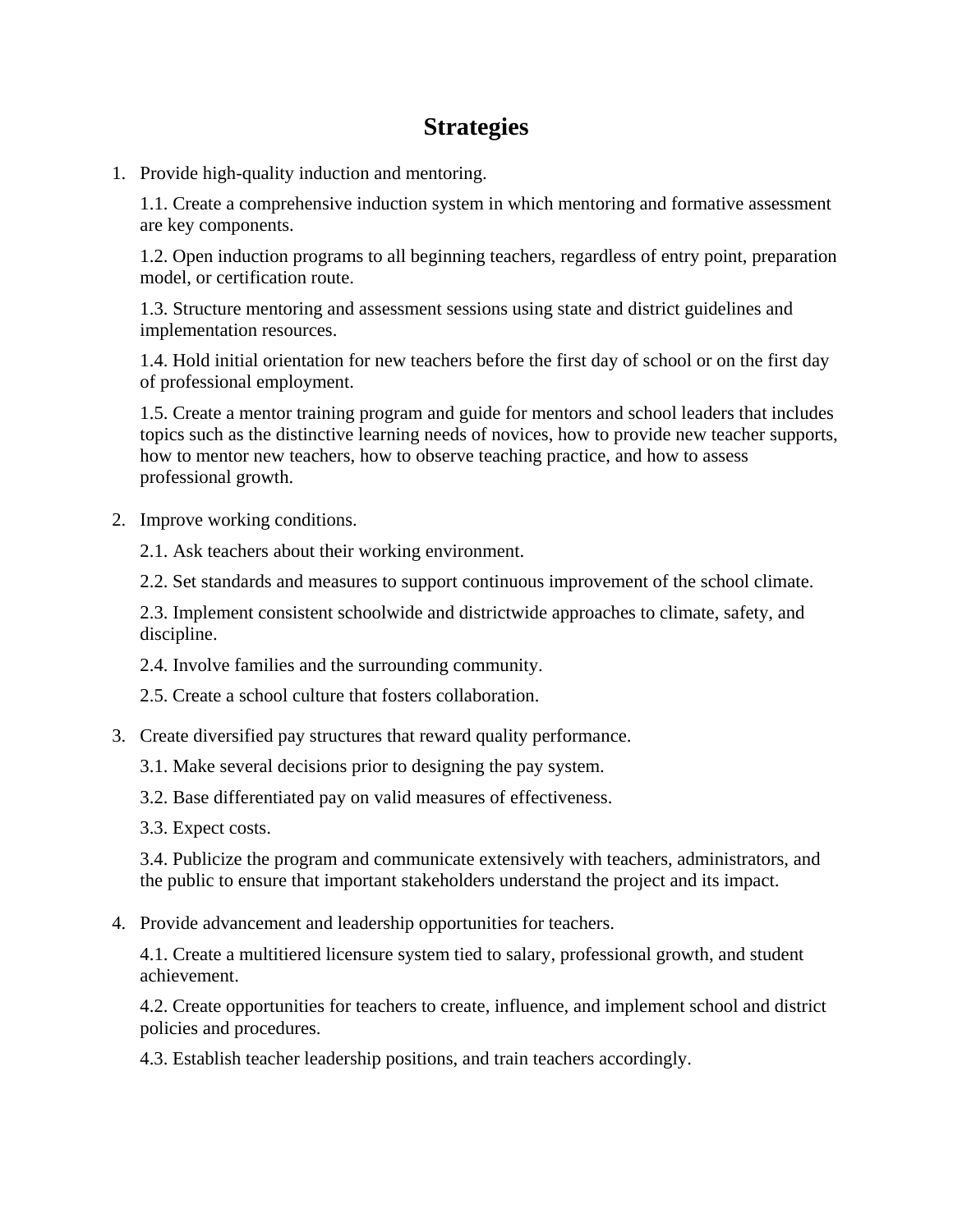### **Resources**

The resources that follow provide helpful information about implementing the strategies listed. Some resources highlight the rationale for a strategy or the research base that supports it; others provide examples of how the strategy has been implemented elsewhere or practical toolkits that can assist school leaders in adopting these strategies.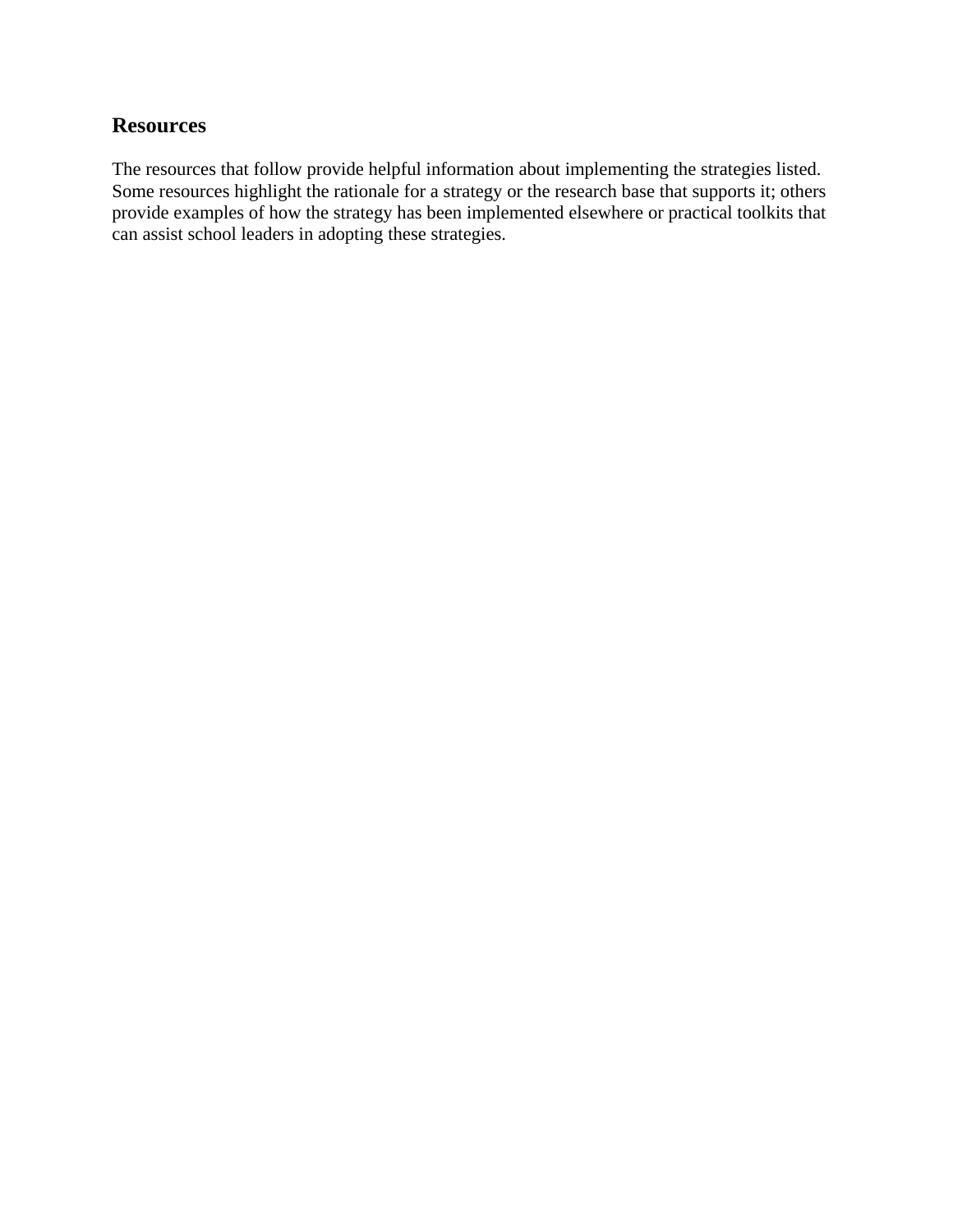# **Strategy 1: Provide High-Quality Induction and Mentoring**

Although induction is often thought to be a type of program, it is actually a critical stage of new teacher development. Induction programs are often designed to socialize new teachers to their roles, improve their instructional effectiveness, and increase their retention in the teaching profession. States and districts should consider induction as one point along the educator's career continuum and, therefore, design a comprehensive induction program that meets local needs. High-quality induction will not only increase novices' retention and effectiveness, but it will also act as a catalyst in establishing a professional community among beginning and veteran teachers. Frontloading information and strategies in the form of mentoring and induction will help beginning teachers feel prepared and veteran teachers feel empowered.

#### **Resource 1: Mid-continent Research for Education and Learning (McREL)**

McREL. (2009). *Teacher preparation and retention.* Retrieved May 19, 2009, from <http://www.mcrel.org/topics/TeacherPreparation/>

This collection of online resources works to help teacher preparation institutions apply 30 years of research on effective instruction to their programs. It includes technical assistance, tools and guides, and policy briefs.

#### **Resource 2:** *Developing the "Compendium of Strategies to Reduce Teacher Turnover in the Northeast and Island Region": A Companion to the Database*

 Ellis, P., Grogan, M., Levy, A. J., & Tucker-Seeley, K. (2008). *Developing the "compendium of strategies to reduce teacher turnover in the Northeast and Islands region": A companion to the database* (Issues & Answers Report, REL 2008-No. 052). Newton, MA: REL Northeast and Islands. Retrieved May 19, 2009, from [http://ies.ed.gov/ncee/edlabs/regions/northeast/pdf/REL\\_2008052a.pdf](http://ies.ed.gov/ncee/edlabs/regions/northeast/pdf/REL_2008052a.pdf)

This report accompanies a new database launched by the REL Northeast and Islands, which provides a variety of strategies and innovative practices currently being used to improve teacher retention. The database itself can be accessed at<http://www2.edc.org/relnei/teacherdb/>.

# **Substrategy 1.1: Create a Comprehensive Induction System in Which Mentoring and Formative Assessment Are Key Components**

A subpar system of induction and mentoring can turn teachers off to a school before they have even begun. Quality induction helps beginning teachers feel prepared and comfortable, which will ultimately aid in retention. More substantively, high-quality mentoring and induction programs serve to increase teacher effectiveness, which ultimately affects student learning positively.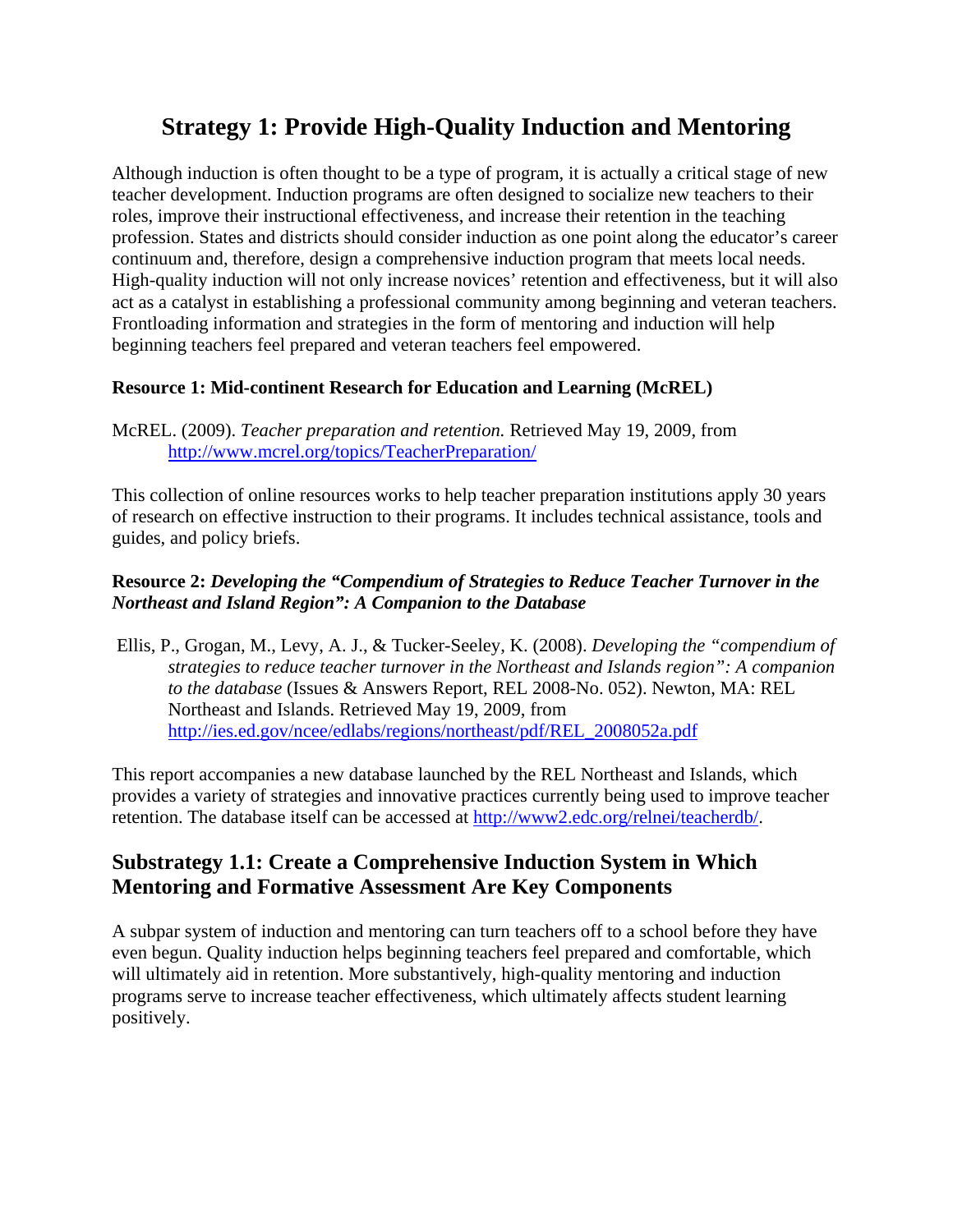#### **Resource 3: New Teacher Center at the University of California–Santa Cruz**

- New Teacher Center. (n.d.). *Improving student learning by supporting the development of an inspired, dedicated and highly qualified teaching force* [Website]. Retrieved May 19, 2009, from [http://www.newteachercenter.org](http://www.newteachercenter.org/)
- Villar, A., & Strong, M. (2007). Is mentoring worth the money? A benefit-cost analysis and fiveyear rate of return of a comprehensive mentoring program for beginning teachers. *ERS Spectrum, 25*(3). Reprint retrieved May 19, 2009, from [http://www.newteachercenter.org/pdfs/Spectrum\\_Villar-Strong.pdf](http://www.newteachercenter.org/pdfs/Spectrum_Villar-Strong.pdf)

This article discusses a study of a mentoring and formative assessment system that has been running successfully for over 15 years. First given as an example for state legislation for mentoring and assessment of all new teachers, the model is now nationally used. The New Teacher Center is beginning to document positive effects on student achievement with new teachers who receive comprehensive professional support.

#### **Resource 4: Peer Assessment and Review (PAR)**

Toledo Federation of Teachers. (n.d.). *Peer review: The Toledo plan.* Retrieved May 19, 2009, from [http://www.tft250.org/peer\\_review.htm](http://www.tft250.org/peer_review.htm)

Peer assessment and review comprises professional assistance, observations, assessment, and evaluation, typically organized by the district's teachers union. Effective teaching practices and classroom management skills are reinforced; veteran teachers are assisted or assume leadership; and, importantly, any teacher under review who is found unsatisfactory in practice or improvement can be counseled out of the school district, following an extensive review and appeals process led by a panel of teacher leaders and district leaders.

#### **Resource 5:** *Virginia Requirements of Quality and Effectiveness for Beginning Teacher Mentor Programs in Hard-to-Staff Schools*

Virginia Department of Education (2004). *Virginia requirements of quality and effectiveness for beginning teacher mentor programs in hard-to-staff schools.* Retrieved May 19, 2009, from<http://www.doe.virginia.gov/VDOE/newvdoe/HardTSSMentoringRequirements.pdf>

This report was compiled by the Task Force on Teacher Mentor Programs in Hard-to-Staff Schools. The 10 requirements recommended by the task force focus on the following topics:

- Sponsorship, administration, and leadership
- Resources
- Program design
- Collaboration and communication
- Mentor selection and assignment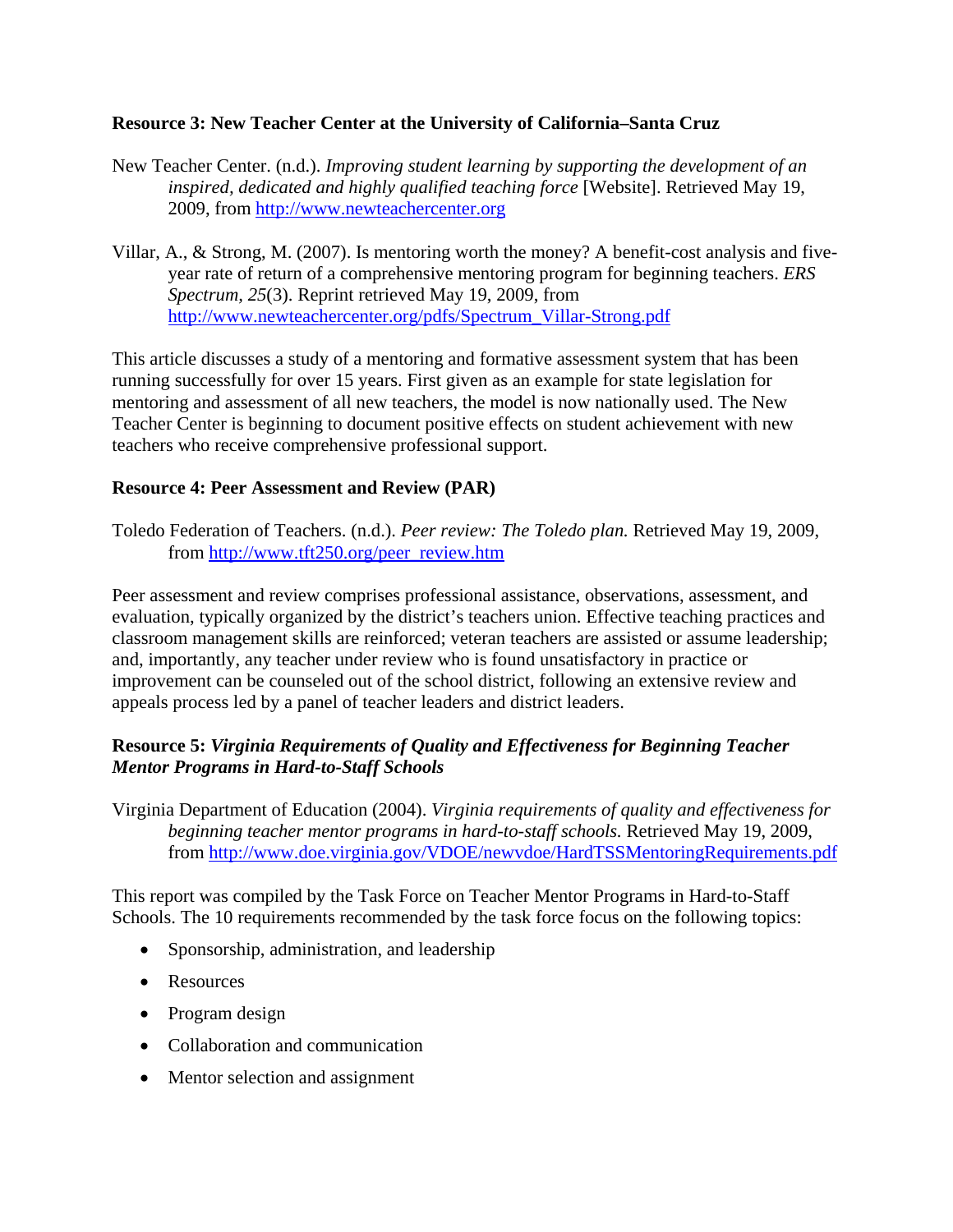- Mentor professional development
- Roles and responsibilities of K–12 school organizations
- Individual learning plans
- Formative assessment systems
- Program evaluation

#### **Resource 6:** *Lessons Learned—Teaching in Changing Times*

National Comprehensive Center for Teacher Quality, & Public Agenda. (2008). *Lessons learned: New teachers talk about their jobs, challenges, and long-range plans—Teaching in changing times* (Issue No. 3). Naperville, IL: Author. Retrieved May 19, 2009, from <http://www.tqsource.org/publications/LessonsLearned3.pdf>

*Lessons Learned,* a joint project of the National Comprehensive Center for Teacher Quality and Public Agenda, is designed to help leaders in education and government understand more about the quality of current teacher education and on-the-job support for new teachers. At the heart of the project is a survey of first-year teachers across the country, including more than 100 items covering issues related to teacher training, recruitment, professional development, and retention. The final report in this series focuses on the strengths and possible deficits of new teacher training. The research described in this report points to two specific areas in which teacher training may be lacking: preparedness for the diversity of the contemporary American classroom and teaching students with special needs.

#### **Resource 7:** *Evaluation of the Beginning Teacher Induction and Mentoring (BTIM) Program*

Texas Education Agency. (2009). *Evaluation of the Beginning Teacher Induction and Mentoring (BTIM) program.* Retrieved May 19, 2009, from http://ritter.tea.state.tx.us/opge/progeval/ProfessionalDevelopment/BTIM\_Final\_Report [1-28-09.pdf](http://ritter.tea.state.tx.us/opge/progeval/ProfessionalDevelopment/BTIM_Final_Report_1-28-09.pdf)

This report is an evaluation of the BTIM program implemented in Texas schools. With the goals of increasing beginning teacher retention, improving beginning teacher performance, and improving overall student achievement, BTIM has been enacted in Texas schools for the past two years, targeted at first to schools with high levels of teacher turnover. Based on its findings, the research team behind the BTIM evaluation recommend that Texas remove all impediments to full implementation of this induction and mentoring system.

#### **Resource 8: Comprehensive Teacher Induction**

Glazerman, S., Dolfin, S., Bleeker, M., Johnson, A., Isenberg, E., Lugo-Gil, J., et al. (2008). *Impacts of comprehensive teacher induction: Results from the first year of a randomized controlled study* (NCEE 2009-4034). Washington, DC: National Center for Education Evaluation and Regional Assistance. Retrieved May 19, 2009, from <http://ies.ed.gov/ncee/pdf/20094034.pdf>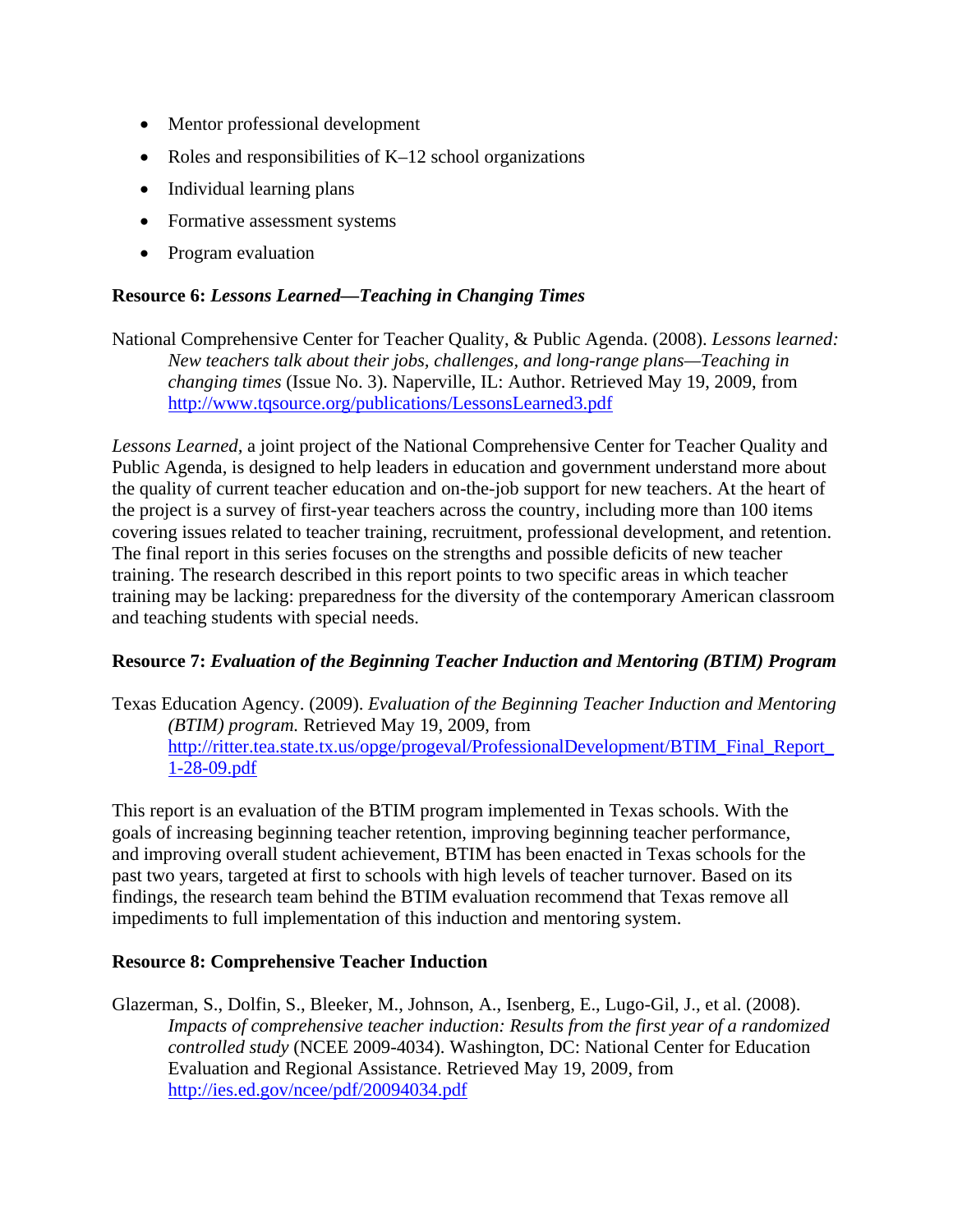This study, funded by the U.S. Department of Education's Institute of Education Sciences, examines the correlation between high-quality teacher induction programs and student achievement, and also between high-quality teacher induction programs and teacher retention. In general, the research team found that although there were treatment variations, there were actually no real effects—particularly in student achievement. It is, however, important to note that this was a longitudinal study examining the very expensive "Cadillac" programs; there could be effects in future years.

Higher Education Opportunity Act, Pub. L. No 110-315, 122 Stat. 3078 (2008). Retrieved May 19, 2009, from [http://frwebgate.access.gpo.gov/cgi](http://frwebgate.access.gpo.gov/cgi-bin/getdoc.cgi?dbname=110_cong_public_laws&docid=f:publ315.110.pdf)[bin/getdoc.cgi?dbname=110\\_cong\\_public\\_laws&docid=f:publ315.110.pdf](http://frwebgate.access.gpo.gov/cgi-bin/getdoc.cgi?dbname=110_cong_public_laws&docid=f:publ315.110.pdf)

This law lays out a clear and specific definition of induction programs and authorizes grants for induction and mentoring programs.

#### **Resource 9: The Effects of Mentoring on Turnover**

Smith, T. M., & Ingersoll, R. M. (2004). What are the effects of induction and mentoring on beginning teacher turnover? *American Educational Research Journal, 41*(3), 681–714.

This study uses a national survey (the NCES *Schools and Staffing Survey* of 1999–2000 and the associated teacher follow-up survey) to examine the effects of induction. Participation in induction was found to have increased from 40 percent of new teachers in 1990 to 80 percent in 1999. The types of induction and mentoring activities in 1999 are described. Overall, 29 percent of first-time teachers either left their schools or stopped teaching, with significant differences between the types of schools. Extensive differences in the likelihood of teachers leaving schools based on teacher and school characteristics are found. Participation in induction activities reduced the likelihood of leaving a school, with having a mentor in the same field, common planning time with other teachers, and being part of a external network of teachers appearing to be most effective in reducing attrition.

#### **Resource 10: Induction in Chicago**

Kapadia, K., & Coca, V. (with Easton, J. Q.) (2007). *Keeping new teachers: A first look at the influences of induction in the Chicago Public Schools*. Chicago: Consortium on Chicago School Research. Retrieved May 19, 2009, from [http://ccsr.uchicago.edu/publications/keeping\\_new\\_teachers012407.pdf](http://ccsr.uchicago.edu/publications/keeping_new_teachers012407.pdf)

Chicago has embraced induction as a means for retaining good teachers. In addition to the Chicago Public Schools (CPS) GOLDEN Teachers Program—which is mandated for all firstand second-year CPS teachers—induction programs with various models and degrees of teacher contact are in operation in different regions of the city and among diverse populations of novice teachers. To probe the effects of teacher induction, the Consortium on Chicago School Research included a new battery of questions designed specifically for new teachers on its spring 2005 surveys of CPS elementary and high school teachers. This first look at the influences of teacher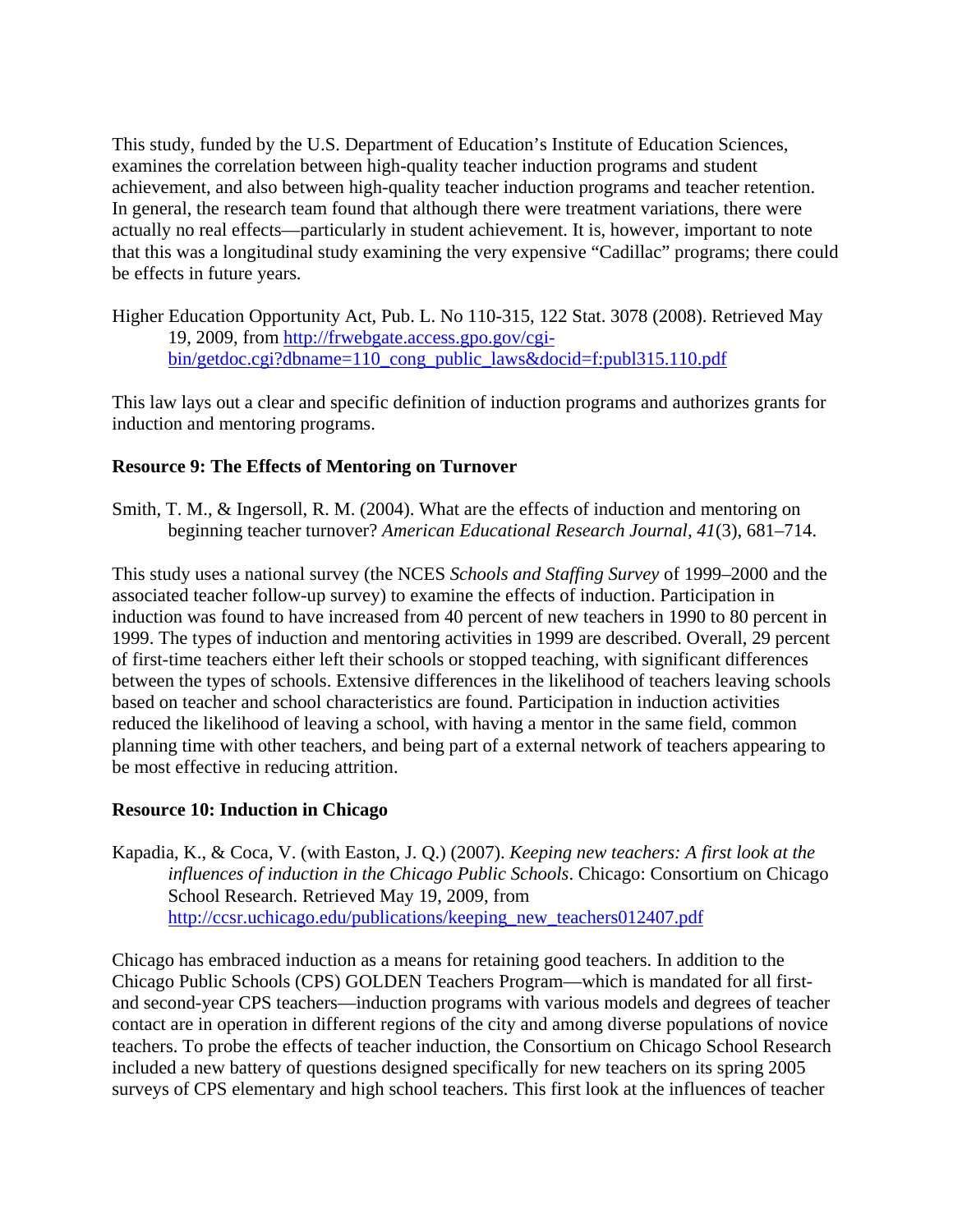induction uses responses from these surveys to evaluate the effects of participating in induction activities on teachers' reports of the quality of their teaching experience, whether they intend to continue teaching, and whether they plan to remain in the same school.

### **Substrategy 1.2: Open Induction Programs to All Beginning Teachers, Regardless of Entry Point, Preparation Model, or Certification Route**

#### **Resource 11: Teacher Induction Academy**

Associated Colleges of Illinois. (2005). *ACI's center for success in high-need schools: Teacher Induction Academy.* Retrieved May 19, 2009, from <http://www.successinhighneedschools.org/programs/tia>

The Teacher Induction Academy is designed to help new teachers acclimate themselves to and prepare for the profession of teaching, as well as to support veteran teachers. This program is open to all first- through fifth-year teachers, regardless of certification route.

#### **Resource 12: Connecticut Beginning Educator Support and Training (BEST) Program**

Connecticut State Department of Education. (2008). *Beginning Educator Support and Training (BEST) program update.* Retrieved May 19, 2009, from <http://www.sde.ct.gov/sde/lib/sde/pdf/circ/circ08-09/c1.pdf>

Although the Connecticut BEST program currently is undergoing changes to its structure and design, some foundational tenets of the program remain. For example, beginning teachers must submit portfolios, which are assessed and returned, complete with feedback. The main objective of the program—that every student in public school in Connecticut be taught by a highly qualified and competent teacher—remains the same, but now the responsibility for this objective will fall to both the state and the local school districts.

#### **Resource 13:** *Teacher Induction in Illinois and Ohio*

Humphrey, D. C., Wechsler, M. E., & Bosetti, K. R. (2007). *Teacher induction in Illinois and Ohio: A preliminary analysis.* Menlo Park, CA: SRI International. Retrieved May 19, 2009, from [http://policyweb.sri.com/cep/publications/TeacherInductioninIllinoisandOhio-](http://policyweb.sri.com/cep/publications/TeacherInductioninIllinoisandOhio-Feb2007.pdf)[Feb2007.pdf](http://policyweb.sri.com/cep/publications/TeacherInductioninIllinoisandOhio-Feb2007.pdf)

This report examines the different approaches that Illinois and Ohio have taken to support new teachers. Ohio provides financial support for a statewide induction program; in contrast, with the exception of a recent \$2 million investment in 10 pilot programs, Illinois does not fund a statewide program, although district programs are common. Both states provide guidance on the features of state-approved teacher induction programs; yet, both states exhibit significant variation in the characteristics of induction programs and the ways in which teachers experience their induction.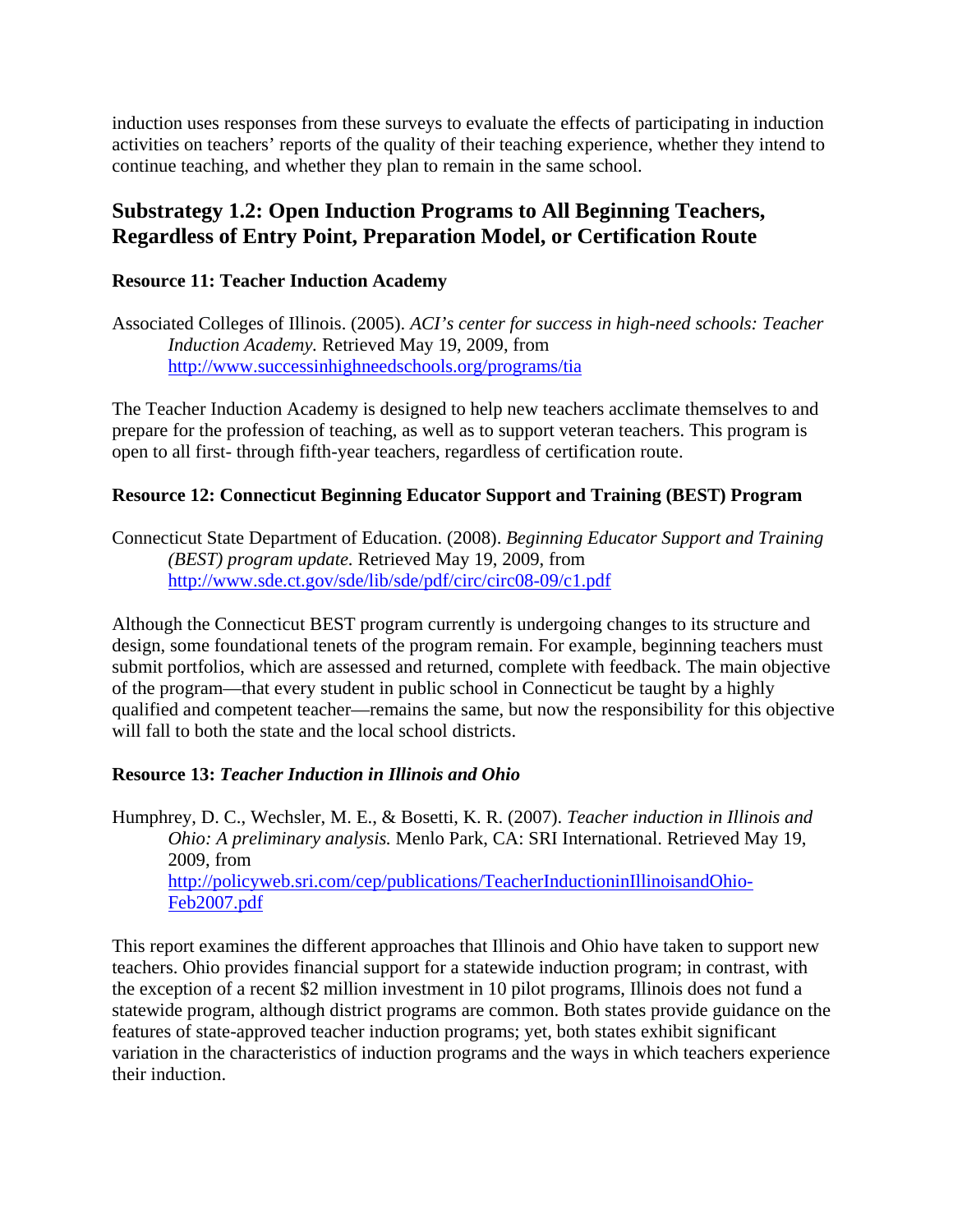# **Substrategy 1.3: Structure Mentoring and Assessment Sessions Using State and District Guidelines and Implementation Resources**

#### **Resource 14: Austin Mentor Teacher Program**

Austin Independent School District. (2009). *Mentor teacher program.* Retrieved May 19, 2009, from<http://www.austinisd.org/teachers/mentorteacher/index.phtml>

The Mentor Teacher Program is a districtwide program with support for beginning and veteran teachers at both the district and school levels. The program includes professional development and training, as well as standards for evaluation and assessment.

#### **Resource 15: East Rochester (New York) Mentor Program**

East Rochester Union Free School District. (2008–09). *Mentor plan.* Retrieved May 19, 2009, from [http://www.erschools.org/district/curriculum/docs/08-09/Mentor\\_Plan\\_2008-](http://www.erschools.org/district/curriculum/docs/08-09/Mentor_Plan_2008-2009.pdf) [2009.pdf](http://www.erschools.org/district/curriculum/docs/08-09/Mentor_Plan_2008-2009.pdf)

The program guide stresses that meetings between mentor teachers and beginning teachers will be formally recorded and that all communication and assessments will be reviewed by the mentors, beginning teachers, and the Mentor Program Committee. The program guide also includes all observation and evaluation forms.

#### **Resource 16: Delaware New Teacher Mentoring/Induction Program**

Delaware Department of Education. (n.d.). *New teacher mentoring/induction program* [Website]. Retrieved May 19, 2009, from <http://www.doe.k12.de.us/infosuites/staff/ntmentor/>

All teachers new to Delaware must participate in the mentoring/induction program. Beginning teachers (regardless of certification route) must participate for three years, and teachers who are not beginning but are new to Delaware must comply for one year. The online program information is complete with rationale and history, as well as a newsletter for mentors, mentees, and lead mentors.

# **Substrategy 1.4: Hold Initial Orientation for New Teachers Before the First Day of School or on the First Day of Professional Employment**

#### **Resource 17: Public Education Network**

Public Education Network. (2003). *The voice of the new teacher.* Washington, DC: Author. Retrieved May 19, 2009, from: [http://publiceducation.org/pdf/Publications/Teacher\\_Quality/Voice\\_of\\_the\\_New\\_Teacher.pdf](http://publiceducation.org/pdf/Publications/Teacher_Quality/Voice_of_the_New_Teacher.pdf)

On page 30 of this report, the New Teachers Top 10 Wish List includes materials and resources that new teachers need prior to the start of school. Recommendations on pp. 51–55 are directed to school systems, teacher preparation programs, and teachers (on reaching diverse students).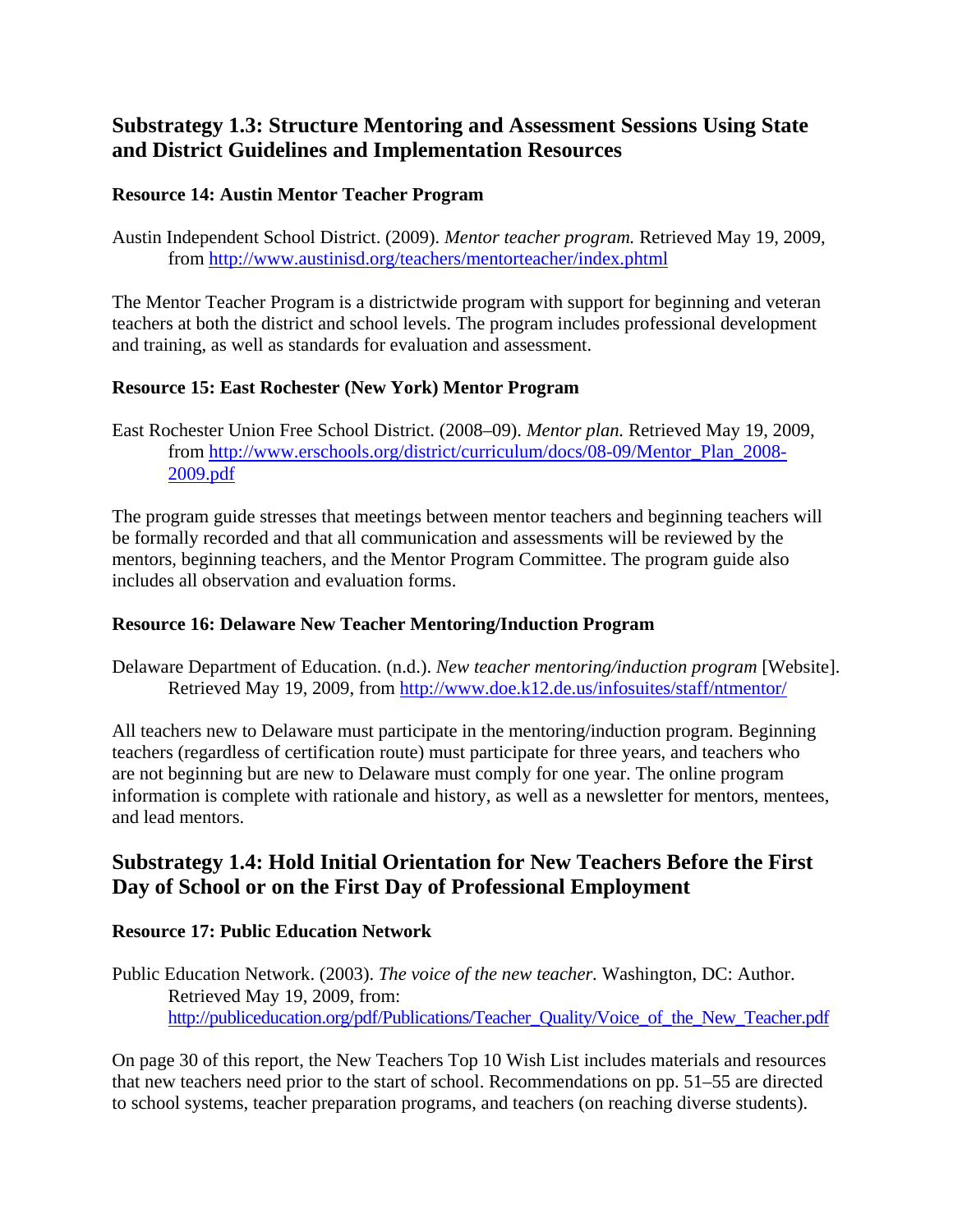#### **Resource 18: Sample New-Teacher Orientation**

International Mentoring Association. (2003). *Here is an example of a district new teacher orientation program.* Retrieved May 19, 2009, from <http://www.mentoring-association.org/MembersOnly/K12/ExamOrientaProg.html>

This template for an orientation agenda includes a mock-up participant list, goals and objectives, activities, and schedule. All orientation events take place before the start of the school year, but the guide also gives examples of follow-up supports and evaluation methods and measures.

# **Substrategy 1.5: Create a Mentor Training Program and Guide for Mentors and School Leaders That Includes Topics Such as Distinct Learning Needs of New Teachers, How to Design Local Supports for Novices, How to Mentor New Teachers, How to Observe Teaching Practice, and How to Assess Professional Growth**

The guide should outline a progression of mentoring topics and activities, but it should be personalized for all new teachers.

#### **Resource 19: New Teacher Center at the University of California–Santa Cruz**

- New Teacher Center. (n.d.). *Improving student learning by supporting the development of an inspired, dedicated and highly qualified teaching force* [Website]. Retrieved May 19, 2009, from<http://www.newteachercenter.org/>
- Villar, A., & Strong, M. (2007). Is mentoring worth the money? A benefit-cost analysis and fiveyear rate of return of a comprehensive mentoring program for beginning teachers. *ERS Spectrum,25*(3). Reprint retrieved May 19, 2009, from [http://www.newteachercenter.org/pdfs/Spectrum\\_Villar-Strong.pdf](http://www.newteachercenter.org/pdfs/Spectrum_Villar-Strong.pdf)

The New Teacher Center is currently implementing its nationally recognized program of mentoring and formative assessment in high-needs schools nationwide. Evidence in the Villar and Strong report shows that the program prevents teacher turnover and that it improves the achievement of students who have participating new teachers.

#### **Resource 20: New York Mentoring Guidelines**

New York State Education Department. (2007). *Guidelines for implementing district-based teacher mentoring programs.* Retrieved May 19, 2009, from <http://www.highered.nysed.gov/tcert/resteachers/guidemenprog.htm>

This brief information guide advocates for the setup and implementation of a rigorous mentorteacher training and preparation program prior to induction.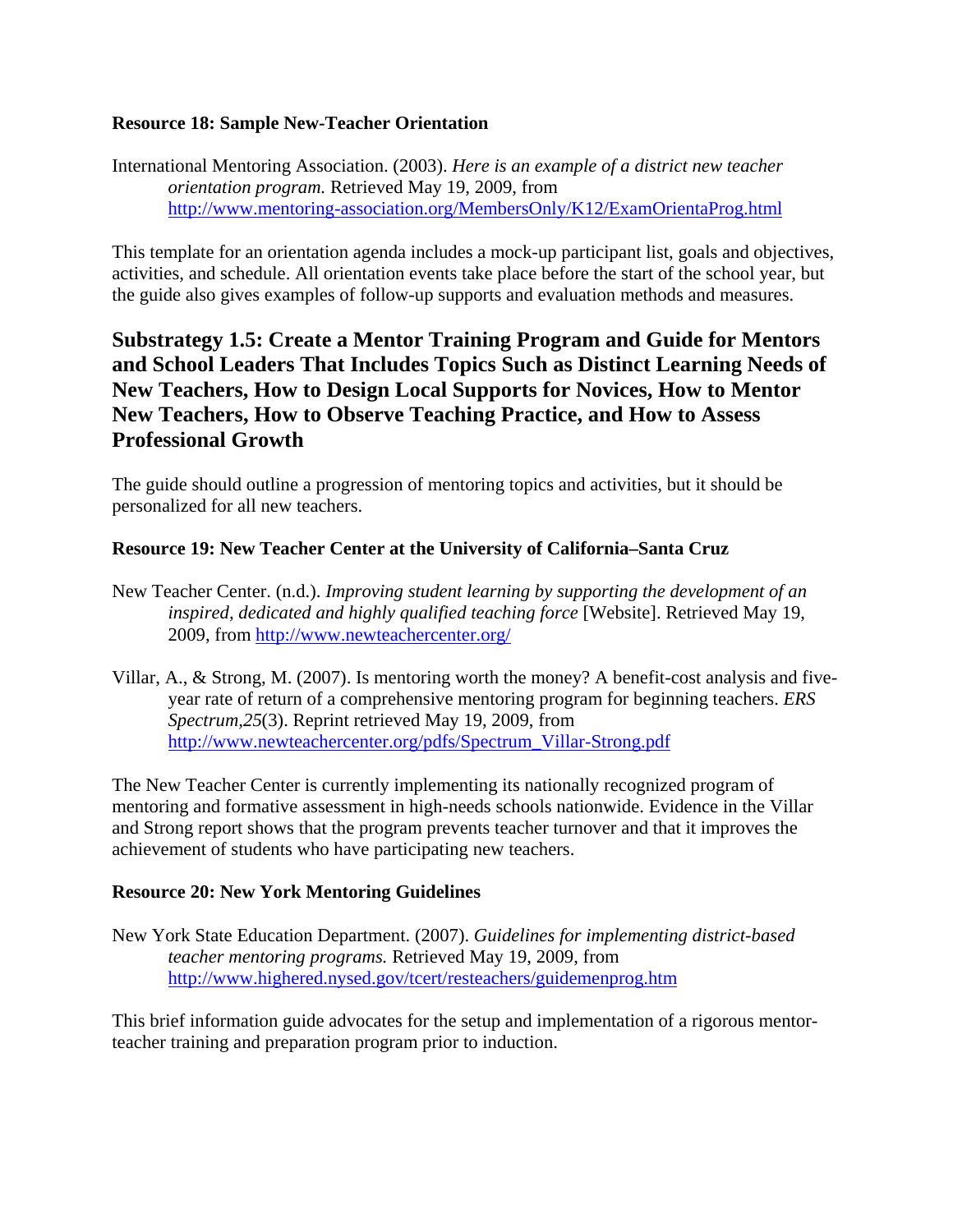# **Strategy 2: Improve Working Conditions**

There is no right professional context that works for all educators. Veteran educators often have expectations and desires about their teaching environment that are different from new teachers. New teachers seek environments that are collaborative and flexible and provide opportunities for influence and advancement whereas veteran educators tend to be more focused on privacy and autonomy. Creating an integrated culture that draws on these different novice and veteran dispositions and expectations is critical (Peske, Liu, Johnson, Kauffman, & Kardos, 2001). The level of success for schools, however, is dependent on a variety of factors, including the experiences, knowledge, skills, and disposition of the existing faculty; the degree of site-based autonomy possible in a given district; state and federal laws, rules, and regulations; and the amount of resources available.

#### **Resource 21:** *Identifying Professional Contexts to Support Highly Effective Teachers*

Hirsch, E. (2008). *Identifying professional contexts to support highly effective teachers* (Key Issue). Washington, DC: National Comprehensive Center for Teacher Quality. Retrieved May 19, 2009, from<http://www2.tqsource.org/strategies/het/ProfessionalContexts.pdf>

This comprehensive set of resources and strategies helps school and district officials begin to conceptualize the link between working conditions and teacher job satisfaction, and it offers tips on implementation of reforms.

#### **Resource 22:** *Pay, Working Conditions, and Teacher Quality*

Hanushek, E., & Rivkin, S. (2007). Pay, working conditions, and teacher quality. *The Future of Children, 17*(1), 69–86. Retrieved May 19, 2009, from [http://www.futureofchildren.org/usr\\_doc/7\\_04.pdf](http://www.futureofchildren.org/usr_doc/7_04.pdf)

This article argues that working conditions—in this work, working conditions are exemplified by factors such as safety, facilities, and quality of leadership—have a greater impact on teacher attrition and mobility than salary. Moreover, the working conditions of urban schools have a much greater negative impact on teacher perceptions and attitudes than those of suburban schools.

### **Substrategy 2.1: Ask Teachers About Their Working Environments**

While national studies point to certain characteristics of a healthy working environment (time, resources, empowerment, management, leadership, etc.), each school and district is unique. School leaders need to ask teachers what is important to them and what areas of the working environment need improvement. By asking teachers, school leaders can focus reforms on the areas of greatest need.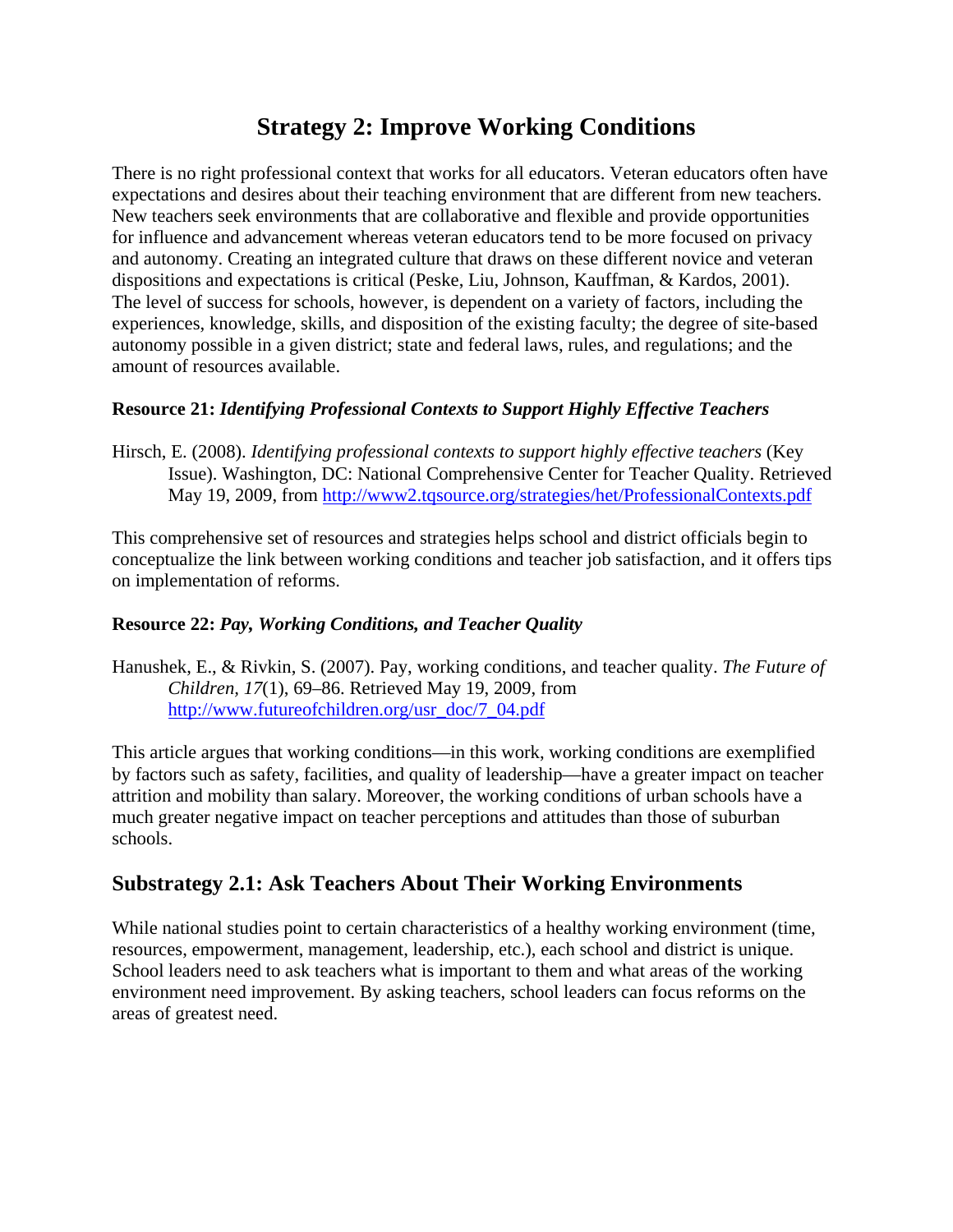#### **Resource 23:** *Keys to Excellence for Your Schools (KEYS)*

National Education Association. (2002–2009). *KEYS 2.0: Keys to excellence for your schools*  [Home Page]. Retrieved May 19, 2009, from <http://keysonline.org/>

KEYS is a survey tool that lets schools measure for themselves the extent to which the following quality indicators are present:

- Shared understanding and commitment to high goals
- Open communication and collaborative problem solving
- Continuous assessment for teaching and learning
- Personal and professional learning
- Resources to support teaching and learning
- Curriculum and instruction

A school facilitator can register a school for the survey. School members can then complete the online survey. After a significant number of surveys are completed, the responses are analyzed and the results are posted online.

#### **Resource 24: Teacher Working Conditions**

Berry, B., Smylie, M., & Fuller, E. (2008). *Understanding teacher working conditions: A review and look to the future.* Hillsborough, NC: Center for Teaching Quality. Retrieved May 19, 2009, from [http://www.teachingquality.org/pdfs/TWC2\\_Nov08.pdf](http://www.teachingquality.org/pdfs/TWC2_Nov08.pdf)

The research team responsible for this report conducted a national survey of teachers to explore attitudes and opinions about school working conditions. The major findings of the study are as follows:

- Most teachers want to remain in teaching and are committed to their students.
- Teachers who intend to leave their schools and teaching are more likely to have grave concerns about their lack of empowerment, poor school leadership, and the low levels of trust and respect inside their buildings.
- Elementary school teachers were far more sanguine about their working conditions than their middle school and high school counterparts.
- New teachers who have quality support are more likely to report they will remain in teaching.
- Teachers who report relatively low levels of satisfaction with their professional development often do not have access to the kinds of training they believe they need.
- Teachers with different characteristics (e.g., type of credential, years of experience) tend to respond more or less similarly (except in a few instances, and, not surprisingly, new teachers were less concerned about issues of empowerment).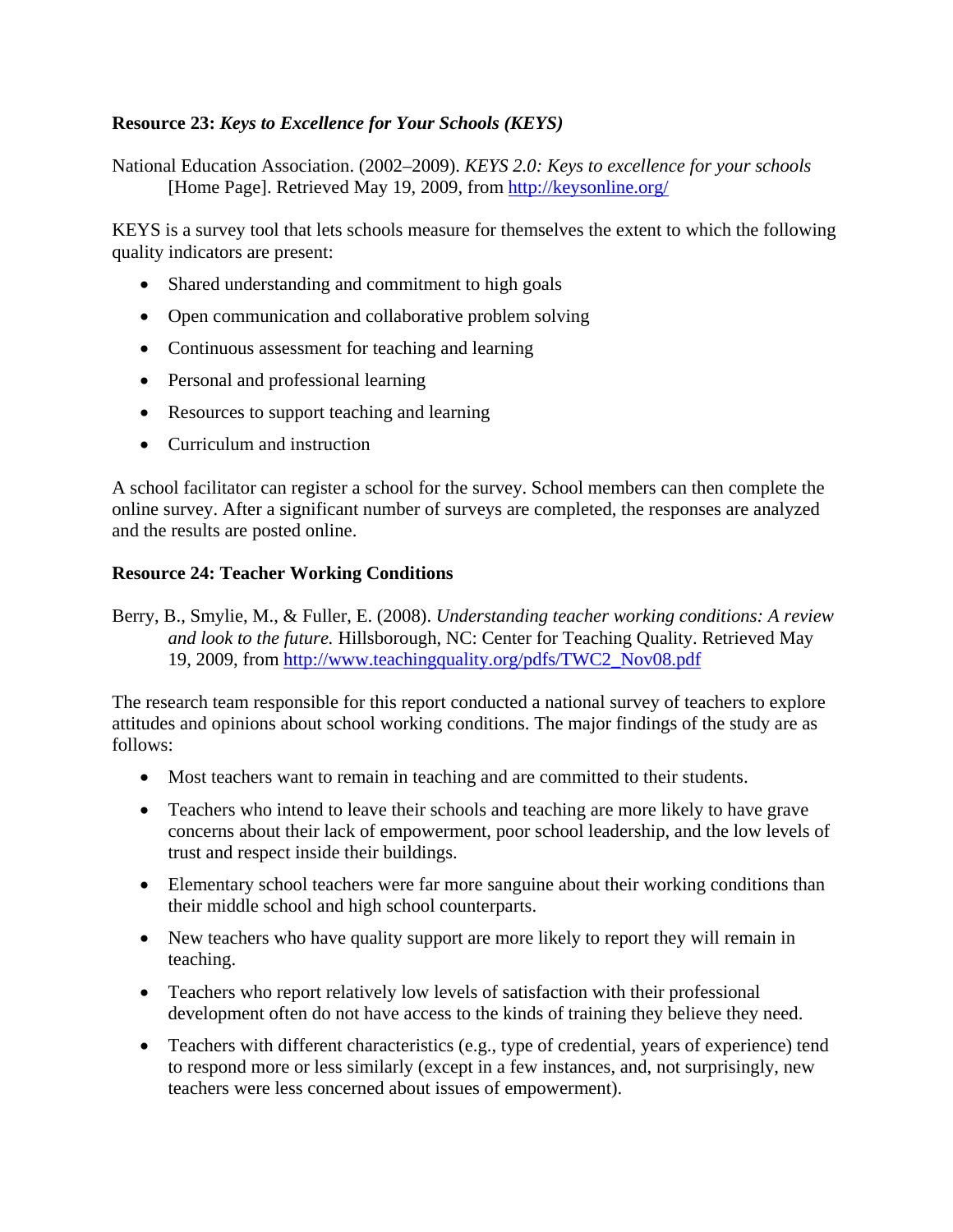- Teachers' perceptions of working conditions may vary more inside of schools than between them.
- Teachers' response rates vary by type of school (low poverty versus high poverty) in different states and appear to influence reports of positive or negative working conditions.
- Teachers and administrators view teaching and learning conditions differently—and often quite dramatically so.

#### **Resource 25:** *Building a Framework*

Mikkelsen, K. (2004). Building a framework: Improving working conditions. In Northeast Regional Resource Center; Learning Innovations at WestEd; & University of the State of New York, New York State Education Department, Vocational and Educational Services for Individuals with Disabilities (VESID), *Keeping quality teachers: The art of retaining general and special education teachers* (pp. 2.1–2.29). Albany, NY: Authors. Retrieved May 19, 2009, from [http://www.wested.org/online\\_pubs/li-05-01.pdf](http://www.wested.org/online_pubs/li-05-01.pdf)

Appendix 2-1 (pp. 2.11–2.29) is a self-assessment instrument that focuses on working conditions and assists school leaders in identifying strengths and needs.

## **Substrategy 2.2: Set Standards and Measures to Support Continuous Improvement of the School Climate**

Assessment of the working environment must be ongoing in order to measure changes in teacher satisfaction and to identify areas still in need of improvement.

#### **Resource 26:** *School Improvement Self-Study*

Center for Prevention Research and Development. (2008). *School improvement self-study*  [Website]. Retrieved May 19, 2009, from<http://www.cprd.uiuc.edu/self-study>

The School Improvement Self-Study is one way for middle schools and high schools to gather reliable data about their practices and progress that will assist them in improving the teaching and learning process. The self-study consists of a set of surveys for students, teachers, and principals. An additional survey is available for parents. These confidential and anonymous surveys ask about classroom practices, integration of instruction and curricula, decision-making practices, parent and community involvement, climate and attitudes, professional development needs, educational expectations, school safety, and student well-being.

#### **Resource 27: Staff Climate Survey**

Wisconsin's Information Network for Successful Schools. (n.d.). *Staff climate survey* [Website]. Retrieved May 19, 2009, from <http://goal.learningpt.org/winss/staff/>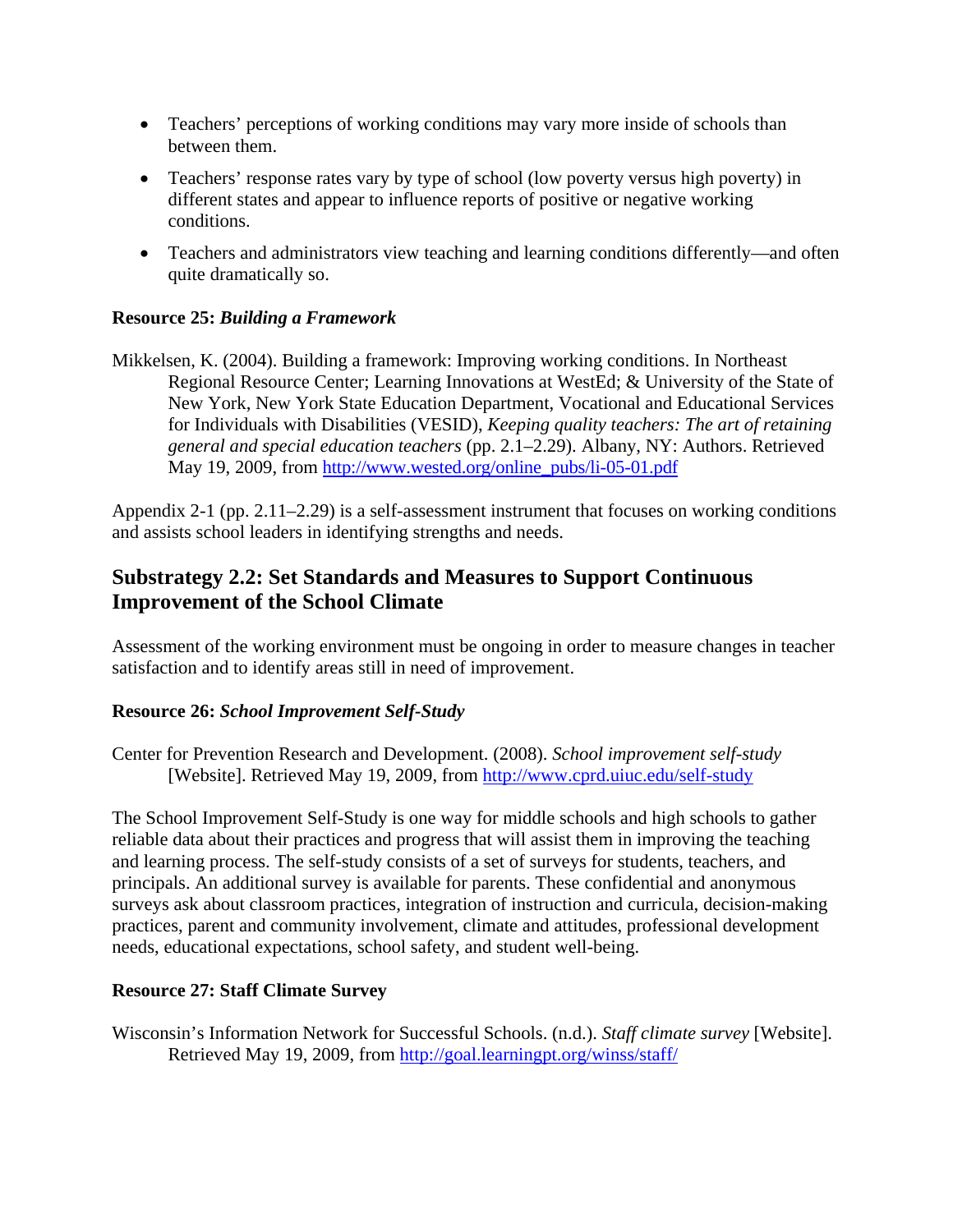This is an example of a teacher and administrator survey that can be used to assess school climate. From the website: "The survey process starts by defining a survey project (that is, selecting a school or district, a time span for the survey period, and the surveys to be used). A 'project manager' enters this information on the 'Start a New Project' page. Once the project manager has completed the initial project management tasks, he or she receives a Project Password. Each person who gives that Project Password to this Web site after clicking 'Participate in a Survey Project' can take the surveys, and their responses will be stored. After the last day of the survey period, anyone who returns to the Web site, clicks 'Results,' and gives this Project Password can see the analyses."

#### **Resource 28:** *Safe School Facilities Checklist*

National Clearinghouse for Educational Facilities. (2009). *Safe school facilities checklist* [Website]. Retrieved May 19, 2009, from<http://www.edfacilities.org/checklist/index.cfm>

The NCEF online checklist allows school leaders to assess the safety and security of proposed or existing school facilities. After filling out a free registration form, school leaders can select from categories to create a personalized assessment tool. The categories range from school grounds to communication systems to emergency power.

# **Substrategy 2.3: Implement Consistent Schoolwide and Districtwide Approaches to Climate, Safety, and Discipline**

New teachers often find classroom management to be the most difficult aspect of teaching. Many new teachers point to an inability to manage students as the reason they leave the classroom. Schools and districts can help teachers manage their classrooms by creating a safe, positive school environment. This starts with setting clear, high, and consistent expectations for behavior. Too often, students face a patchwork of rules and are expected to misbehave. Schools need to create a simple set of behavioral expectations that are present in every classroom. Such consistency helps to eliminate confusion and reinforces that all school staff are on the same page. In addition to being consistent, approaches to climate, safety, and discipline must set high standards. Just as low academic expectations lead to low academic achievement, low behavioral expectations lead to discipline and safety issues. School leaders need to involve teachers in the development of consistent, high standards for behavior and safety. Such development is an opportunity to empower teachers, foster collaboration, and improve the culture of the school.

#### **Resource 29:** *School Safety and Security Toolkit*

National Crime Prevention Council. (2003). *School safety and security toolkit: A guide for parents, schools, and communities.* Retrieved May 19, 2009, from [http://www.ncpc.org/cms-upload/ncpc/File/BSSToolkit\\_Complete.pdf](http://www.ncpc.org/cms-upload/ncpc/File/BSSToolkit_Complete.pdf)

This guide assists parents and administrators in implementing the Be Safe and Sound model in their schools. It includes a step-by-step procedure for assessing school safety and security, forming an action team, identifying problems, holding a forum with stakeholders to brainstorm solutions, developing an action plan and building support for it, and evaluating the results. The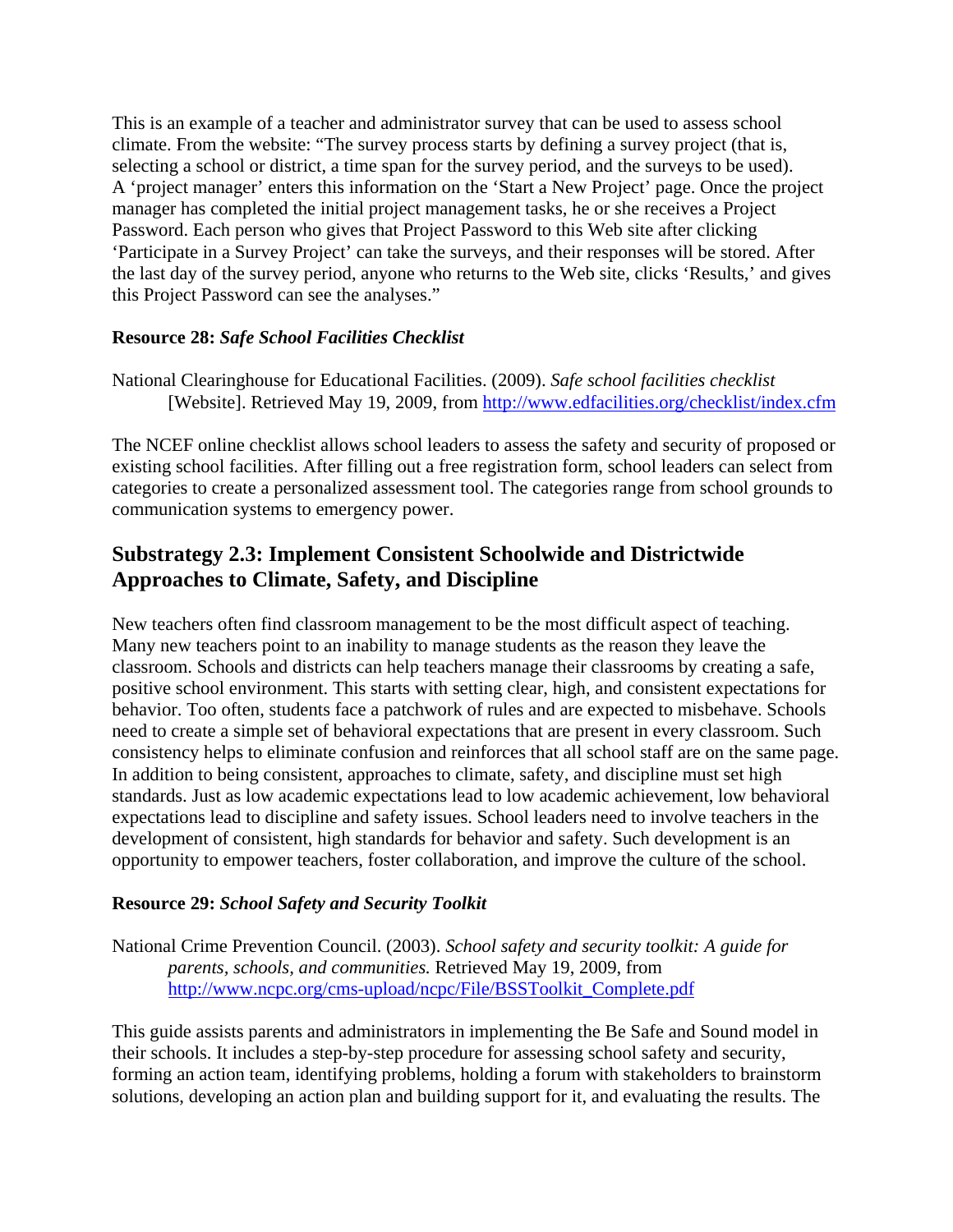appendixes provide all the materials needed to implement this process, from surveys that identify the problems to a sample press release and media advisory for publicizing your efforts.

#### **Resource 30:** *Safe and Orderly Schools*

American Federation of Teachers. (n.d.). *Safe and orderly schools.* Washington, DC: Author. Retrieved May 19, 2009, from <http://www.aft.org/pubs-reports/downloads/teachers/safeandorderly4pgr.pdf>

This publication identifies and discusses the following six elements of safe and orderly schools:

- A discipline code that is supported by the entire school community
- Research-based prevention and intervention strategies
- Interventions, such as social skills training, social problem solving, or anger management training
- Alternative placements for chronically disruptive and violent students
- School safety plans that protect students and teachers from dangers that come from outside the school
- A commitment to high standards for safe buildings

# **Substrategy 2.4: Involve Families and the Surrounding Community to Improve Teaching and Learning Conditions**

Family and community involvement and support help to facilitate teachers' ability to educate all students. As opposed to an adversarial relationship in which teachers feel isolated, a strong community partnership can offer a positive environment where teachers feel valued. Parental involvement has been shown to increase teacher morale, effectiveness, and job satisfaction. In addition, student achievement improves when families and the community are positively engaged at the school and district levels.

#### **Resource 31:** *The School-Family Connection*

Ferguson, C. (with Ramos, M., Rudo, Z., & Wood, L.). (2008). *The school-family connection: Looking at the larger picture, a review of current literature.* Austin, TX: National Center for Family and Community Connections with Schools at SEDL. Retrieved May 19, 2009, from<http://www.sedl.org/connections/resources/sfclitrev.pdf>

This set of studies helps to elucidate the connections and partnerships made among schools, families, and the communities that surround them.

SEDL's national center also offers two online learning modules in community and family involvement.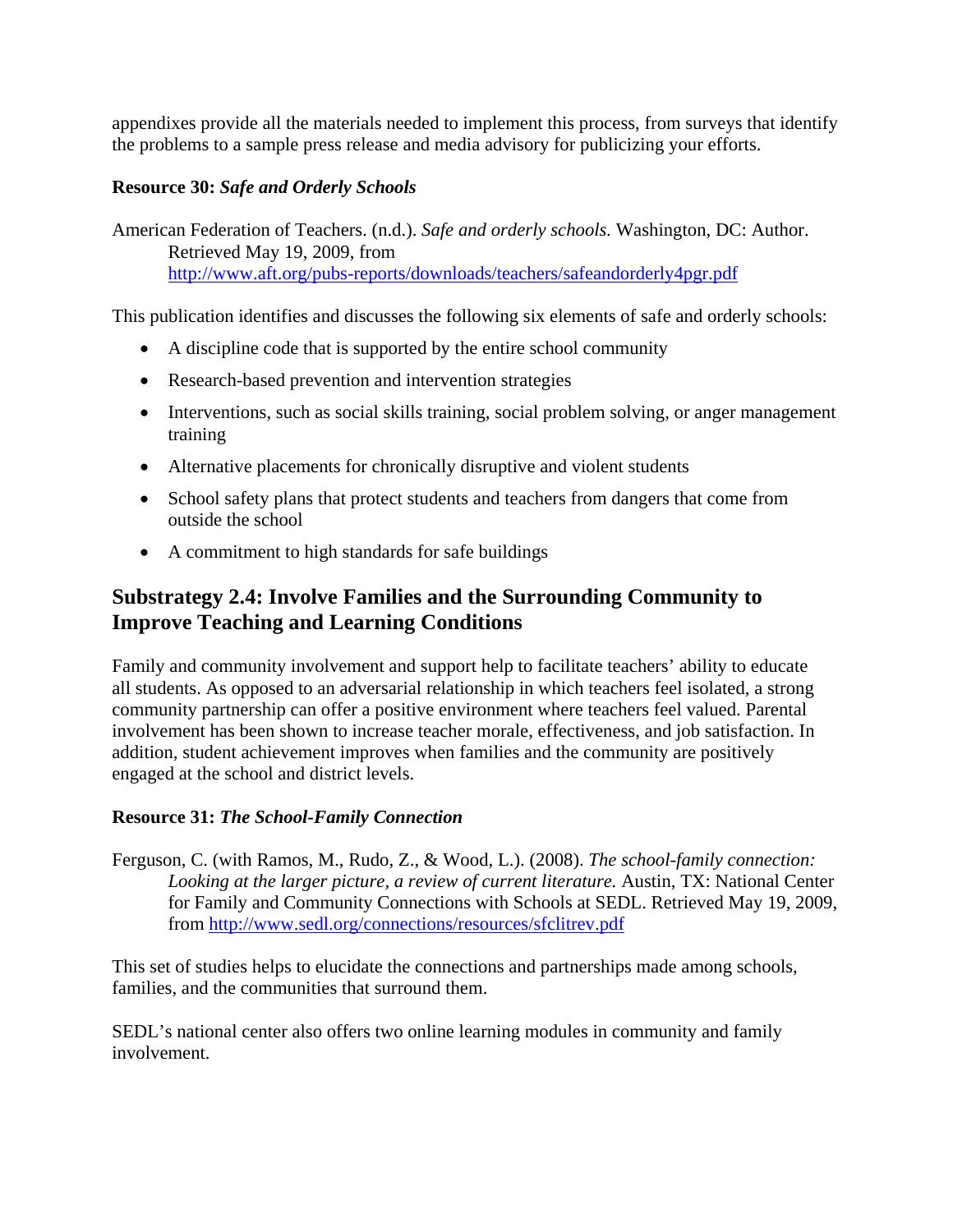- SEDL. (2009). *Modules for community and family involvement with schools* [Website]. Retrieved May 19, 2009, from <http://www.sedl.org/learning/>
	- *What Do We Mean by Family and Community Connections with Schools?* This interactive module discusses the benefits of family and community connections with schools and introduces eight types of family and community connections. The module then teaches school leaders how to plan strategies for developing or increasing family and community involvement in schools.
	- *What Structures Can Help Schools Create Effective Family and Community Involvement That Supports Learning Outside of School?* This interactive module discusses research-based strategies that involve families and communities to support learning outside of the classroom. The module then introduces a framework for effective family and community involvement.

#### **Resource 32:** *Rethinking Parent Conferences*

Kansas City, Kansas Public Schools. (2007). *Rethinking parent conferences* [Website]*.* Retrieved May 19, 2009, from [http://www.kckps.org/parents/fas/rethink\\_parent\\_conf.html](http://www.kckps.org/parents/fas/rethink_parent_conf.html)

This group of online resources provides ideas, strategies and graphic organizers for getting the most out of parent conferences. The suggestion here is to pilot student-led conferences, so that students begin to take ownership over their academic achievement and behavioral actions at school.

#### **Resource 33: Family Involvement Resources**

Harvard Family Research Project. (2008). *FINE: Family involvement network of educators* [Website]. Retrieved May 19, 2009, from [http://www.hfrp.org/family-involvement/fine](http://www.hfrp.org/family-involvement/fine-family-involvement-network-of-educators)[family-involvement-network-of-educators](http://www.hfrp.org/family-involvement/fine-family-involvement-network-of-educators)

This website contains the latest research and a great deal of practical information for establishing and strengthening family-community-school partnerships. The Resource Guide section contains standards for family involvement, tools for educators and family members, programs that promote family involvement, and special initiatives involving several organizations. The guide contains many links to organizations and publications that explain why and how effective family-community-school partnerships are formed.

#### **Resource 34:** *Becoming a Community School*

Crane, C., Bix, P., Herbert, P. E., Kelly, B., Landergan, K., Neilson, C., et al. (2003). *Becoming a community school: A step-by-step guide to bridging the school-family gap*. Dorchester, MA: Project for School Innovation. Table of contents and purchasing information retrieved May 19, 2009, from [http://www.psinnovation.org/what\\_we\\_do/dissemination/books/becoming\\_a\\_community](http://www.psinnovation.org/what_we_do/dissemination/books/becoming_a_community_school_2#TOC) school\_2#TOC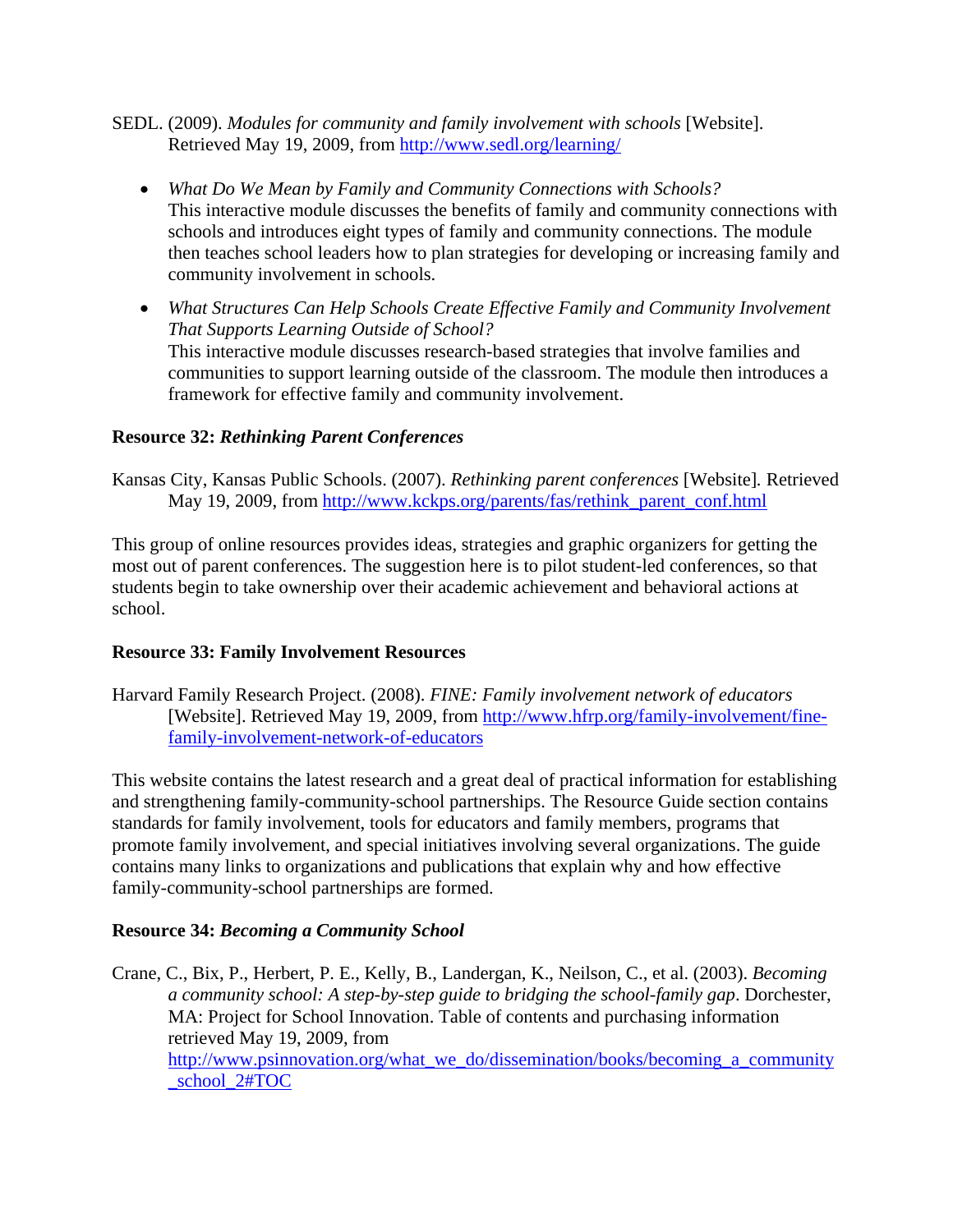This book is about the family-community-school partnerships of Robert L. Ford School, where 57 percent of the families speak limited English and 95 percent are low income. The school has dramatically increased the achievement of its students by offering a wide range of educational and social supports to families. The book provides tips and lessons learned from the Ford School's efforts to strengthen family and community involvement.

#### **Resource 35:** *A Broader, Bolder Approach to Education*

Economic Policy Institute. (2009). *A broader, bolder approach to education* [Website]. Retrieved May 19, 2009, from:<http://www.boldapproach.org/who.html>

In 2008, this online statement was released for dissemination, and supporters were invited to co-sign. *A Broader, Bold Approach* advocates for a rethinking of the American public education system to include health care, early childhood education, and afterschool and out-of-school learning. This manifesto promotes a community approach to schooling for the 21st century.

#### **Resource 36:** *Organizing a Successful Family Center in Your School*

Wisconsin Department of Public Instruction. (2005). *Organizing a successful family center in your school: A resource guide* (Rev. ed.). Madison, WI: Author. Retrieved May 19, 2009, from<http://dpi.wi.gov/fscp/pdf/fcsprntc.pdf>

This booklet serves as a guide to understanding and establishing family centers. Located in a school building, a family center can be especially welcoming to families of diverse cultures and those with limited English skills. The family center permits school staff members and families to establish relationships, programs, and activities to help children succeed. The booklet answers questions related to family center planning, development, funding, staff, activities, and evaluation.

# **Substrategy 2.5: Create a School Culture That Fosters Collaboration**

#### **Resource 37:** *Building Professional Learning Communities*

Building professional learning communities. (2007, November 19). *Education Week* [Online chat] Transcript retrieved May 19, 2009, from [http://www.edweek.org/chat/transcript\\_11\\_19\\_2007.html?r=1241758788](http://www.edweek.org/chat/transcript_11_19_2007.html?r=1241758788)

This discussion, featuring Rick and Becky DuFour and Anne Jolly, focused on paring down a working definition for professional learning communities and providing strategies and best practices centered around the creation and implementation of professional learning communities and other such professional development activities in schools.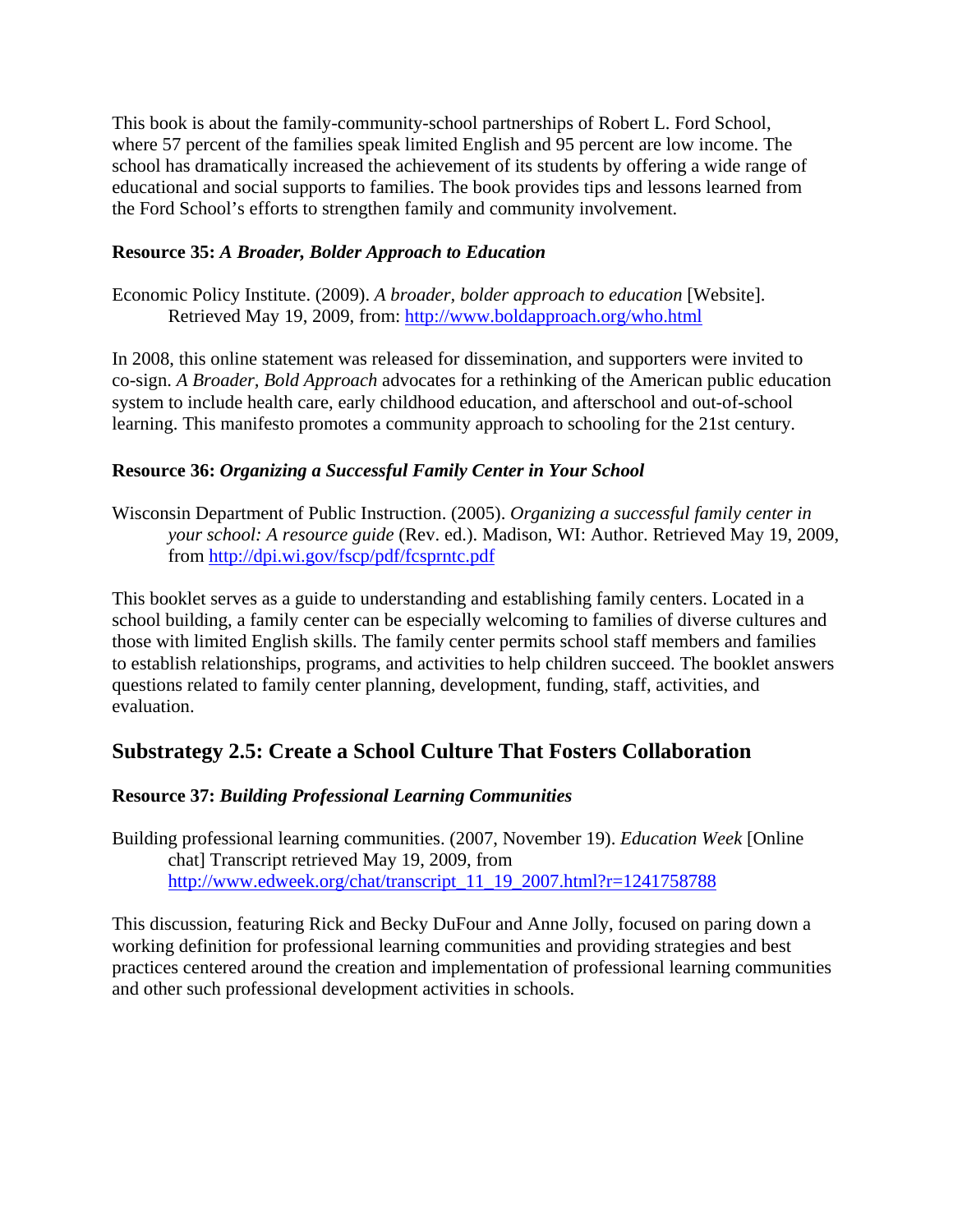#### **Resource 38:** *Time for Reflection*

Emm, L. (2007). Time for reflection. *Teacher Professional Development Sourcebook, 1*(1), 11. Retrieved May 19, 2009, from <http://www.teachermagazine.org/tsb/articles/2007/10/25/01practices-2.h01.html>

This brief editorial offers support for the development of professional learning communities (PLCs). Using the example of the Miami-Dade County Public Schools, Emm writes this of PLCs: "Teachers feel more in charge of their work, and students flourish because teachers are constantly reflecting on ways to teach them better."

#### **Resource 39:** *All Things PLC*

All Things PLC: All Information, No Commerce. (n.d.). *All things PLC, all in one place* [Website]*.* Retrieved May 19, 2009, from<http://www.allthingsplc.info/>

This website is dedicated to disseminating the latest research and information on professional learning communities. As stated on the site itself, it "was created to serve as a collaborative, objective resource for educators and administrators who are committed to enhancing student achievement." Among the resources are blogs and discussion boards, presentations of evidence of the effectiveness of PLCs, and a compendium of tools and resources.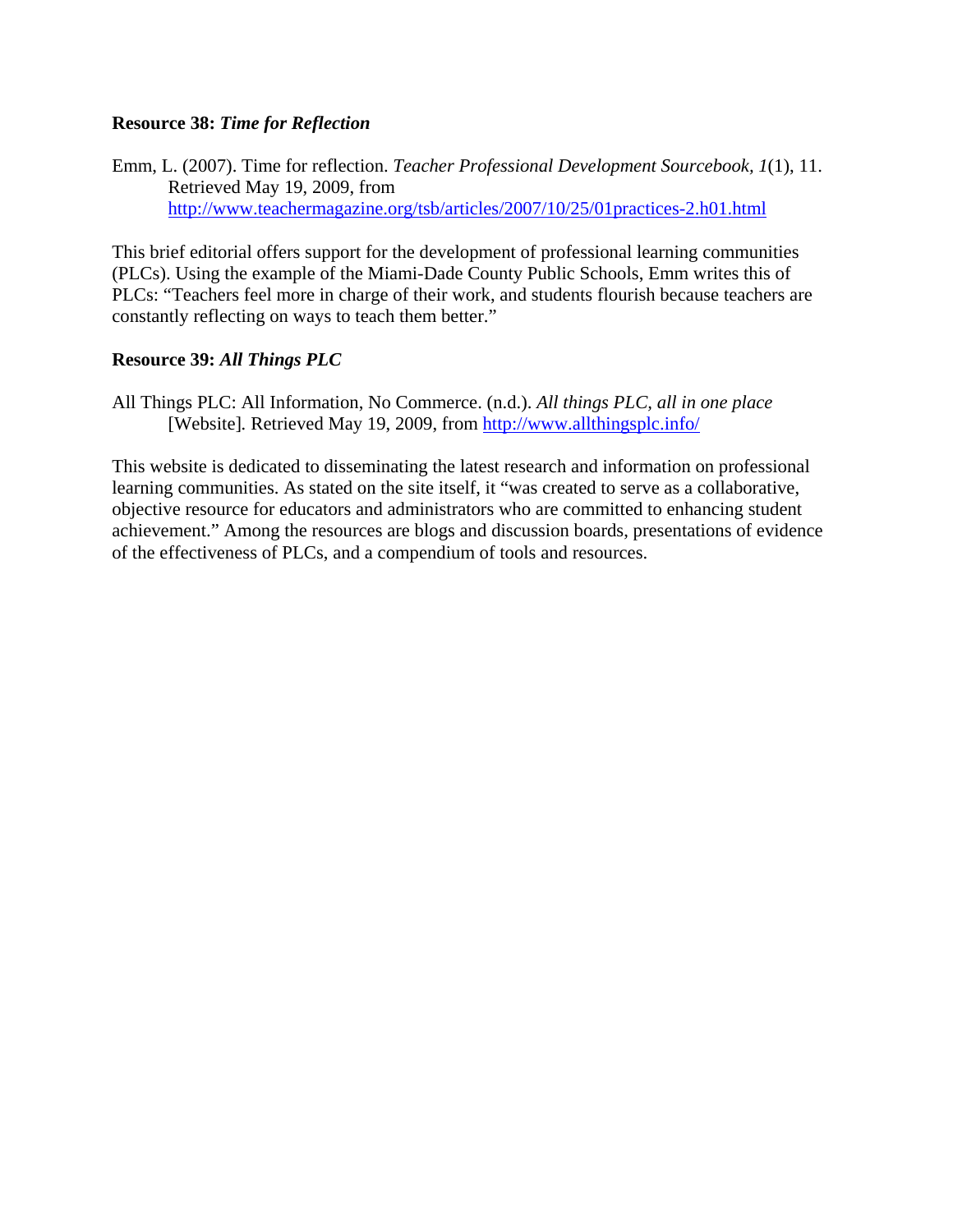# **Strategy 3: Create Diversified Pay Structures That Reward Quality Performance**

Performance-based pay systems are important because they improve retention of effective teachers and draw accomplished teachers to at-risk schools (Coates-McBride & Kritsonis, 2008). Teachers have the single greatest within-school impact on student learning. However, pay is not the only thing that will attract and retain excellent teachers in high-needs schools. Significant salary increases, strong leadership, and investment in school working/learning conditions are also central strategies, not only for attracting good teachers but also for retaining quality teachers in at-risk schools. In addition, performance-based pay gives teachers goals and challenges to meet, and it focuses them on continuous professional development—two major aspects of improving the teaching/learning environment.

#### **Resource 40: Center for Educator Compensation Reform (CECR)**

Website: <http://www.cecr.ed.gov/>

CECR was originally established as a national center charged to support the grantees of the Teacher Incentive Funds. The center's website has an expansive compilation of research and resources focused on various aspects of building alternative compensation systems.

Center for Educator Compensation Reform. (2009). *A guide to implementation: Resources for applied practice.* Retrieved May 19, 2009, from <http://www.cecr.ed.gov/guides/compReform.cfm>

The CECR guidebook includes explicit examples of current nationwide initiatives in the following areas of educator compensation reform:

- Classroom observations of teacher performance
- Communication and stakeholder engagement
- Data quality essentials
- Information technology considerations
- Principals and alternative compensation
- Alternative compensation for teachers of nontested subjects and grades
- Paying for a performance-based compensation system
- Value-added measurement

#### **Resource 41: Teacher Incentive Fund (TIF)**

U.S. Department of Education. (2008). *Teacher incentive fund* [Website]. Retrieved May 19, 2009, from <http://www.ed.gov/programs/teacherincentive/index.html>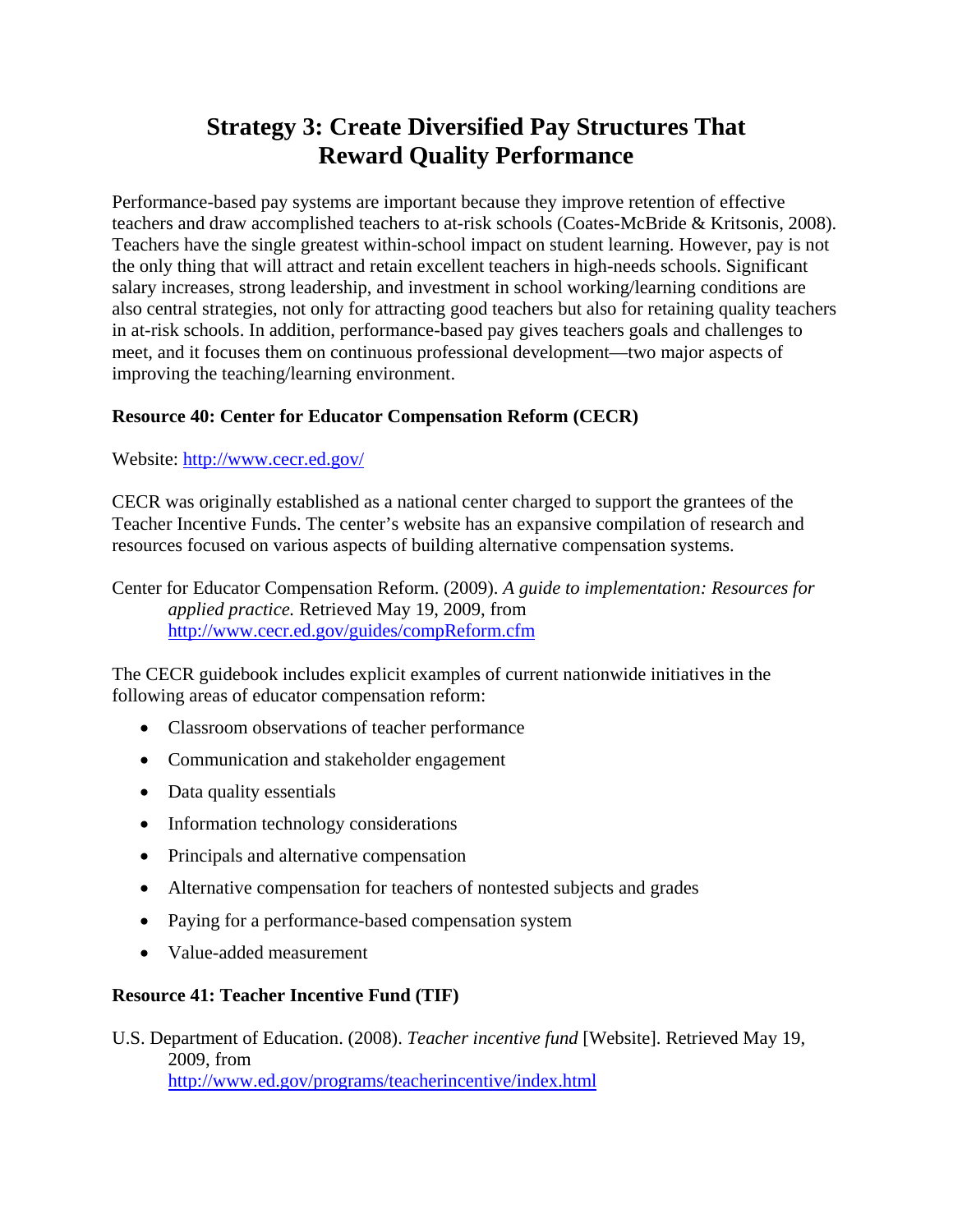The Education Department instituted the TIF program to support performance-based compensation systems for both teachers and administrators in schools identified as high needs. The goals of the TIF program include the following:

- Improving student achievement by increasing teacher and principal effectiveness.
- Reforming teacher and principal compensation systems so that teachers and principals are rewarded for increases in student achievement.
- Increasing the number of effective teachers teaching poor, minority, and disadvantaged students in hard-to-staff subjects.
- Creating sustainable performance-based compensation systems.

#### **Resource 42: Teacher Advancement Program (TAP)**

National Institute for Excellence in Teaching. (2009). *Teacher advancement program: A new direction for success* [Website]. Retrieved May 19, 2009, from<http://www.talentedteachers.org/>

The TAP program is a national model built on the following principals of reform:

- Multiple career paths with differentiated duties and compensation for teachers who serve as either mentor or master teachers
- Ongoing job-embedded professional development
- Instructionally focused accountability through five to six annual teacher evaluations scored using rubrics based on TAP-developed performance standards and rubrics
- Performance-based pay

TAP teachers are compensated based on increased responsibilities in differentiated positions, how well they perform in those positions, the quality of their instructional performance, and their students' academic growth. All teachers in a TAP school are eligible for financial awards based on these factors. The system also encourages districts to offer competitive salaries to those who teach in hard-to-staff schools.

#### **Resource 43:** *Performance Pay System Preferences of Students Preparing to Be Teachers*

Milanowski, A. (2006). *Performance pay system preferences of students preparing to be teachers* (WCER Working Paper No. 2006–8). Madison, WI: University of Wisconsin– Madison, Wisconsin Center for Education Research. Retrieved May 19, 2009, from [http://www.wcer.wisc.edu/publications/workingPapers/Working\\_Paper\\_No\\_2006\\_08.pdf](http://www.wcer.wisc.edu/publications/workingPapers/Working_Paper_No_2006_08.pdf)

This policy brief offers insights into teacher-education students' feelings about performance-pay systems, and gives some explanation as to their mixed emotions.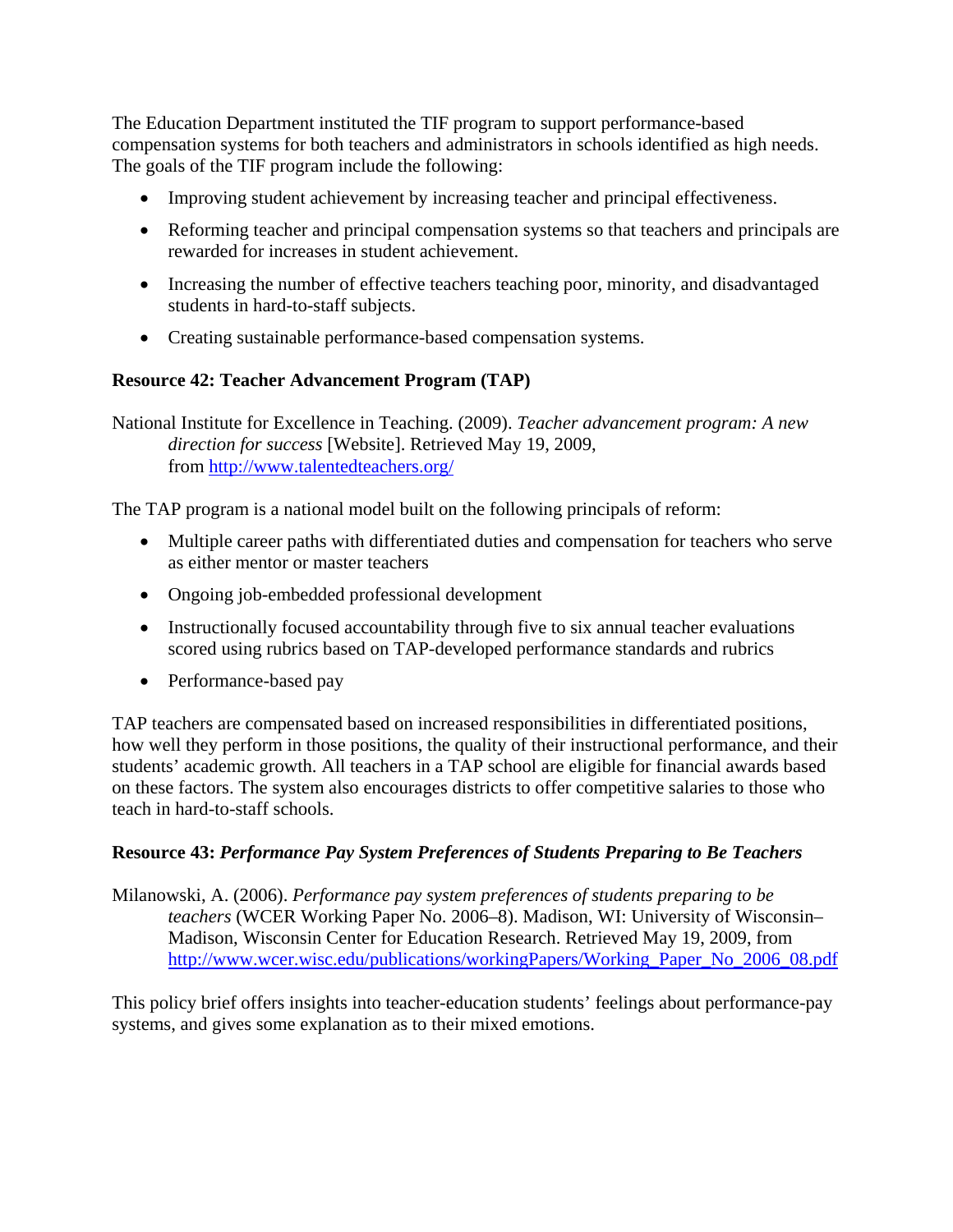#### **Resource 44:** *Can Pay Incentives Improve the Recruitment and Retention of Teachers in America's Hard-to-Staff Schools? A Research Summary*

Wheeler, J., & Glennie, E. (2007). *Can pay incentives improve the recruitment and retention of teachers in America's hard-to-staff schools? A research summary* (Policy Matters). Durham, NC: Center for Child and Family Public Policy at Duke University. Retrieved May 19, 2009, from [http://www.childandfamilypolicy.duke.edu/publications/policybriefs/files/edureform/Ince](http://www.childandfamilypolicy.duke.edu/publications/policybriefs/files/edureform/Incentives.pdf) [ntives.pdf](http://www.childandfamilypolicy.duke.edu/publications/policybriefs/files/edureform/Incentives.pdf)

This publication investigates whether providing incentives in hard-to-staff schools will increase teacher recruitment and retention. The authors offer examples of recruitment and retention bonuses currently being used across the United States. They take a more extensive look at a district recruitment initiative in Charlotte-Mecklenburg, North Carolina. Finally, the document provides a brief summary of the research currently available on teacher recruitment and retention incentives, as well as a look at how incentives are viewed depending on age, gender, and race.

# **Substrategy 3.1: Make Several Decisions Prior to Designing the Pay System**

Be sure to think about the following aspects of performance-pay before you launch into implementation:

- 1. What you want to achieve through performance-based pay?
- 2. Which elements already exist in your district, state, or school that can support or feed into a performance-based pay program?
- 3. What do you want to reward?
- 4. How will the pay program directly address improving quality and equity (of teaching/learning for at-risk schools)?
- 5. How much time do you have for the creation/design process—keeping in mind collaboration and negotiations, as well as the need to keep momentum?
- 6. Will you supplement the traditional pay scale or replace it?

#### **Resource 45:** *Catching Up With the Vaughn Express*

Kellor, E. M. (2005). Catching up with the Vaughn express: Six years of standards-based teacher evaluation and performance pay. *Education Policy Analysis Archives, 13*(7). Retrieved May 19, 2009, from<http://epaa.asu.edu/epaa/v13n7/v13n7.pdf>

The Vaughn Next Century Learning Center, a public conversion charter school in the Los Angeles Unified School District, developed a knowledge- and skills-based pay program in the 1997–98 school year. This program also came with a new evaluation system. Kellor's paper provides an overview of the development and evolution of the performance-pay program and the new teacher evaluation system implemented at the Vaughn Center. Vaughn teachers' reactions to these innovations are discussed. Finally, the author offers key recommendations to help those who plan to implement knowledge- and skills-based pay or standards-based teacher evaluation.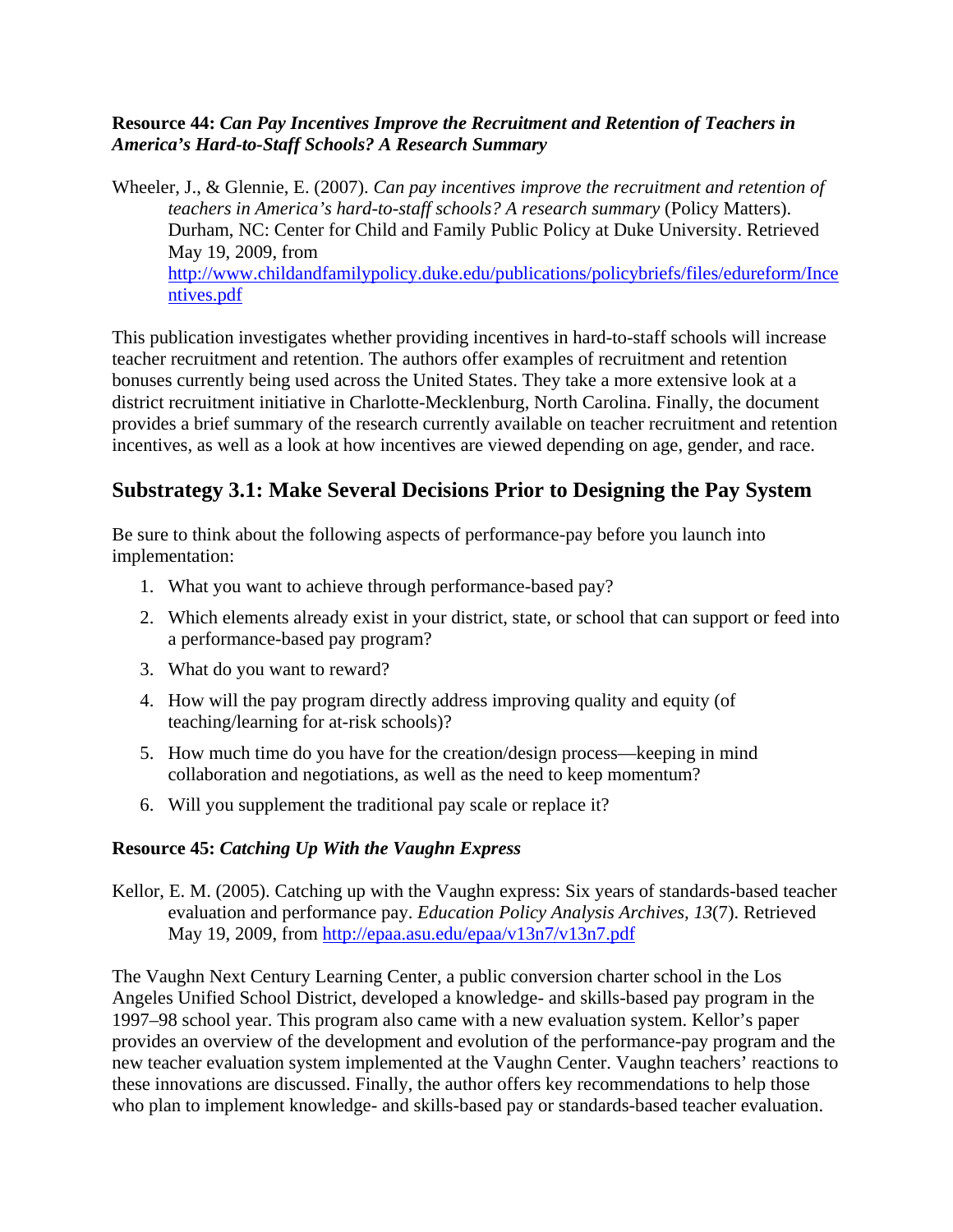#### **Resource 46:** *Pay for Performance: What Are the Issues?*

Delisio, E. R. (2006). *Pay for performance: What are the issues?*[Website]. Retrieved May 19, 2009, from [http://www.educationworld.com/a\\_issues/issues/issues374a.shtml](http://www.educationworld.com/a_issues/issues/issues374a.shtml)

Reforms to the traditional pay system for teachers are becoming more common. This School Issues article from Education World discusses the alternative proposals that have gained national attention. Many districts are moving toward one of many types of performance pay for teachers. Advocates of the programs say that they will help attract and retain teachers. The article indicates, however, that flaws to this reform still need to be addressed by research.

#### **Resource 47:** *The Revolving Door*

Hanushek, E., Kain, J. F., & Rivkin, S. G. (2004). The revolving door. *Education Next,* 4(1), 77– 82. Retrieved May 19, 2009, from [http://media.hoover.org/documents/ednext20041\\_76.pdf](http://media.hoover.org/documents/ednext20041_76.pdf)

This article reports on research that has been conducted in Texas on the reasons that teachers leave the profession. Many different factors influence the recruitment and retention of teachers, such as salary, working conditions, and preferences. This article reviews research that posits that working conditions mattered more to teachers than salary when they decided to stay, leave, or teach in a certain district. Teaching in low-achieving schools was also a strong decision factor in movement between districts. The results of this study have policy implications for the recruitment and retention of teachers in Texas public schools.

#### **Resource 48: Developing a Performance-Pay Plan for Teachers**

Center for Educator Compensation Reform. (2009). *A guide to implementation: Resources for applied practice*. Retrieved May 19, 2009, from <http://www.cecr.ed.gov/guides/compReform.cfm>

The CECR guidebook includes explicit examples of current nationwide initiatives in the following areas of educator compensation reform:

- Classrooms observations of teacher performance
- Communication and stakeholder engagement
- Data quality essentials
- Information technology considerations
- Principals and alternative compensation
- Alternative compensation for teachers of nontested subjects and grades
- Paying for a performance-based compensation system
- Value-added measurement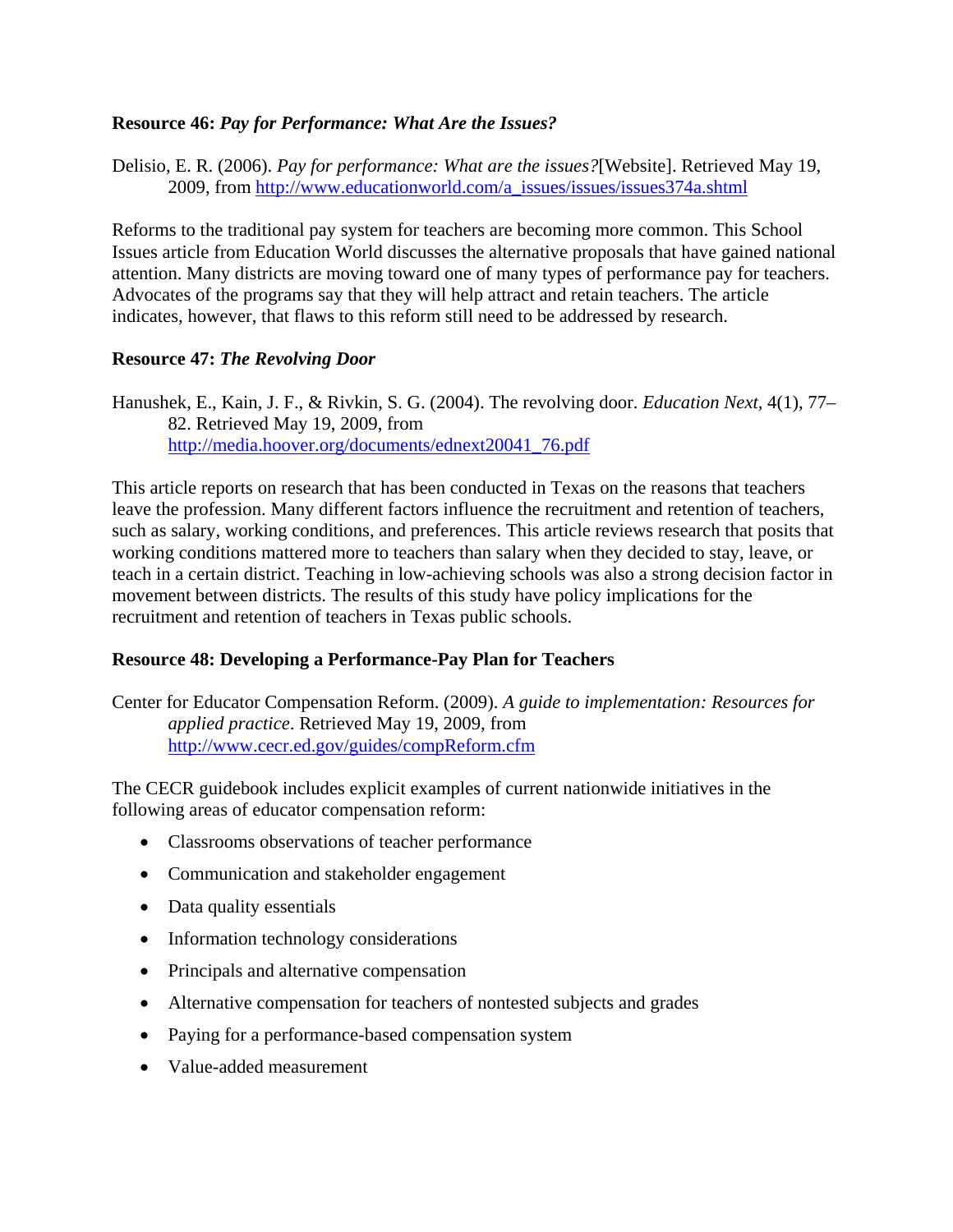### **Substrategy 3.2: Base Differentiated Pay on Valid Measures of Effectiveness**

#### **Resource 49: Research Synthesis**

Goe, L., Bell, C., & Little, O. (2008). *Approaches to evaluating teacher effectiveness: A research synthesis.* Washington, DC: National Comprehensive Center for Teacher Quality*.*  Retrieved May 19, 2009, from <http://www.tqsource.org/publications/EvaluatingTeachEffectiveness.pdf>

This research synthesis offers insight into how to measure teacher effectiveness. The report suggests which assessments and measures should be used in specific circumstances and provides complete definitions for the key terms used in the conversation on teacher effectiveness. Finally, the synthesis presents policy implications for the national conversation on teacher effectiveness.

#### **Resource 50:** *Using Value-Added Models to Identify and Support Highly Effective Teachers*

Goe, L. (2008). *Using value-added models to identify and support highly effective teachers* (Key Issue). Washington, DC: National Comprehensive Center for Teacher Quality. Retrieved May 19, 2009, from <http://www2.tqsource.org/strategies/het/UsingValueAddedModels.pdf>

This comprehensive publication is a collection of strategies and resources aimed at building an understanding among school and state officials of the value-added model of teacher evaluation. The text includes a working definition of *value-added*, a list of some of the major benefits of such measures, some tips and cautions for implementation, and a real-life example of valueadded measures in action. This resource includes links to program websites, scholarly articles, and media pieces related to the topic of value-added evaluation.

#### **Resource 51:** *Assessing the Potential of Using Value-Added Estimates of Teacher Job Performance for Making Tenure Decisions*

Goldhaber, D., & Hansen, M. (2008). *Assessing the potential of using value-added estimates of teacher job performance for making tenure decisions*. Seattle, WA: Center on Reinventing Public Education. Retrieved May 19, 2009, from [http://www.crpe.org/cs/crpe/download/csr\\_files/brief\\_crpe\\_badclass\\_nov08.pdf](http://www.crpe.org/cs/crpe/download/csr_files/brief_crpe_badclass_nov08.pdf)

In recent years, education researchers and policymakers alike have conceptualized and posited many different strategies for evaluating teacher effectiveness. One strategy, value-added modeling, has emerged as both widely recognized and highly controversial. The authors of this research brief examine the utility and stability of value-added modeling, and provide accompanying policy recommendations and implications. Using a longitudinal data set provided by the North Carolina Department of Public Instruction, the researchers attempt to find a correlation between teacher effectiveness (as measured by value-added methods) and student achievement, for both pretenure and posttenure teachers. In addition, it is noteworthy that the sample size drops significantly for the second group of teachers; only roughly 500 of the original 1,363 teachers observed stayed in teaching long enough to gain posttenure status. The resulting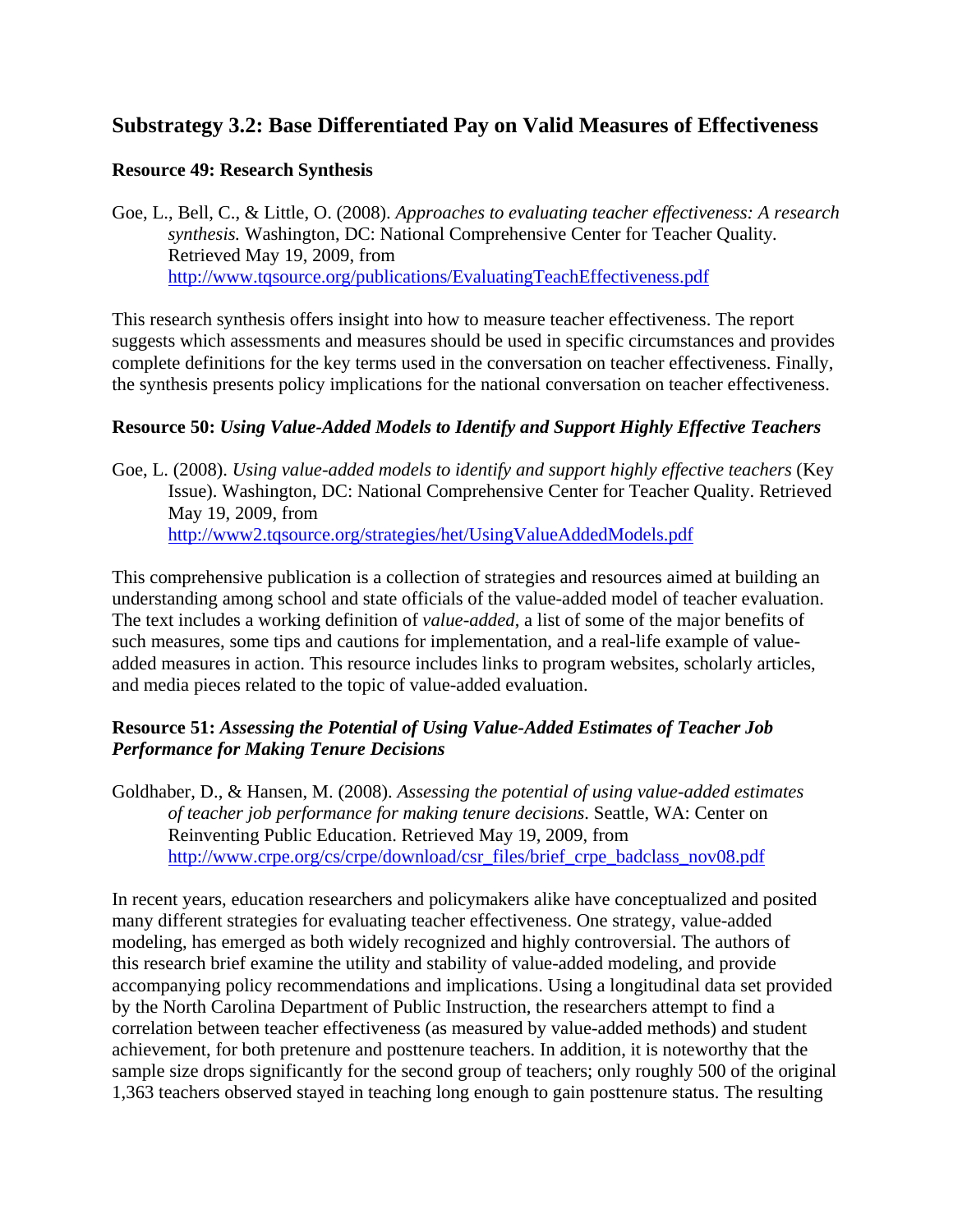statistics provide mixed results, which could be used to fuel either side of the value-added debate. On the one hand, the study shows that "a nontrivial percentage of teachers who are found to be ineffective pretenure appear to be more effective in a posttenure period" (p. 10). On the other hand, descriptive data about these teachers imply that school administrators are not selective about which teachers receive tenure, which could damage the validity of pro-tenure arguments.

#### **Resource 52:** *Communication Framework*

Coggshall, J. (2007). *Communication framework for measuring teacher quality and effectiveness: Bringing coherence to the conversation.* Washington, DC: National Comprehensive Center for Teacher Quality*.* Retrieved May 19, 2009, from <http://www.tqsource.org/publications/NCCTQCommFramework.pdf>

This guide serves as a framework for stakeholders discussing teacher effectiveness. Although the framework does not define teacher effectiveness, it provides talking points and discussion components that must be addressed. It also provides stakeholders with common definitions for key measurement terms to ensure that common language is used when discussing such a complex topic. The framework presents examples of the various teacher quality dimensions, measurements, or instruments that can be used to evaluate each dimension and the recommended resources for conversation for each dimension. Finally, the framework offers potential policy questions surrounding the evaluation of teacher effectiveness.

# **Substrategy 3.3: Expect Costs**

Adequately fund your alternative compensation system with a long-term plan for resources and sustainability.

#### **Resource 53: CECR Guidebook Module**

Guthrie, J. W., & Prince, C. D. (2008). *Paying for and sustaining a performance-based compensation system*. Washington, DC: Center for Educator Compensation Reform. Retrieved May 19, 2009, from <http://www.cecr.ed.gov/guides/payingFor.pdf>

This Center for Educator Compensation Reform guidebook module illustrates how state and local education agencies can take appropriate and efficient financial steps toward building an alternative educator compensation system.

#### **Resource 54:** *Frozen Assets*

Roza, M. (2007). *Frozen assets: Rethinking teacher contracts could free billions for school reform*. Washington, DC: Education Sector. Retrieved May 19, 2009, from [http://www.educationsector.org/usr\\_doc/FrozenAssets.pdf](http://www.educationsector.org/usr_doc/FrozenAssets.pdf)

This policy paper provides a cost-benefit analysis of several aspects of the typical teacher contract. Roza argues that a reallocation of funds away from certain pieces of standard teacher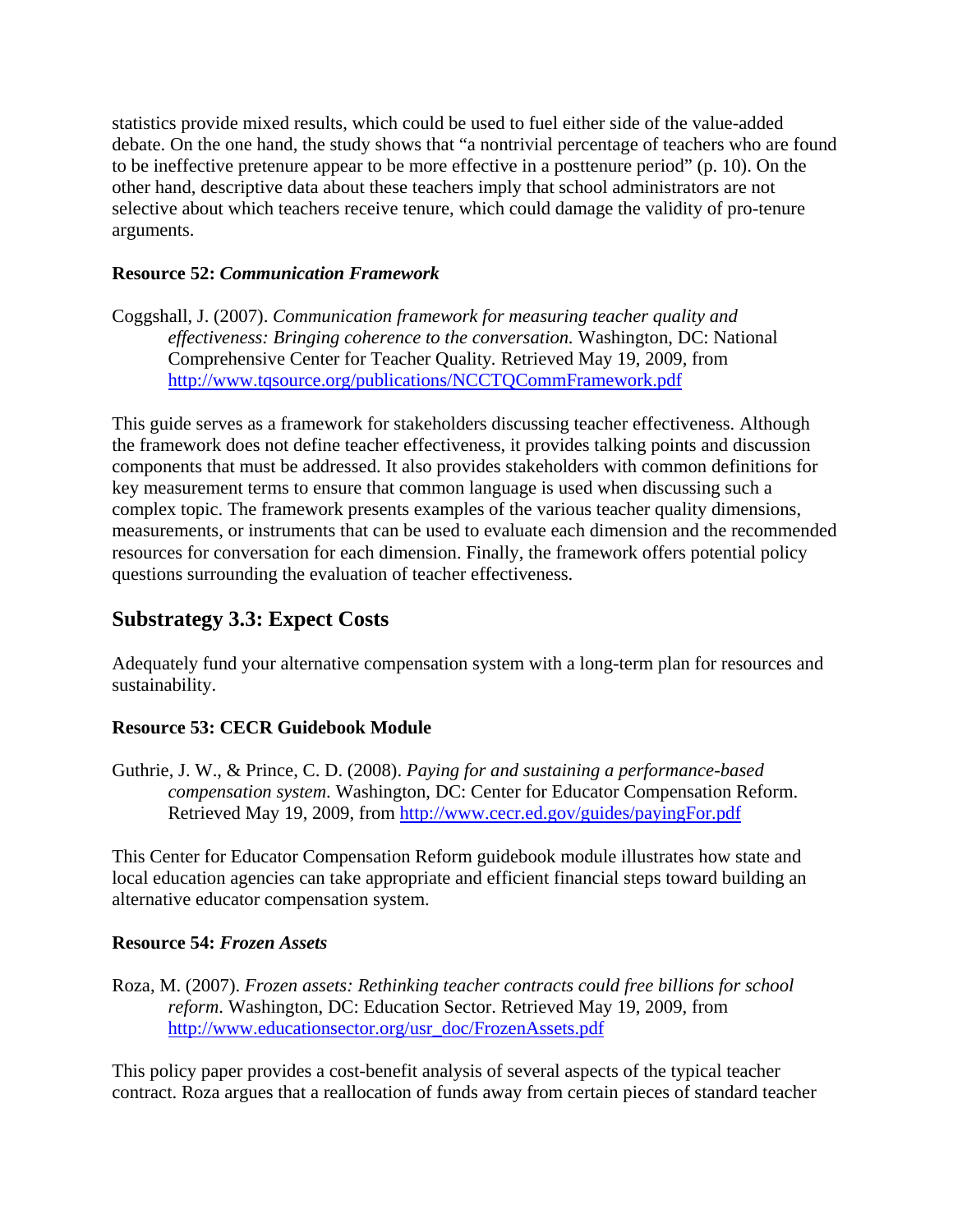contracts would help alleviate the scarcity of resources currently at play in American public education. "Money spent on seniority-based raises and generous health plans for more veteran teachers might be better used for raising minimum salaries to recruit younger educators who meet high teaching standards" (p. 1). Of the contract stipulations examined, salary increments based on years of experience and costs associated with class-size reduction policies would yield the greatest returns. When taken together, the eight contract areas would, if reformed, free up roughly \$77 billion per year.

#### **Resource 55: Performance Pay in Iowa**

Baylor, K. (2007, January 3). Teachers wary of performance-based pay. *West Branch Times.*  Retrieved May 19, 2009, from <http://www.westbranchtimes.com/article.php?id=1390>

While the Iowa Legislature considers proposals for performance-pay models for teachers, many educators in the state expressed consternation over the idea of merit pay. Aside from concerns about funding sources and reallocation or resources, the teachers report being worried about basing salaries solely around student test scores.

# **Substrategy 3.4: Publicize the Program and Communicate Extensively With Teachers, Administrators, and the Public to Ensure That Important Stakeholders Understand the Project and Its Impact**

#### **Resource 56: CECR Guidebook Module**

Koppich, J., & Prince, C. D. (2008). *Stakeholder engagement and communication*. Washington, DC: Center for Educator Compensation Reform. Retrieved May 19, 2009, from <http://www.cecr.ed.gov/guides/CECRStakeholderEngagement.pdf>

This Center for Educator Compensation Reform guidebook module offers strategies and best practices to be enacted when school, district, and state education officials are working toward a communication plan for launching an alternative compensation system.

#### **Resource 57: Building a Communication Plan**

Koppich, J., & Prince, C. (2007, September). *Engagement and communication.*. Presentation given at the Round 2 Teacher Incentive Fund Grantee Meeting. Retrieved May 19, 2009, from<http://www.cecr.ed.gov/news/sept07Materials/communicationsPlan.pdf>

This slide presentation exemplifies many of the ideas and strategies presented in the *Stakeholder Engagement and Communication* module of the Center for Educator Compensation Reform guidebook.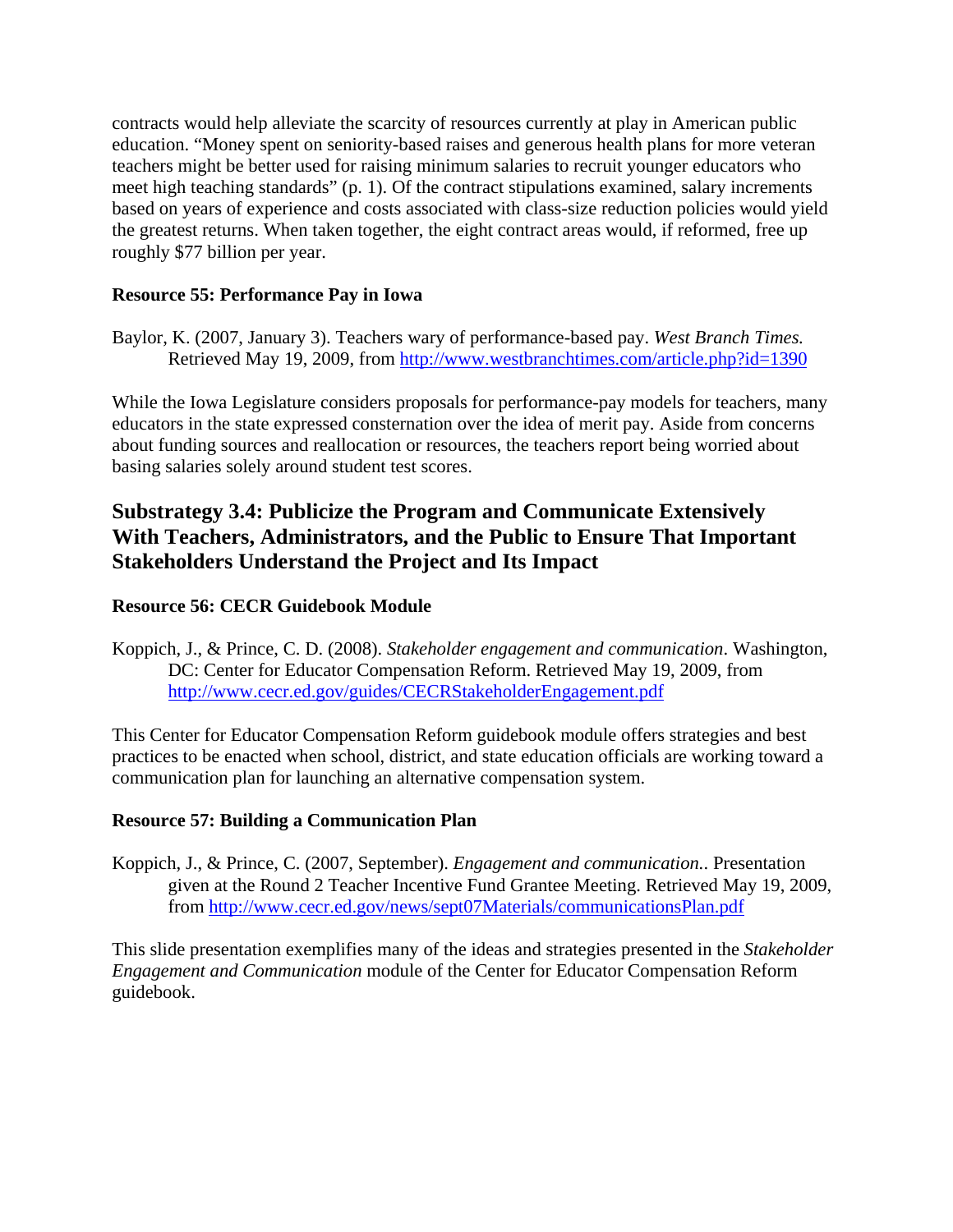#### **Resource 58:** *Building Healthy Communities*

McDermott, R. (2007). Building healthy communities. *InsideKnowledge, 10*(9). Retrieved May 19, 2009, from [http://www.ikmagazine.com/display.asp?articleid=26F53BD0-](http://www.ikmagazine.com/display.asp?articleid=26F53BD0-4ABC-4120-89A8-77BB08D72CF0) [4ABC-4120-89A8-77BB08D72CF0](http://www.ikmagazine.com/display.asp?articleid=26F53BD0-4ABC-4120-89A8-77BB08D72CF0)

This article provides a brief overview about building communities as part of the knowledge management movement. The author reviews key factors that will cause a community to thrive, specifically those from a three-year study conducted in private industry. The article concludes with recommended steps for building communities.

#### **Resource 59:** *What Went Wrong in Cincinnati?*

Delisio, E. R. (2003). *Pay for performance: What went wrong in Cincinnati?* Retrieved May 19, 2009, from [http://www.educationworld.com/a\\_issues/issues/issues374b.shtml](http://www.educationworld.com/a_issues/issues/issues374b.shtml)

In this School Issues article from Education World, Kathleen Ware, former associate superintendent of the Cincinnati Public Schools, is quoted as follows: "I'm not sure the teachers completely understood the plan. We lost time negotiating because teachers felt the board had breached a cooperative agreement [on another issue]."

#### **Resource 60:** *Lessons Learned*

U.S. Department of Education. (2008). *Lessons learned about implementing performancebased pay.* Washington, DC: Author. Retrieved May 19, 2009, from <http://www.ed.gov/admins/tchrqual/performance/pay-performance.pdf>

This information guide disseminated by the U.S. Department of Education gives a brief rationale for the use of alternative compensation systems in public school classrooms, then highlights some key components of effective performance-pay models. These tenets include linking data systems with human resources, payroll, student performance, and teacher evaluations; implementing multiple valid assessments of teachers; offering incentives large enough to change behavior; and continually refining the system based on stakeholder input. Finally, the guide lays out specific differences between alternative compensation systems and traditional pay models. According to this piece, "By continuing to evaluate the effect of these innovative programs and harnessing emerging insights, ... we can ensure that these promising developments will benefit greater numbers of schools, teachers, and students across the nation" (p. 4).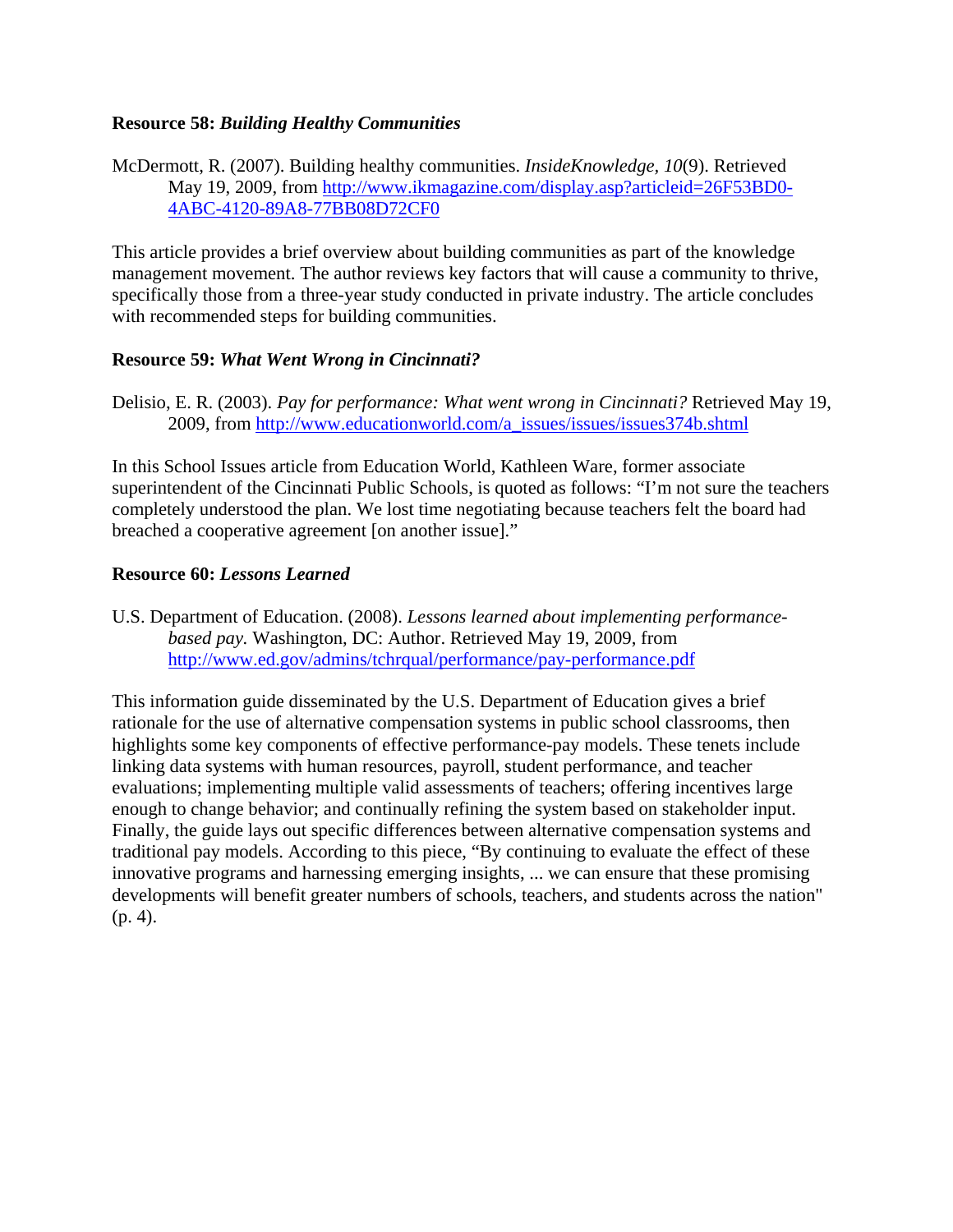# **Strategy 4: Provide Advancement and Leadership Opportunities for Teachers**

Creating a teacher career with advancement and leadership opportunities can help schools and districts retain quality teachers, which is particularly important in at-risk schools and, therefore, important for improving equitable teacher distribution. Research suggests that the greater the participation in decision making, the greater the job satisfaction of teachers. When teachers believe that their knowledge of teaching and learning is considered a valuable factor in decision making, they feel empowered. Such empowerment has been shown to be a key influence on whether teachers remain in a school, especially at the high school level. Also, many teachers feel that the only way to advance and lead is to leave teaching and become an administrator. Creating a career in teaching allows teachers to remain in the classroom while pursuing opportunities for leadership and salary advancement.

Providing these kinds of opportunities also can help identify ineffective teachers early. Many states and districts have only one chance to conduct a deep evaluation of a teacher's effectiveness, and this occurs before the teacher ever sets foot in a classroom as the "teacher of record." Some states have adopted provisional and professional licenses, but this two-step process occurs early in a teacher's career and is too often a formality and does not give the teacher specific and direct feedback on teaching practices. By promoting teaching as a career, states can conduct regular evaluations and identify teachers in need of improvement or dismissal. Regular evaluations also can identify teachers deserving special recognition and reward.

#### **Resource 61:** *Enhancing Teacher Leadership*

National Comprehensive Center for Teacher Quality. (2007). *Enhancing teacher leadership* (Key Issue). Washington, DC: Author. Retrieved May 19, 2009, from: <http://www2.tqsource.org/strategies/leadership/EnhancingTeacherLeadership.pdf>

This set of resources presents different facets of the reform strategy of enhancing and reshaping teacher leadership in schools.

#### **Resource 62: Teacher Career Ladders**

Democratic Leadership Council. (2000). *Idea of the week: A teacher career ladder based on merit.* Washington, DC: Author. Retrieved May 19, 2009, from [http://www.dlc.org/ndol\\_ci.cfm?contentid=393&kaid=110&subid=135](http://www.dlc.org/ndol_ci.cfm?contentid=393&kaid=110&subid=135)

This opinion piece, published by the Democratic Leadership Council, examines the creation and implementation of performance-pay systems in general and provides information about one specific program in Cincinnati. The article's author argues that although the Cincinnati model of merit pay has its flaws—he cites the indirect link between teacher evaluation and pay to measures of student achievement as an issue—it is a good start to push forward the Clinton administration's objective to "invest more in teachers and schools and demand more in return" (p. 1).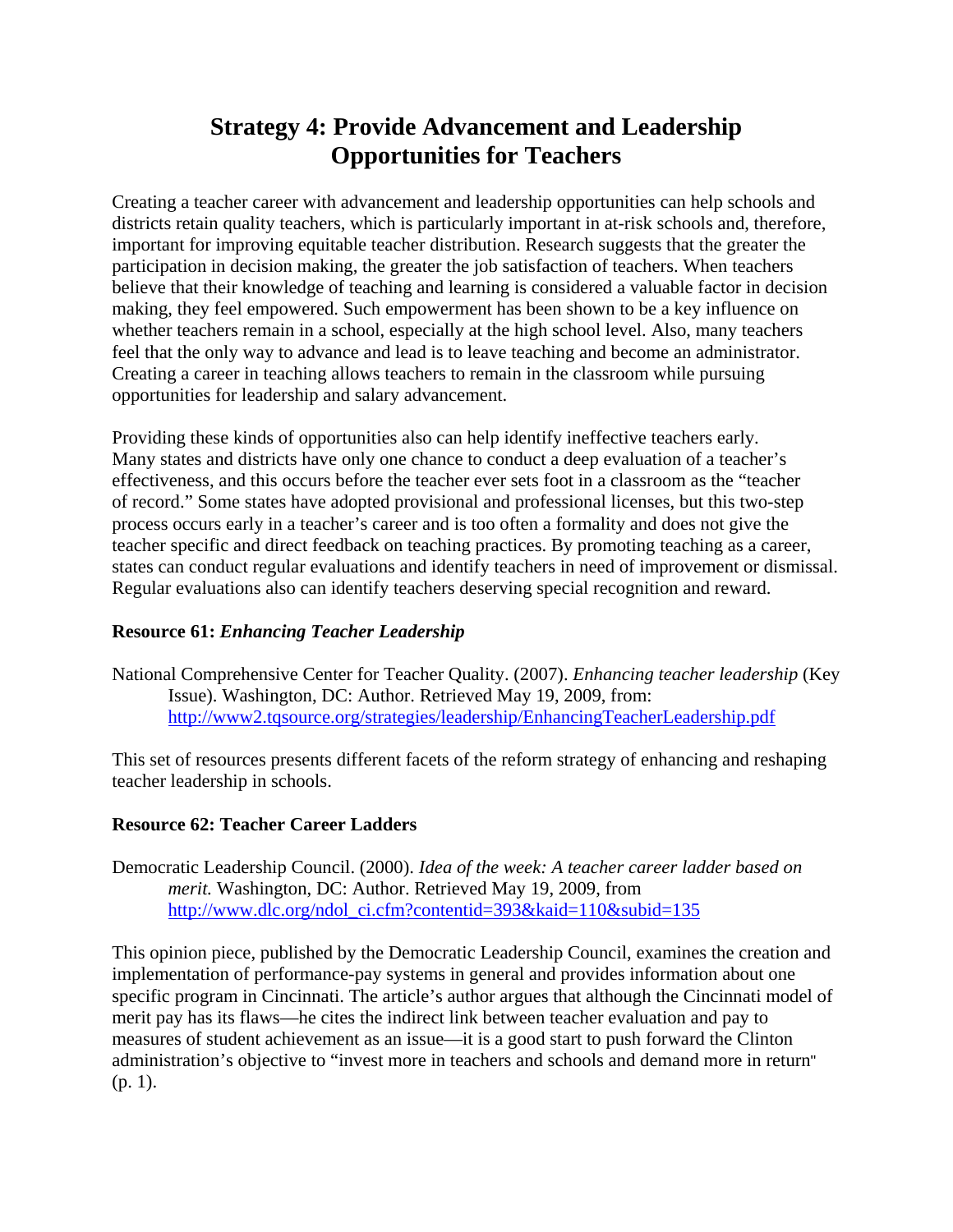#### **Resource 63: Urban School Principalship**

Coggshall, J. G., Stewart, J. K., & Bhatt, M. (2008). *Paving the path to the urban school principalship* (TQ Research & Policy Brief). Washington, DC: National Comprehensive Center for Teacher Quality. Retrieved May 19, 2009, from: <http://www.tqsource.org/publications/June2008Brief.pdf>

This Research & Policy Brief describes the principal pipeline through a focused review of the research. It shares findings from a series of four focus groups of 74 aspiring school principals and discusses the implications for policymakers and others who are working to improve the supply of high-quality principals.

#### **Resource 64:** *Connecting Teacher Leadership and School Improvement*

Murphy, J. (2005). *Connecting teacher leadership and school improvement*. New York: Corwin Press.

This handbook is designed to help readers understand the necessity for and relevance of strong, high-quality teacher leadership within schools. Rather than treating the issue of teacher leadership as just another reform "fad" in education policy, the author of this text argues that teacher leadership is a critical component of systemwide reform, a "piece of equipment in the school-improvement toolbox" (p. 4).

# **Substrategy 4.1: Create a Multitiered Licensure System Tied to Salary, Professional Growth, and Student Achievement**

Multitiered licensure systems provide school leaders an opportunity to assess teacher performance, teachers an opportunity and incentive to improve practice, and state leaders an opportunity to reward effective practice. Such systems have the power to greatly improve teacher quality, recruitment, and retention. However, the effectiveness of multitiered licensures depends on several factors, as follows:

- High teaching standards
- An effective system of evaluation
- Ample opportunity for professional growth tied to teaching standards
- Substantial incentives for advancement in the form of increased recognition, responsibility, and salary

#### **Resource 65:** *Multi-Tiered, Performance-Based Licensure*

Hill, T. L., & Dozier, T. (2003). *Multi-tiered, performance-based licensure: Four state profiles*  (Briefing Paper). Denver, CO: Education Commission of the States. Retrieved May 19, 2009, from<http://www.ecs.org/clearinghouse/51/22/5122.htm>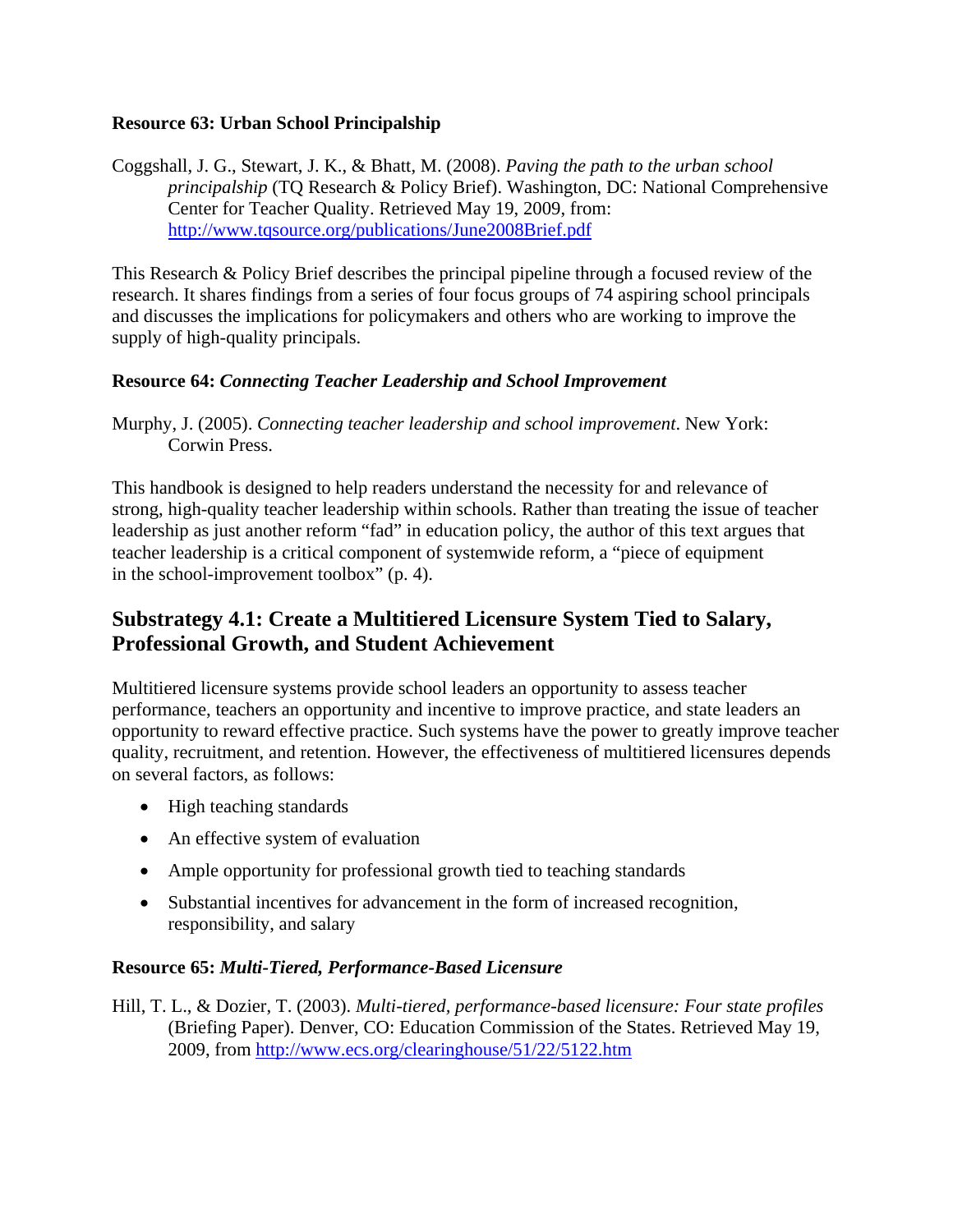This paper summarizes the tiered licensure systems of four states: Arkansas, Connecticut, Kentucky, and Wisconsin. The report examines the key components of each state's system and presents a side-by-side analysis for easy comparisons. It also includes lessons these states have learned as they implemented their systems, and concludes with some thoughts on the strengths and weaknesses of the systems profiled.

#### **Resource 66: Teach New Mexico**

Teach New Mexico. (2008). *Overview: The 3-tiered licensure system* [Website]. Retrieved May 19, 2009, from<http://www.teachnm.org/overview.html>

Providing an overview of New Mexico's tiered licensure system, this website explains what a teacher must accomplish at each of the three tiers and lists the salaries that accompany each level.

#### **Resource 67: Arizona Career Ladder**

Website: <http://www.ade.az.gov/asd/CareerLadder/>

The Arizona Career Ladder Program is a performance-based compensation plan that provides incentives to teachers in 28 districts around the state who choose to make career advancements without leaving the classroom or the profession. Rather than advancing on a salary schedule as a result of seniority and educational credits, teachers are paid according to their level of skill attainment and demonstrated student academic progress. The program supports and encourages collaboration and teamwork, and provides opportunities for leadership and professional growth, with Career Ladder teachers participating in higher level instructional responsibilities within their districts. Although the state requires that a number of basic elements be included in the local plan, each district may develop specific details that meet its unique needs.

#### **Resource 68: Denver ProComp**

Website: <http://denverprocomp.dpsk12.org/about/>

Denver's ProComp system is an alternative educator compensation program based on several facets of high-quality teaching: knowledge and skills, professional evaluation, student growth, and market incentives. Teachers can add to their base salaries by choosing off the "menu" of ProComp options.

### **Substrategy 4.2: Create Opportunities for Teachers to Create, Influence, and Implement School and District Policies and Procedures**

Teachers are at the intersection of policy and practice and have an in-depth knowledge of their students. They bring a valuable perspective to any discussion involving teaching. Through their daily contact with students, they also control whether an initiative positively impacts student achievement. When school leaders allow teachers to be a meaningful part of education-related discussions, teachers are more likely to support the results. In order to garner the support of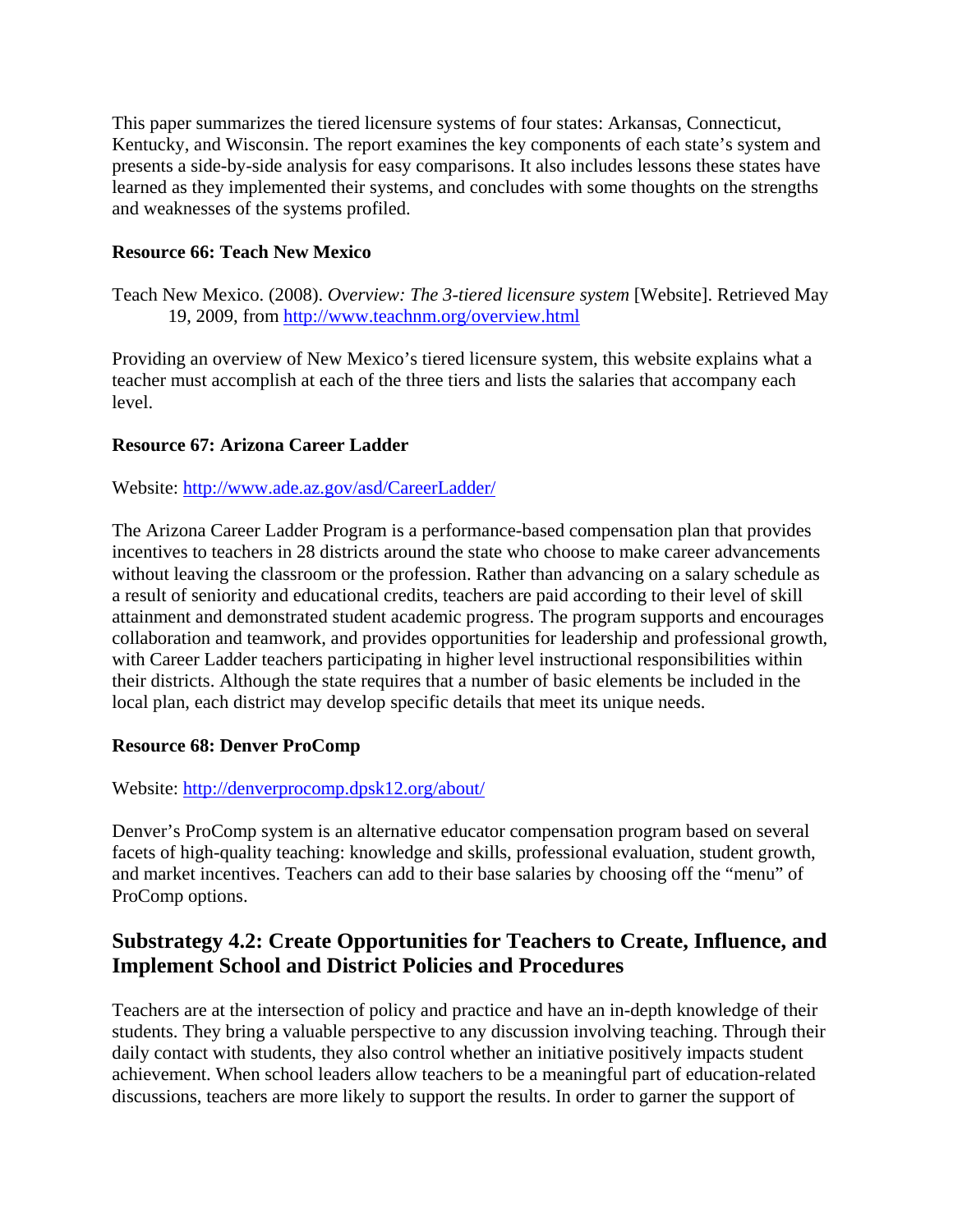teachers unions, leaders must acknowledge that teacher input and buy-in are particularly important to the creation and implementation of a rewarding career path.

#### **Resource 69: Teacher Influence Over Policy**

Hatch, T., Eiler-White, M., Faigenbaum, D. (2005). Expertise, credibility, and influence: How teachers can influence policy, advance research, and improve performance. *Teachers College Record, 107*(5), 1004–1035.

From the abstract: "While many efforts to foster teacher leadership focus on the power, authority, and control that can come with teachers' formal positions in organizational hierarchies, case studies of 4 teachers document how expertise, credibility, and influence can come together in teachers' activities regardless of the formal positions they hold. These teachers' expertise emerged from investigations of issues that were of concern to them in their own classrooms and schools. Through these investigations, they developed representations that both helped them to articulate their own ideas and facilitated the sharing of their work in a variety of different contexts. The connections these teachers made provided them with new perspectives, helped them to build their credibility, and enabled them to gain access to individuals who served as translators, advocates, and amplifiers for their work. Despite conditions that provided little support for and often significant discouragement from sharing their work and ideas, their experiences suggest some of the ways that schools, school systems, and reform networks can build on the ideas, energy, and influence of teachers both in the classroom and out."

#### **Resource 70:** *Opportunities for Teachers as Policy Makers*

Kumar, D. D., & Scuderi, P. S. (2000). Opportunities for teachers as policy makers. *Kappa Delta Pi Record, 36*(2), 61–64. Retrieved May 19, 2009, from <http://www.teachersnetwork.org/tnli/resources/kumar.htm>

The authors of this article advocate for teachers to empower themselves to become policymakers. According to Kumar and Scuderi, there are myriad professional development opportunities of which practitioners can take advantage, thereby lending themselves more professional credibility and increasing their chances of holding authority in policy debates.

Teachers Network. (2002). Online discussion on Kumar & Scuderi article. Retrieved May 19, 2009, from<http://teachersnetwork.org/tnli/listarchive/opptspolicy.htm>

This interactive discussion around the role of teachers in policymaking features some interesting insights from practitioners and administrators on "Opportunities for Teachers as Policy Makers."

### **Substrategy 4.3: Establish Teacher Leadership Positions, and Train Teachers Accordingly**

#### **Resource 71: Houston Teachers Institute (HIT)**

Website: [http://hti.math.uh.edu/about\\_us.php](http://hti.math.uh.edu/about_us.php)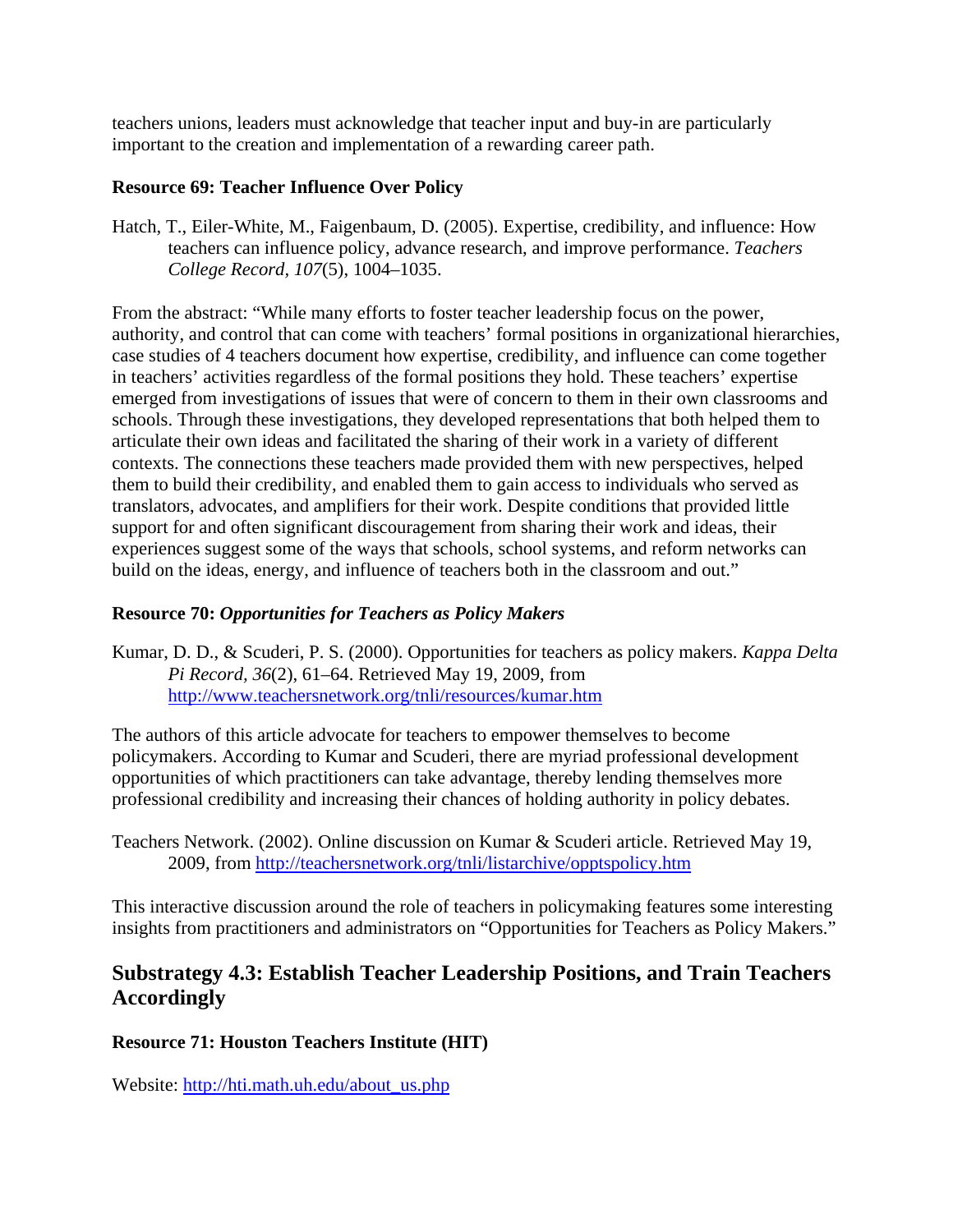HIT is a partnership between the Houston Independent School District (HISD) and the University of Houston. Every year, HISD teachers may apply to become fellows in the HIT. HIT curriculum and content are designed by the fellows, and classes are taught by University of Houston faculty. Upon completion of the program, fellows receive a stipend. The hope of the HISD is that fellow teachers will return to their schools most equipped to mentor beginning and novice teachers in curriculum and pedagogy.

Cook, P. D. (2001). Generating teacher leadership. *On Common Ground, 9*. Retrieved May 19, 2009, from<http://www.yale.edu/ynhti/pubs/A22/Cooke.html>

This brief report tells the story of the Houston Teachers Institute. The document reports that teacher retention was satisfactory but not extraordinary. The author attributes these modest results to some design growing pains and the occasional sense that, in order to participate in the program, teachers were sacrificing energy and effort that could have been invested in their teaching practice.

#### **Resource 72:** *The Bridgeport Story*

Education Alliance at Brown University. (2002). *The Bridgeport story: What urban school districts need to know about school leadership teams.* Providence, RI: Author. Retrieved May 19, 2009, from [http://www.alliance.brown.edu/pubs/pln/brdgprt\\_pln.pdf](http://www.alliance.brown.edu/pubs/pln/brdgprt_pln.pdf)

This report traces the development of a school leadership team initiative in Bridgeport, Connecticut. The report includes Bridgeport's reasons for the initiative, sample guidelines and bylaws for the team, tips for communicating change to staff and the community, two checklists of team tasks, a self-assessment tool, and some lessons learned by the staff in Bridgeport.

#### **Resource 73: Teacher Leadership**

Hayden, K. (2007). *Teacher leadership by Danielson: How to stay in the classroom and find leadership opportunities* [Commentary]. Retrieved May 19, 2009, from [http://recommended-non-fiction.suite101.com/article.cfm/seasoned\\_teachers\\_not\\_content](http://recommended-non-fiction.suite101.com/article.cfm/seasoned_teachers_not_content)

This editorial is a succinct summary and critique of Charlotte Danielson's book *Teacher Leadership that Strengthens Professional Practice*.

Danielson, C. (2006). *Teacher leadership that strengthens professional practice.* Alexandria, VA: Association for Supervision and Curriculum Development.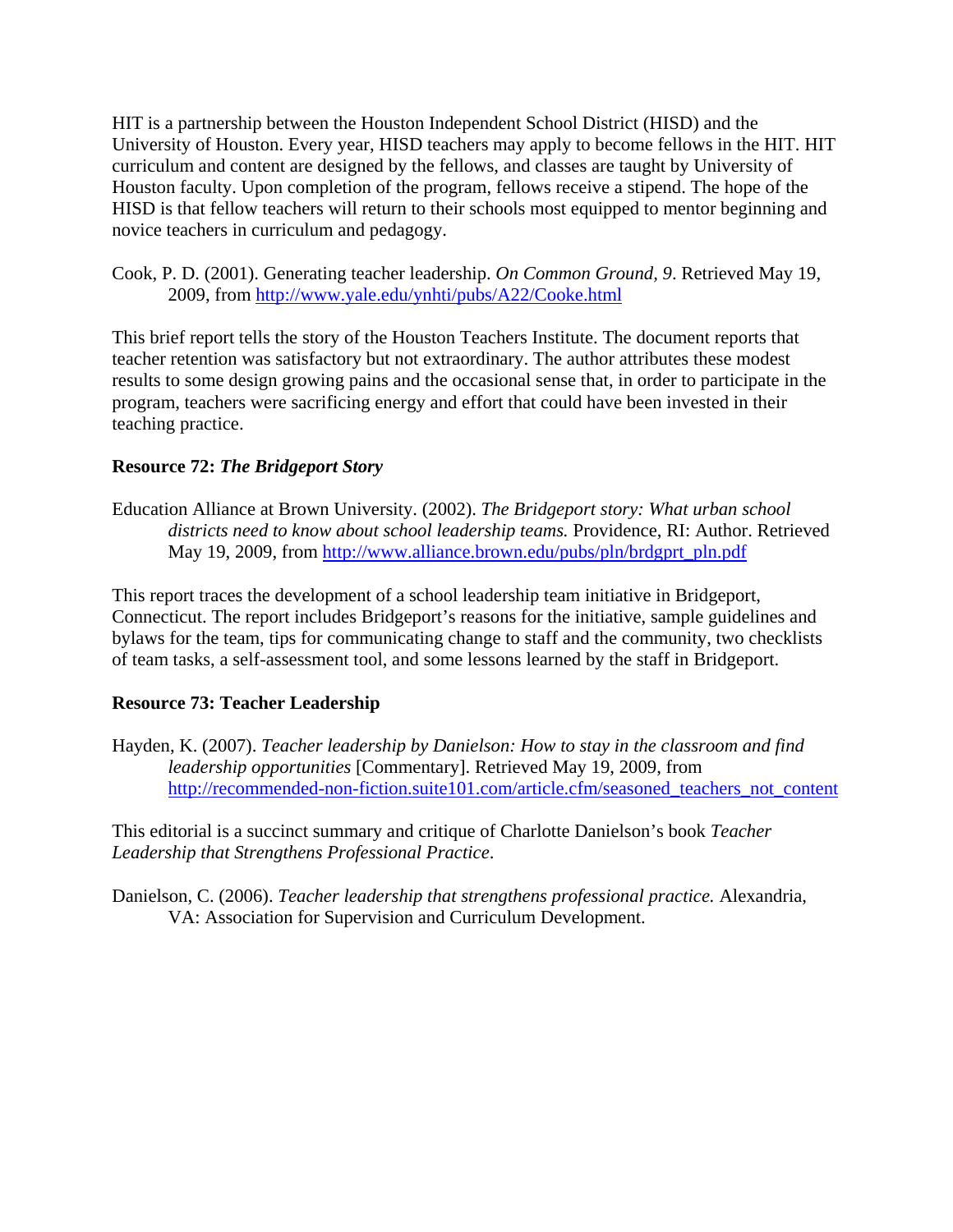# **Real-Life Examples**

### **Induction/Mentoring: Illinois Beginning Teacher Induction Pilot Program**

Illinois state school officials have identified as a goal the retention of more new teachers and the improvement of their teaching effectiveness, as well as the bolstering the abilities of veteran teachers to serve as mentors. On February 20, 2009, Illinois State Superintendent Christopher A. Koch released a Request for Proposals for the next rounds of Beginning Teacher Induction Pilot Programs. In collaboration with The New Teacher Center and Learning Point Associates, Koch first made a call for proposals three years ago. Through this program, the state funded 10 beginning teacher induction pilot programs from 2006 to 2008. In February 2008, Illinois funded an additional 31 new pilot sites throughout the state. Each program varies in its format, but all include mentoring, formative assessments, and intensive professional development based in part on individual induction plans. Each pilot program is being evaluated as part of an overall assessment of the effectiveness of beginning teacher induction and mentoring.

Illinois Beginning Teacher Induction Pilot Programs <http://intc.ed.uiuc.edu/isbesites/isbesites.html>

Request for Proposals: Grants for the Beginning Teacher Induction Pilot Program [http://www.isbe.state.il.us/certification/pdf/beginning\\_teacher\\_RFP.PDF](http://www.isbe.state.il.us/certification/pdf/beginning_teacher_RFP.PDF)

# **Working Conditions: Nevada Empowerment Schools**

In 2007, Nevada passed legislation that provides for 29 "empowerment schools" across the state and allocates an additional \$400 per pupil in spending. In empowerment schools, principals, in collaboration with the faculty, control up to 90 percent of their school budgets, allowing educators to determine how best to meet the unique needs of their student populations. Clark County (Las Vegas) has eight of these schools, four of which opened in 2006–07. Under the legislation, schools will receive more autonomy in the areas of budgeting, staffing, employee incentives, time/calendar, and instruction; they also will be held accountable for meeting performance targets. Schools will create a school design team that puts together an empowerment plan approved by the board of trustees of the district. Plans will include budget, governance structure, an academic plan, intended student/teacher ratios, and a parental involvement plan. Each school will submit a quarterly report on progress. No data exist yet in regard to the program's impact on teacher retention.

State of Nevada. Senate Bill No, 238—Committee on Human Resources and Education [http://www.leg.state.nv.us/74th/Bills/SB/SB238\\_EN.pdf.](http://www.leg.state.nv.us/74th/Bills/SB/SB238_EN.pdf)

Clark County School District Empowerment Schools [http://www.nvasb.org/07\\_conf\\_documents/lee.pdf.](http://www.nvasb.org/07_conf_documents/lee.pdf)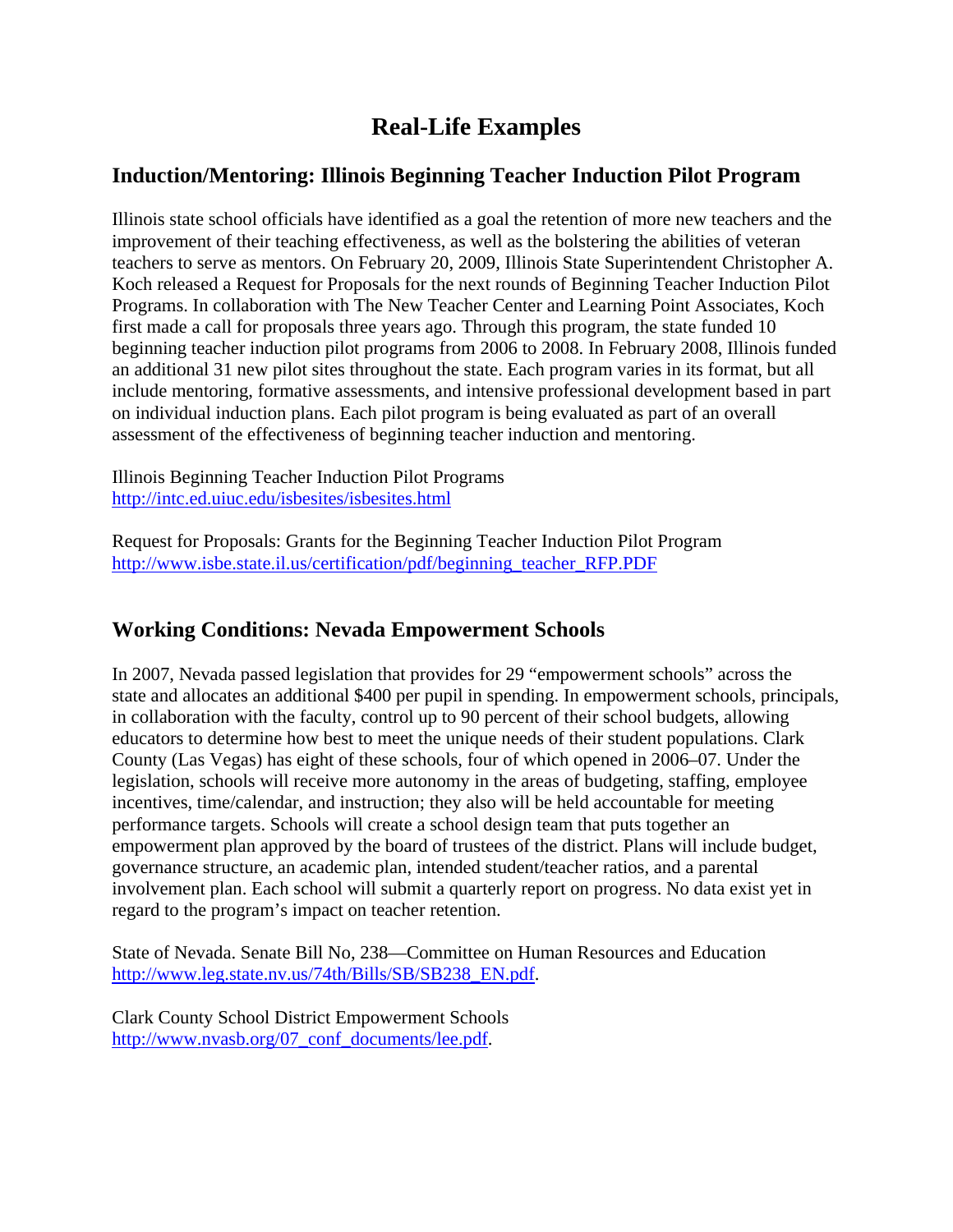### **Performance Pay: Columbus Teacher Advancement Program**

In 2004, Ohio piloted a Teacher Advancement Program (TAP) model in the Columbus City Schools (CCS). Originally, the TAP was launched in four academically faltering schools as a school improvement strategy. Two of those schools closed after the 2005–06 school year, and two redesigned schools replaced them. In 2006, the Ohio Department of Education received a \$20 million Teacher Incentive Fund grant. Using these funds, the TAP program was further expanded to include four additional schools and provide incentive money for additional work, and awards became schoolwide. For the 2008–09 school year, eight Columbus schools featured the TAP model. Components of the CCS TAP program are based on those of the national model and include the following:

- Multiple career paths with differentiated duties and compensation for teachers who serve as either mentor or master teachers
- Ongoing job-embedded professional development
- Instructionally focused accountability through five to six annual teacher evaluations scored using rubrics based on TAP-developed performance standards and rubrics
- Performance-based pay

Teacher Advancement Program FAQs <http://talentedteachers.org/action/action.taf?page=faq>

What Is TAP? [http://www.columbus.k12.oh.us/website.nsf/0c6fc31e841022ec852573af00703e34/6af88da6178](http://www.columbus.k12.oh.us/website.nsf/0c6fc31e841022ec852573af00703e34/6af88da6178f8e2a852574e10055dd65/$FILE/TAP%20Newsletter%2010.07.08.pdf) [f8e2a852574e10055dd65/\\$FILE/TAP%20Newsletter%2010.07.08.pdf.](http://www.columbus.k12.oh.us/website.nsf/0c6fc31e841022ec852573af00703e34/6af88da6178f8e2a852574e10055dd65/$FILE/TAP%20Newsletter%2010.07.08.pdf)

# **Career Differentiation: Teaching in Kansas Commission**

In October 2008, the Kansas Educational Leadership Commission convened the Teaching in Kansas Commission task force. As a result, several recommendations were made to the state department of education regarding teacher leadership. Among them, the commission recommended that state officials add a standard to the Kansas Professional Education Standards that focuses on teacher leadership. Group members also suggested that teacher-leadership work at the school or district level be added to the list of domains for licensure renewal. In terms of policy, the commission recommended (1) establishing state policy that directs districts to develop opportunities for teachers to engage in collaborative work to enhance student learning and (2) creating centers throughout the state where educators can acquire the necessary skills to become teacher leaders. Finally, the task force team mentioned building indicators of teacher leadership quality into existing state accountability measures. Because this initiative has not yet been implemented, no data exist on retention.

Kansas Educational Leadership Commission Update <http://www.kasa-ks.org/council/KELC%20update.pdf>